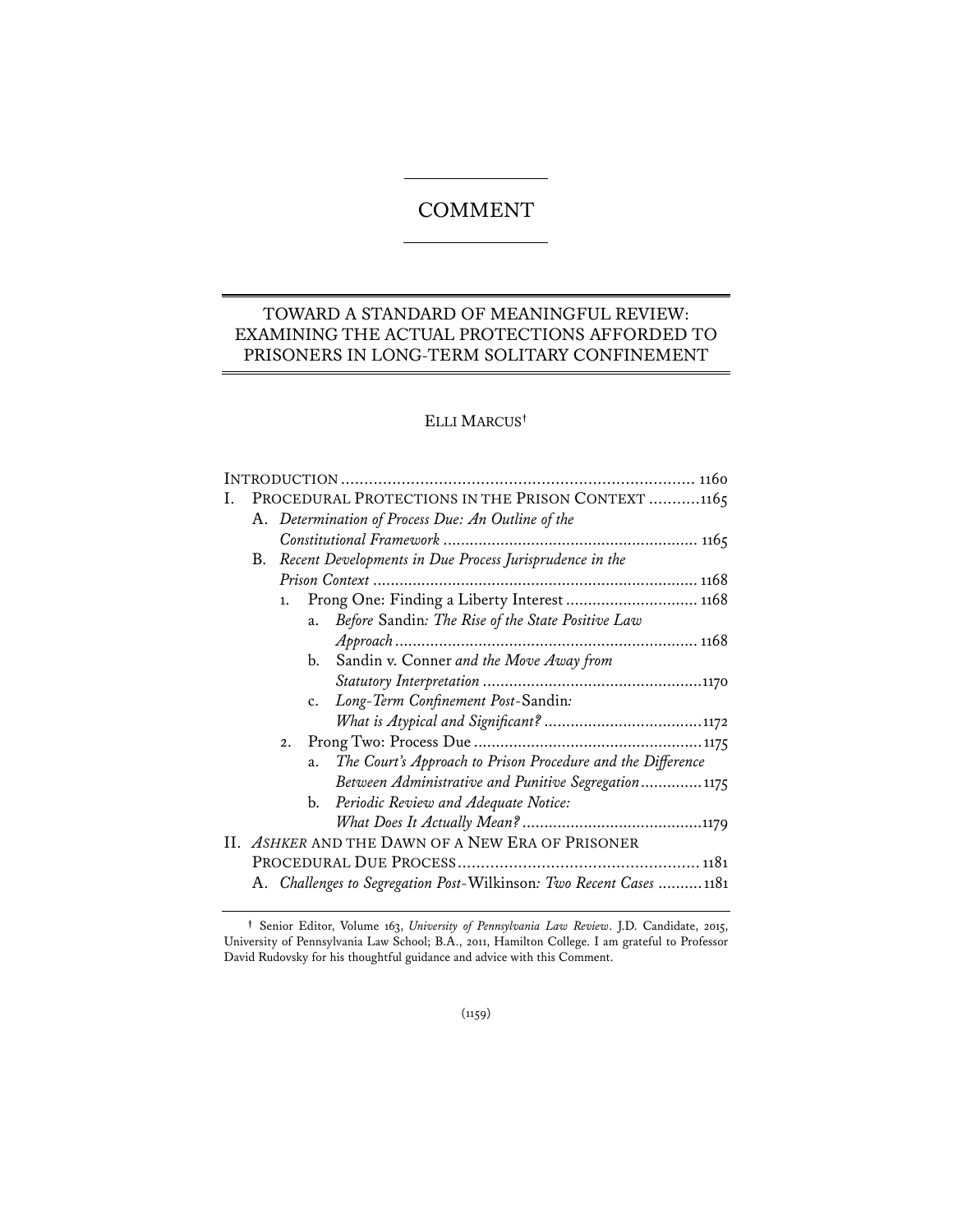1. *Proctor v. LeClaire*, *Selby v. Caruso*, and the Problem with the Periodic Review Standard .................................... 1182 a. Proctor v. LeClaire ..................................................... 1182 b. Selby v. Caruso............................................................ 1183 2. *Proctor*, *Selby*, and the State of Meaningful Review ............. 1184 B. *New Approach:* Ashker v. Brown ............................................... 1184 1. Background *........................................................................* 1184 2. Legal Argument................................................................. 1187

3. Implications ...................................................................... 1190 III. DEVELOPING A MEANINGFUL ALTERNATIVE............................ 1191 A. *The Standard Must Acknowledge the Harm at Stake* ...................... 1191 B. *Courts Must Scrutinize the Procedures Employed by Prisons* ............ 1194 C*. A Meaningful Balancing Test* ....................................................... 1195 CONCLUSION ................................................................................. 1197

#### **INTRODUCTION**

The unprecedented trend of lengthy incarceration in the United States has produced a disturbing byproduct: the use of long-term solitary confinement. The precise number of people held in solitary confinement is notoriously difficult to determine due to a lack of reliable recordkeeping within institutions and varied terminology among states, but experts believe that tens of thousands of people are held in "restricted housing."**<sup>1</sup>** Of those people, many reside long-term in so-called segregation—a practice that removes an inmate from the general prison population to a segregated housing unit and is justified as an administrative measure to maintain safety for inmates and prison officers alike. **<sup>2</sup>** Segregation placement severely restricts an inmate's contact with other people and with the outside world.**<sup>3</sup>**

Although prisons employ various types of segregation placements and different states term segregation differently, this Comment addresses the

**<sup>1</sup>** *See* Angela Browne et al., *Prisons Within Prisons: The Use of Segregation in the United States*, 24 FED. SENT'G REP. 46, 46 (2011) (citing JAMES J. STEPHAN, U.S. DEP'T OF JUSTICE, BUREAU OF JUSTICE STATISTICS, NCJ 222182, CENSUS OF STATE AND FEDERAL ADULT CORRECTIONAL FACILITIES, 2005 (2008)). Experts believe about 80,000 people are held in restricted housing. *See id.* 

**<sup>2</sup>** This Comment addresses facilities in which an inmate is placed in an isolated unit, separated from the general prison population, and deprived of normal prison privileges and activities. Segregated housing units (SHUs) may also be called "secure housing units," "special housing units," and "security housing units." Supermax prisons have the same characteristics for the purposes of this analysis. For a basic overview of different types of facilities and segregation categories, see *id.* at 47. For a description of the general conditions within these units, see *infra* note 17 and accompanying text.

**<sup>3</sup>** *See infra* note 17 and accompanying text (describing the typical conditions of segregated confinement).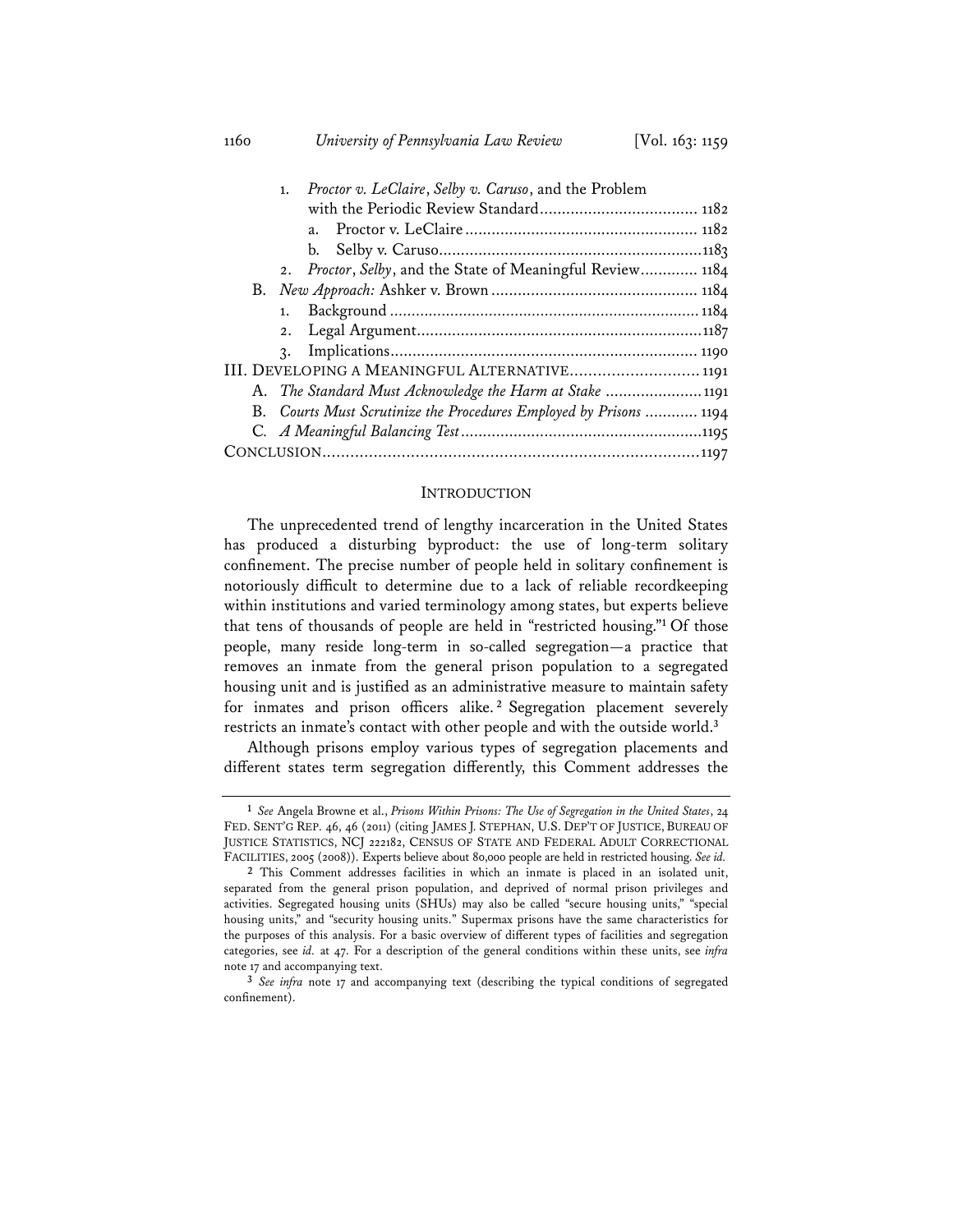use of segregated housing that consists of the "housing of a prisoner in conditions characterized by substantial isolation from other prisoners" due to disciplinary or administrative findings.**<sup>4</sup>** Segregation falls within two general categories depending on the stated reason for the placement decision: disciplinary and administrative.**<sup>5</sup>** Placement in disciplinary segregation occurs when a prisoner is temporarily removed from the general prison population as punishment for bad behavior.**<sup>6</sup>** Although definitions vary among facilities,**<sup>7</sup>** courts and scholars generally use the term "administrative segregation" to mean segregation placement for a reason other than bad behavior.**<sup>8</sup>** In contrast with disciplinary segregation, long-term administrative segregation—and extended long-term segregation in particular—is justified not on the grounds of disciplinary action, but instead by a perceived threat that the prisoner poses to himself or others. Administrative segregation decisions are justified not by an inmate's past conduct, but rather by predictions about an

**<sup>4</sup>** Margo Schlanger, *Regulating Segregation: The Contribution of the ABA Criminal Justice Standards on the Treatment of Prisoners*, 47 AM. CRIM. L. REV. 1421, 1430 (2010) (quoting ABA CRIMINAL JUSTICE STANDARDS ON THE TREATMENT OF PRISONERS  $\S$  23-1.0(r) (2010)). For the purposes of this Comment, segregation and solitary confinement are interchangeable terms.

**<sup>5</sup>** *See* Fred Cohen, *Isolation in Penal Settings: The Isolation–Restraint Paradigm*, 22 WASH. U. J.L. & POL'Y 295, 299-300 (2006) ("Administrative segregation terms generally are indefinite, although some administrative review process may be required. On the other hand, . . . disciplinary segregation terms tend to be definite [and last for a shorter amount of time]."). Although these categorical terms invoke different legal doctrines and standards, administrative segregation and disciplinary segregation often involve the same restrictive conditions of confinement. For a description of the general differences between the two classifications, see *infra* note 8. *See generally infra* subsection I.B.2.a (discussing due process protections for punitive segregation).

**<sup>6</sup>** Disciplinary segregation is a common punitive tool prison officials use. For a critical analysis of the use of disciplinary segregation in California, see Zafir Shaiq, Note, *More Restrictive Than Necessary: A Policy Review of Secure Housing Units*, 10 HASTINGS RACE & POVERTY L.J. 327, 337 (2013) ("[T]he application of . . . [disciplinary SHU placement] is less than logical. Qualifying offenses include tattooing, possession of over five dollars without authorization, gambling, throwing anything on a nonprisoner, and theft.").

**<sup>7</sup>** States try to draw distinctions between disciplinary segregation, imposed as punishment for rules violations, and administrative segregation, imposed when a facility determines that the inmate's "presence in general [prison] population would pose a threat to the safety and security of the facility." Cohen, *supra* note 5, at 299 (quoting N.Y. COMP. CODES R. & REGS. tit. vii,  $§$  301.4(b) (2002)).

**<sup>8</sup>** *See, e.g.*, Hewitt v. Helms, 459 U.S. 460, 468 (1983) ("The phrase 'administrative segregation' . . . appears to be something of a catchall: it may be used to protect the prisoner's safety, to protect other inmates from a particular prisoner, to break up potentially disruptive groups of inmates, or simply to await later classification or transfer."); *see also* John J. Gibbons & Nicholas de B. Katzenbach, *Confronting Confinement: A Report of the Commission on Safety and Abuse in America's Prisons*, 22 WASH. U. J.L. & POL'Y 385, 462-63 (2006) (distinguishing disciplinary segregation from administrative segregation).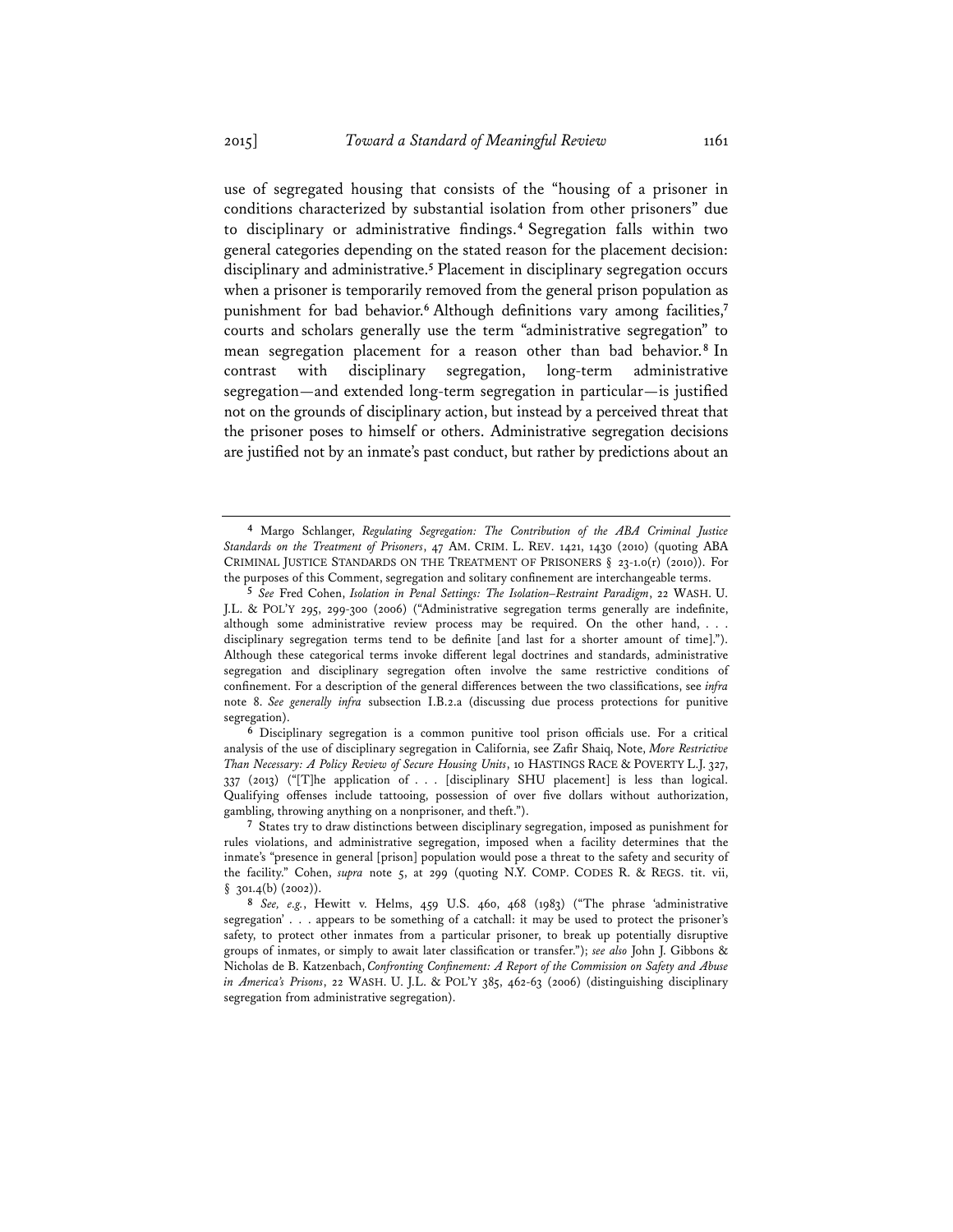inmate's future behavior.**<sup>9</sup>** Inmates placed in administrative segregation belong to some of the most vulnerable populations within a prison, including people struggling with substance abuse and mental illness.**<sup>10</sup>**

Assignment to administrative segregation occurs when a prison administrator deems a person a threat to himself, other inmates, or prison officials. Prison administrators often use gang affiliation as a proxy for dangerousness, frequently resulting in the administrative segregation placement of individuals solely due to their affiliation with gangs.**<sup>11</sup>**

Although officials justify indefinite segregation as a last resort for the most dangerous inmates, the security classification processes, discussed at length in subsection II.B.1, are imperfect.**<sup>12</sup>** Once a determination is made, the inmate is removed from the general prison population and placed into segregated housing of some form—either in a facility that exclusively houses segregated prisoners,**<sup>13</sup>** or a special unit within the prison dedicated to segregated prisoners. In the segregated facility, the inmate is "deprived of almost any environmental or sensory stimuli and of almost all human contact"**<sup>14</sup>** and restricted to small, bare cells, often lacking windows or access

*Health of Prison Inmates*, 18 PUB. INT. L. REP. 17, 19 (2012). **<sup>11</sup>** *See* Cohen, *supra* note 5, at 320 ("The explicit predicate for separating and isolating gang members is a prediction of future violence and the need for preventative action."). Cohen argues, however, that segregation placement based on gang affiliation is improper, noting that "'gang' is a rather loose term encompassing just about any group whose members commit crimes" and that separation is not necessarily the best strategy for gang control. *Id.*; *see also infra* Section III.A.

**<sup>12</sup>** *See* Joseph B. Allen, Note, *Extending Hope Into "The Hole": Applying* Graham v. Florida *to Supermax Prisons*, 20 WM. & MARY BILL RTS. J. 217, 218 (2011) ("Although states originally designed the facilities for only the most dangerous and violent inmates, lower threat-level inmates occasionally find themselves assigned to supermax facilities for prolonged periods of time.").

**<sup>13</sup>** California's Pelican Bay SHU, discussed at length in Section II.B, *infra*, and supermax prisons, such as the Ohio State Penitentiary at issue in *Wilkinson v. Austin*, are examples of this approach. *See* Wilkinson v. Austin, 545 U.S. 209, 213 (2005) ("Supermax facilities are maximumsecurity prisons with highly restrictive conditions, designed to segregate the most dangerous prisoners from the general prison population."). **<sup>14</sup>** *Wilkinson*, 545 U.S. at 214.

**<sup>9</sup>** *See* James E. Robertson, *The Constitutional Rights of an Inmate at an Administrative Segregation Proceeding:* Hewitt v. Helms *and the Withdrawal of Prisoners' Rights*, 11 OHIO N.U. L. REV. 57, 59 (1984) (noting the theoretical predictive basis for administrative segregation decisions but suggesting that predictive capacity is limited in practice).

**<sup>10</sup>** *See* Sharon Dolovich, *Exclusion and Control in the Carceral State*, 16 BERKELEY J. CRIM. L. 259, 323 (2011) ("The people slated for supermax, having been culled from the prison's general population, are already disproportionately likely to be grappling with incapacities like drug addiction, mental illness, and learning disabilities."). For a disturbing account of the placement and treatment of mentally ill prisoners in solitary confinement, see Elizabeth Alexander & Patricia Streeter, *Isolated Confinement in Michigan: Mapping the Circles of Hell*, 18 MICH. J. RACE & L. 251, 257-62 (2013). For an overview of expert commentary on the impact of solitary confinement on an inmate's metal health, see Emily Coffey, *Madness in the Hole: Solitary Confinement and Mental*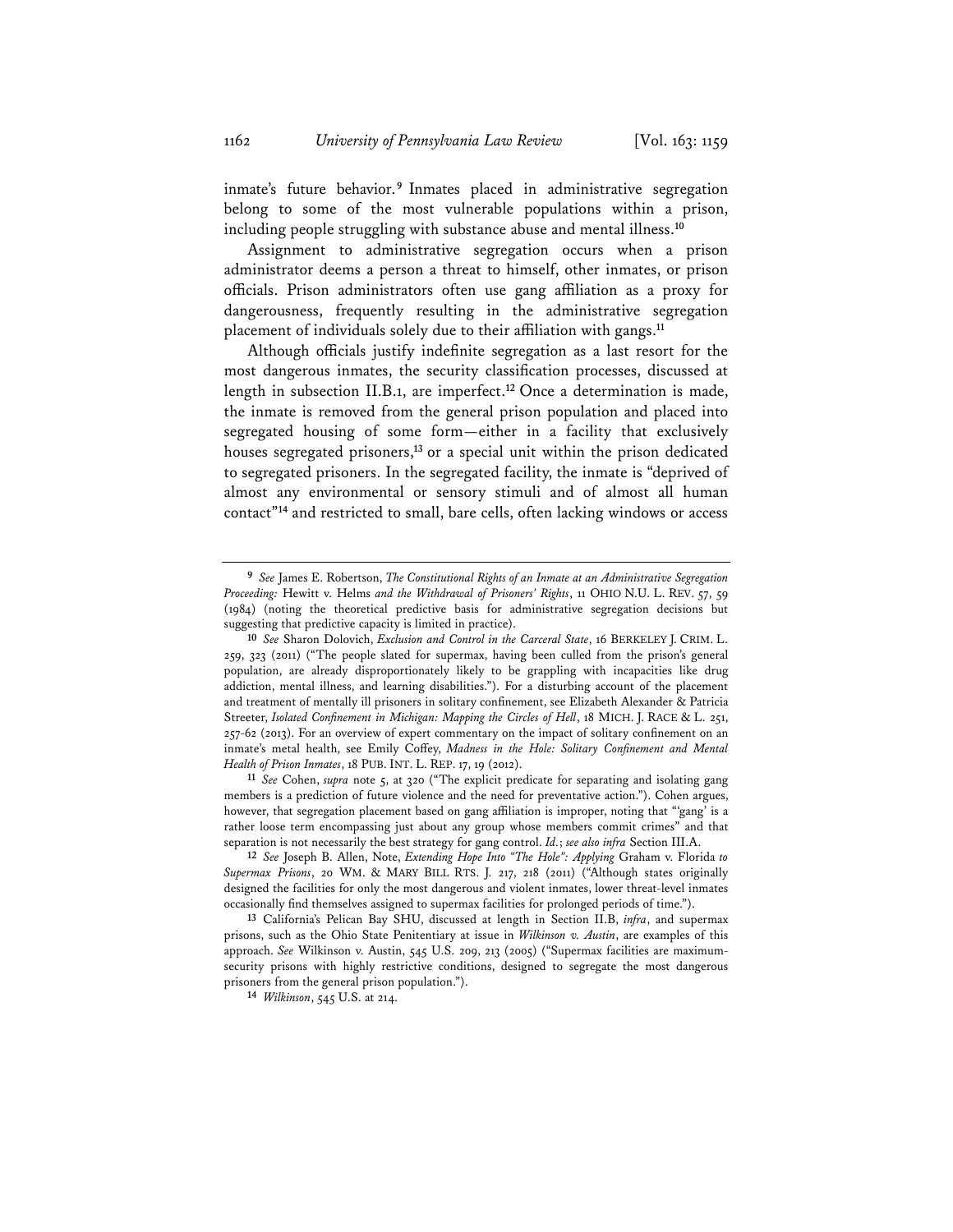to natural light, for twenty-two to twenty-four hours per day. **<sup>15</sup>** Confinement is typically indefinite and may last for a prolonged period of time.**<sup>16</sup>** Inmates are deprived of meaningful human contact; they have only "fleeting" interactions with prison staff and rarely have contact with other inmates or visitors because "[v]irtually no outsiders have access to the parts of correctional facilities that house . . . segregated inmates."**<sup>17</sup>**

Long-term prison segregation, unlike disciplinary segregation, therefore assumes a unique role: prison administrators are empowered to remove people from the general prison population (and therefore distinguish their punishment from the normal prison experience), often without an affirmative action on the part of the prisoner. Mere affiliation with a group or even general disposition can warrant placement in a severely restrictive and isolated confinement setting. This Comment focuses on administrative placements based on "affiliation"—that is, placements of individuals alleged to be affiliated with groups that prison officials deem dangerous.

Placement in segregation, particularly when it is indefinite and prolonged, not only curtails an inmate's access to other prisoners, mental and physical stimulation, and, in many instances, natural light, but it also

**<sup>15</sup>** *See, e.g.*, Lorna A. Rhodes, *Changing the Subject: Conversation in Supermax*, 20 CULTURAL ANTHROPOLOGY 388, 406 n.6 (2005) ("The essential features are isolation, intensive surveillance, and elaborate precautions against assault and escape whenever prisoners are out of their cells."); Lorna A. Rhodes, *Dreaming of Psychiatric Citizenship: A Case Study of Supermax Confinement*  ("Supermax prisoners are confined for twenty-three or more hours a day in small single cells and removed—cuffed, tethered and under escort—only for brief showers or solitary exercise. Their lives are characterized by lack of physical and mental stimulation, minimal social contact, and extreme dependence on prison staff."), *in* A READER IN MEDICAL ANTHROPOLOGY: THEORETICAL TRAJECTORIES, EMERGENT REALITIES 181, 184 (Byron J. Good et al. eds., 2010).

Although some aspects of solitary confinement have changed since the early nineteenth century when the practice was introduced in the U.S. penal system, many elements remain the same. *See* Cohen, *supra* note 5, at 301; John F. Cockrell, Note, *Solitary Confinement: The Law Today and the Way Forward*, 37 LAW & PSYCHOL. REV. 211, 212-13 (2013). Indeed, the primary difference between the solitary confinement of the past and the segregation of today is in its justification: in the nineteenth century facilities, inmates could work and "there was, however misguided, a reformative ideal upon which the practice was predicated. . . . Penal isolation today offers no pretense of reformation and provides no vocational options . . . ." Cohen, *supra* note 5, at 301 (footnotes omitted).

**<sup>16</sup>** In this Comment, I adopt a definition of long-term segregation that reflects the plaintiff class in *Ashker v. Brown*: confinement in a segregated housing unit for a decade or longer. *See* Plaintiffs' Second Amended Complaint at 2, Ashker v. Brown, No. 09-5796 (N.D. Cal. Sept. 10, 2012), ECF No. 136 (describing the class members' confinement of at least a decade as "unconscionably long").

**<sup>17</sup>** Michele Deitch, *Special Populations and the Importance of Prison Oversight*, 37 AM. J. CRIM. L. 291, 297 (2010); *see also* Plaintiffs' Second Amended Complaint, *supra* note 16, at 11 ("The remote location of Pelican Bay means that most SHU prisoners receive no visits with family members or friends . . . . Many prisoners have thus been without face-to-face contact with people other than prison staff for decades.").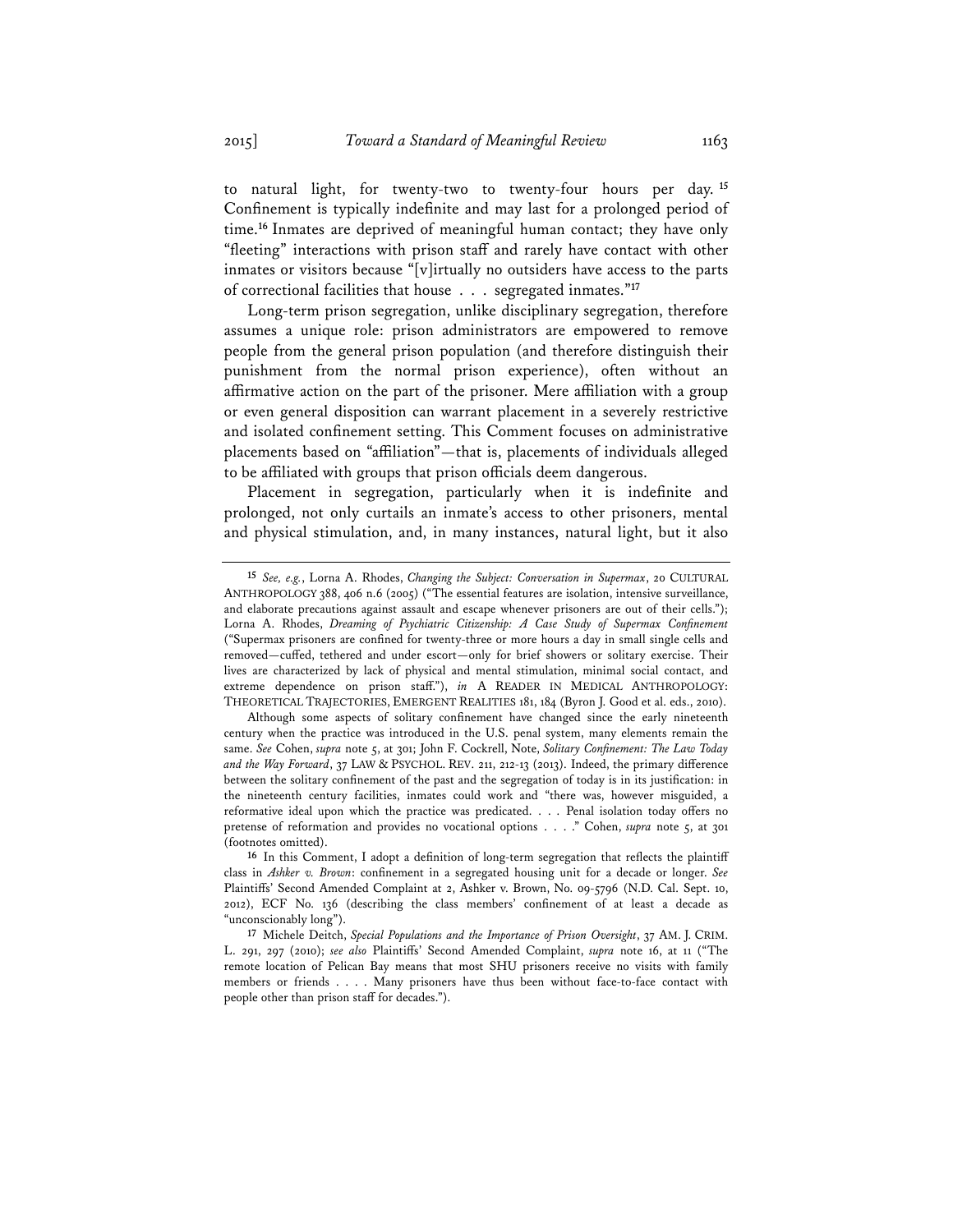significantly alters the prisoner's carceral experience. In addition to Eighth Amendment concerns, **<sup>18</sup>** placement into administrative segregation also implicates the due process protections of the Fifth and Fourteenth Amendments.**<sup>19</sup>**

The harshness of segregation placement as an administrative safety tool is generally grossly disproportionate to the threat that many prisoners including alleged gang members—pose to themselves or others. **<sup>20</sup>** This reflects not only the imperfect and inadequate classification tools prison officials employ to determine inmate threat levels,**<sup>21</sup>** but also the overly restrictive conditions of segregated confinement that far surpass any danger an inmate may pose.**<sup>22</sup>** As a result of these failures, "[t]he segregation units of American prisons are full not of Hannibal Lecters but of the young, the pathetic, the mentally ill."**<sup>23</sup>**

In light of these extreme conditions and the great impact they can have on a prisoner's confinement experience, the procedures regarding placement that are afforded to prisoners placed in segregated housing are of the utmost importance. Unfortunately, the Supreme Court's longstanding tradition of deferring to prison officials has limited the procedural protections prisoners can demand under the Due Process Clause of the Fourteenth Amendment.**<sup>24</sup>** By emphasizing that the procedural guarantee of due process is flexible, the Court has sanctioned segregation decisions as long as the placement involves some form of "meaningful review."**<sup>25</sup>** The Court has refrained from defining the requisite process or investigating how a prison's stated procedures actually function on an individual inmate level, however, rendering meaningful review meaningless.

The Court's doctrinal reluctance to articulate a bright line rule regarding the process due to prisoners placed in administrative segregation has therefore encouraged creative litigation strategies regarding long-term segregation

**<sup>18</sup>** Although outside the scope of this Comment, there are significant Eighth Amendment concerns relating to long-term solitary confinement. *See* Jules Lobel, *Prolonged Solitary Confinement and the Constitution*, 11 U. PA. J. CONST. L. 115, 117-25 (2008); *see also* Plaintiffs' Second Amended Complaint, *supra* note 16, at 36.<br><sup>19</sup> U.S. CONST. amend. V; U.S. CONST. amend. XIV, § 1.

<sup>20</sup> See Cohen, *supra* note 5, at 300 ("[T]he harm caused by extended isolation under the most straightened or barbaric conditions is not related to any rationale for the isolation."); Schlanger, *supra* note 4, at 1421 ("Too many prisoners are housed in [segregation units] for too long, in conditions whose harshness stems more from criminal-justice politics than from correctional necessity or even usefulness.").

**<sup>21</sup>** *See infra* Section III.A.

**<sup>22</sup>** *See supra* note 20 and accompanying text.

**<sup>23</sup>** Schlanger, *supra* note 4, at 1432 (internal quotation marks omitted).

**<sup>24</sup>** *See infra* notes 32-34 and accompanying text.

**<sup>25</sup>** *See infra* subsection I.B.2.b.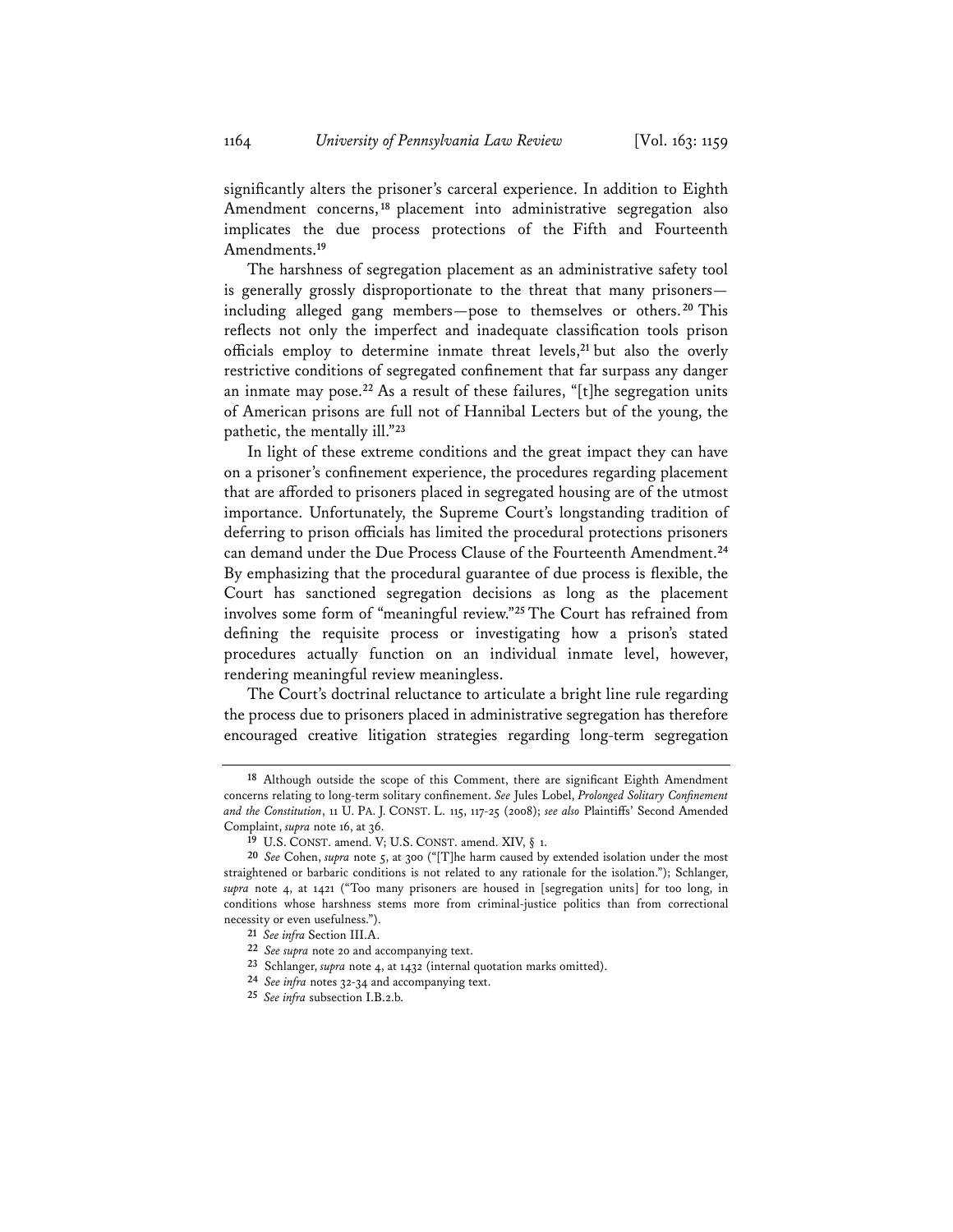placement and review.**<sup>26</sup>** This Comment examines these strategies and the implications that these approaches have on the current state of Supreme Court doctrine. Through analysis of a pending class action suit, *Ashker v. Brown*,**<sup>27</sup>** this Comment examines the current state of the due process doctrine for prisoners seeking to challenge their placement and prolonged confinement in the severely restrictive environment of administrative segregation.

This Comment considers the actual procedural due process protections afforded to prisoners placed in segregated housing for nondisciplinary reasons. Part I examines the procedural protections afforded to inmates generally and prisoners placed in administrative segregation in particular. In addition, Part I explores the doctrinal limitations on due process challenges relating to administrative segregation. Part II chronicles recent developments in inmate litigation, in which litigants have alleged due process violations despite these limitations. Part II also evaluates the state of the doctrine through an analysis of recent litigation strategies, highlighting *Ashker v. Brown* as a model. Finally, Part III recommends changes to the Court's approach to administrative segregation due process challenges.

#### I. PROCEDURAL PROTECTIONS IN THE PRISON CONTEXT

#### A. *Determination of Process Due: An Outline of the Constitutional Framework*

There are two key steps in assessing an alleged due process violation. First, a court must determine whether the government conduct in question impairs a liberty interest protected by the Due Process Clauses of the Fifth and Fourteenth Amendments.**<sup>28</sup>** The Court has explained that "[a] liberty interest may arise from the Constitution itself, by reason of guarantees implicit in the word 'liberty,'"**<sup>29</sup>** or through guarantees derived from state law—even when the right would not otherwise command constitutional protection.**<sup>30</sup>** Second, if the government conduct implicates a protected

**<sup>26</sup>** *See infra* Section II.B.

**<sup>27</sup>** Plaintiffs' Second Amended Complaint, *supra* note 16.

**<sup>28</sup>** The Court has determined that the range of directly protected liberty interests is narrow. *See, e.g.*, Hewitt v. Helms, 459 U.S. 460, 466 (1983) ("[I]t is well settled that only a limited range of interests fall within [the due process] provision."); Meachum v. Fano, 427 U.S. 215, 224 (1976) ("We reject . . . the notion that *any* grievous loss visited upon a person by the State is sufficient to invoke the procedural protections of the Due Process Clause.").

**<sup>29</sup>** Wilkinson v. Austin, 545 U.S. 209, 221 (2005).

**<sup>30</sup>** *See Hewitt*, 459 U.S. at 466 ("Liberty interests protected by the Fourteenth Amendment may arise from two sources—the Due Process Clause itself and the laws of the States."); *see also*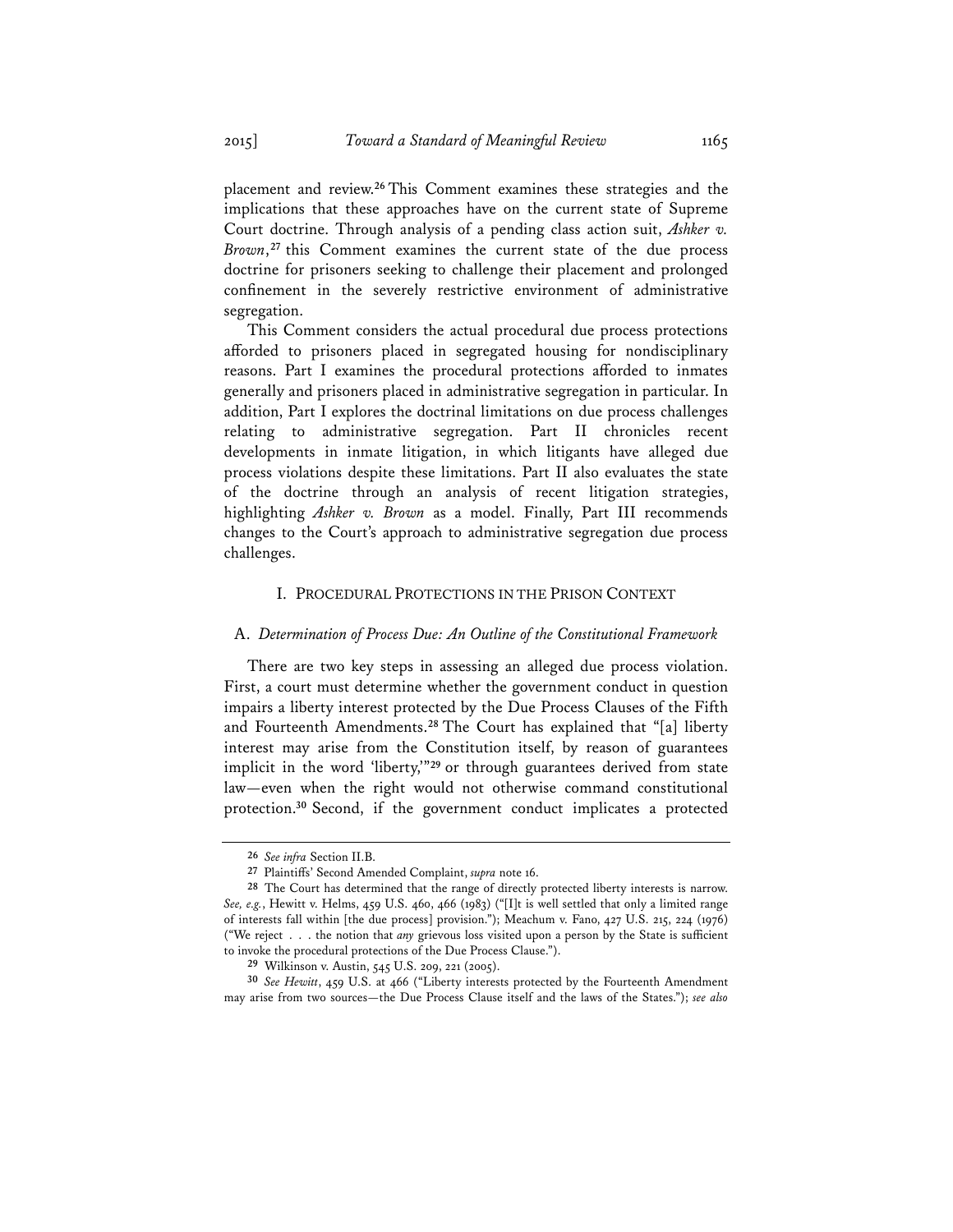liberty interest, the court must weigh the three factors in the *Mathews v. Eldridge* balancing test:

First, the private interest that will be affected by the official action; second, the risk of an erroneous deprivation of such interest through the procedures used, and the probable value, if any, of additional or substitute procedural safeguards; and finally, the Government's interest, including the function involved and the fiscal and administrative burdens that the additional or substitute procedural requirement would entail.**<sup>31</sup>**

The Court has emphasized that "due process is flexible" and requires a situation-specific determination of necessary procedural safeguards.**<sup>32</sup>** As a result, when assessing prisoners' due process challenges, the Court has noted the unique posture of inmates' procedural guarantees.**<sup>33</sup>** The Court has refrained from finding a liberty interest directly implicated by the Due Process Clause "in itself" for most liberty interests asserted by inmates, instead locating protectable liberty interests in state-created rights.**<sup>34</sup>** The Court has repeatedly demonstrated its reluctance to interfere with states' decisions in the prison context, holding that "[t]he Due Process Clause standing alone confers no liberty interest in freedom from state action taken

**<sup>33</sup>** *See Wilkinson*, 545 U.S. at 212 ("[C]ourts must give substantial deference to prison management decisions before mandating . . . elaborate procedural safeguards . . . ."); *see also* Myra A. Sutanto, Note, Wilkinson v. Austin *and the Quest for a Clearly Defined Liberty Interest Standard*, 96 J. CRIM. L. & CRIMINOLOGY 1029, 1032, 1041-42 (2006) (discussing the more relaxed approach to due process guarantees afforded to inmates and explaining that unlike free citizens, inmates have presumably received procedural due process already—namely, a trial).

**<sup>34</sup>** *See* Montanye v. Haymes, 427 U.S. 236, 242 (1976) ("As long as the conditions or degree of confinement to which the prisoner is subjected is within the sentence imposed upon him and is not otherwise violative of the Constitution, the Due Process Clause does not in itself subject an inmate's treatment by prison authorities to judicial oversight."); *see also* Greenholtz v. Inmates of the Neb. Penal & Corr. Complex, 442 U.S. 1, 7 (1979) (finding "no constitutional or inherent right" to the initial grant of parole); Moody v. Daggett, 429 U.S. 78, 88 n.9 (1976) ("We have rejected the notion that every state action carrying adverse consequences for prison inmates automatically activates a due process right."); Meachum v. Fano, 427 U.S. 215, 225 (1976) (finding no constitutional protection against prison transfers within the same state prison system); *Wolff*, 418 U.S. at 557 (finding no constitutional guarantee of good time credits earned for good behavior in prison).

Wolff v. McDonnell, 418 U.S. 539, 558 (1974) ("[A] person's liberty is equally protected, even when the liberty itself is a statutory creation of the State.").

**<sup>31</sup>** Mathews v. Eldridge, 424 U.S. 319, 335 (1976).

**<sup>32</sup>** Morrissey v. Brewer, 408 U.S. 471, 481 (1972) ("It has been said so often by this Court and others as not to require citation of authority that due process is flexible and calls for such procedural protections as the particular situation demands."); *see also Mathews*, 424 U.S. at 333 ("The fundamental requirement of due process is the opportunity to be heard 'at a meaningful time and in a meaningful manner." (quoting Armstrong v. Manzo, 380 U.S. 545, 552 (1965))).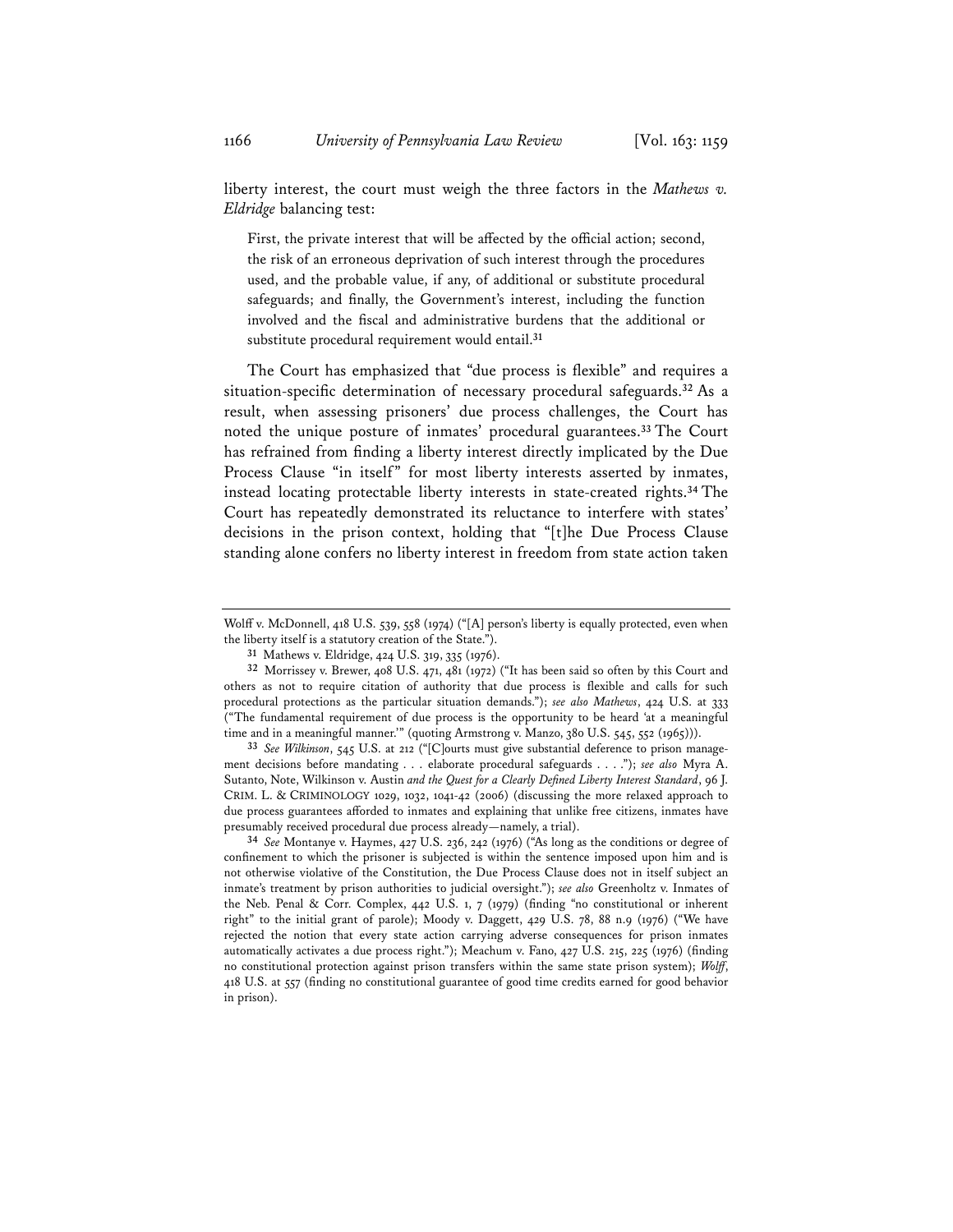within the sentence imposed."**<sup>35</sup>** The court then must assess whether the procedures the prison administrators have in place are adequate, applying the standard *Mathews* balancing test.**<sup>36</sup>**

Even if a court determines a liberty interest is at stake, the procedures required to constitutionally infringe upon it are modest at best: "In the prison context . . . due process is satisfied by providing 'notice of the factual basis' for an inmate's placement and 'allowing the inmate a rebuttal opportunity.'"**<sup>37</sup>** These limited procedural protections reflect the Court's decision that an inmate's interest in the specific conditions of his confinement are narrow in comparison to the state's interest in maintaining safety and preserving resources.**<sup>38</sup>**

Prison imposes a unique restraint on individual liberty. Individuals in prison have already lost much of their liberty after judicial proceedings and have benefited from the strict procedural guarantees attached to criminal trials.**<sup>39</sup>** Prisoners, the Court has repeatedly emphasized, are individuals whose liberties have been intentionally curtailed and whose current positions are the very articulation of that constitutionally secured curtailment.**<sup>40</sup>** Within this unique context, the Court has often granted broad deference to prison officials to manage a prisoner's confinement as prison officials see fit.**<sup>41</sup>**

**<sup>37</sup>** *Prieto*, 2013 WL 6019215, at \*10 (quoting *Wilkinson*, 545 U.S. at 225-26).

**<sup>39</sup>** *See* Kaitlin Cassel, Note, *Due Process in Prison: Protecting Inmates' Property After* Sandin v. Conner, 112 COLUM. L. REV. 2110, 2118 (2012) ("[A] prison sentence, imposed after a full criminal trial, greatly restricts a prisoner's liberty.").

**<sup>40</sup>** *See* Montayne v. Haymes, 427 U.S. 236, 242 (1976) (granting deference to prison officials "[a]s long as the conditions or degree of confinement to which the prisoner is subjected is within the sentence imposed upon him and is not otherwise violative of the Constitution"); *see also* Vitek v. Jones, 445 U.S. 480, 493 (1980) ("Undoubtedly, a valid criminal conviction and prison sentence extinguish a defendant's right to freedom from confinement."). **<sup>41</sup>** *See, e.g.*, Wolff v. McDonnell, 418 U.S. 539, 558 (1974) (holding that a prisoner's limited

due process guarantees are still "subject to restrictions imposed by the nature of the regime to which they have been lawfully committed"). Some courts have narrowly interpreted the deference afforded prison officials. The Sixth Circuit, for example, concluded in *Gibbs v. Hopkins* that while prison officials are permitted some latitude in prison administration, the courts "may not simply

**<sup>35</sup>** Sandin v. Conner, 515 U.S. 472, 480 (1995) (internal quotation marks omitted) (citing *Hewitt*, 459 U.S. at 468).

**<sup>36</sup>** *Mathews*, 424 U.S. at 334-35; *see also* Prieto v. Clarke, No. 12-1199, 2013 WL 6019215, at \*9 (E.D. Va. Nov. 12, 2013) ("[A prisoner's] constitutional rights are not violated by the imposition of the . . . hardship itself, but by the imposition of that hardship without sufficient procedural protections.").

**<sup>38</sup>** *See Wilkinson*, 545 U.S. at 225-29 (applying the *Mathews* analysis to justify the limited procedural protections afforded to inmates); *Hewitt*, 459 U.S. at 467 ("We have repeatedly said both that prison officials have broad administrative and discretionary authority over the institutions they manage and that lawfully incarcerated persons retain only a narrow range of protected liberty interests.").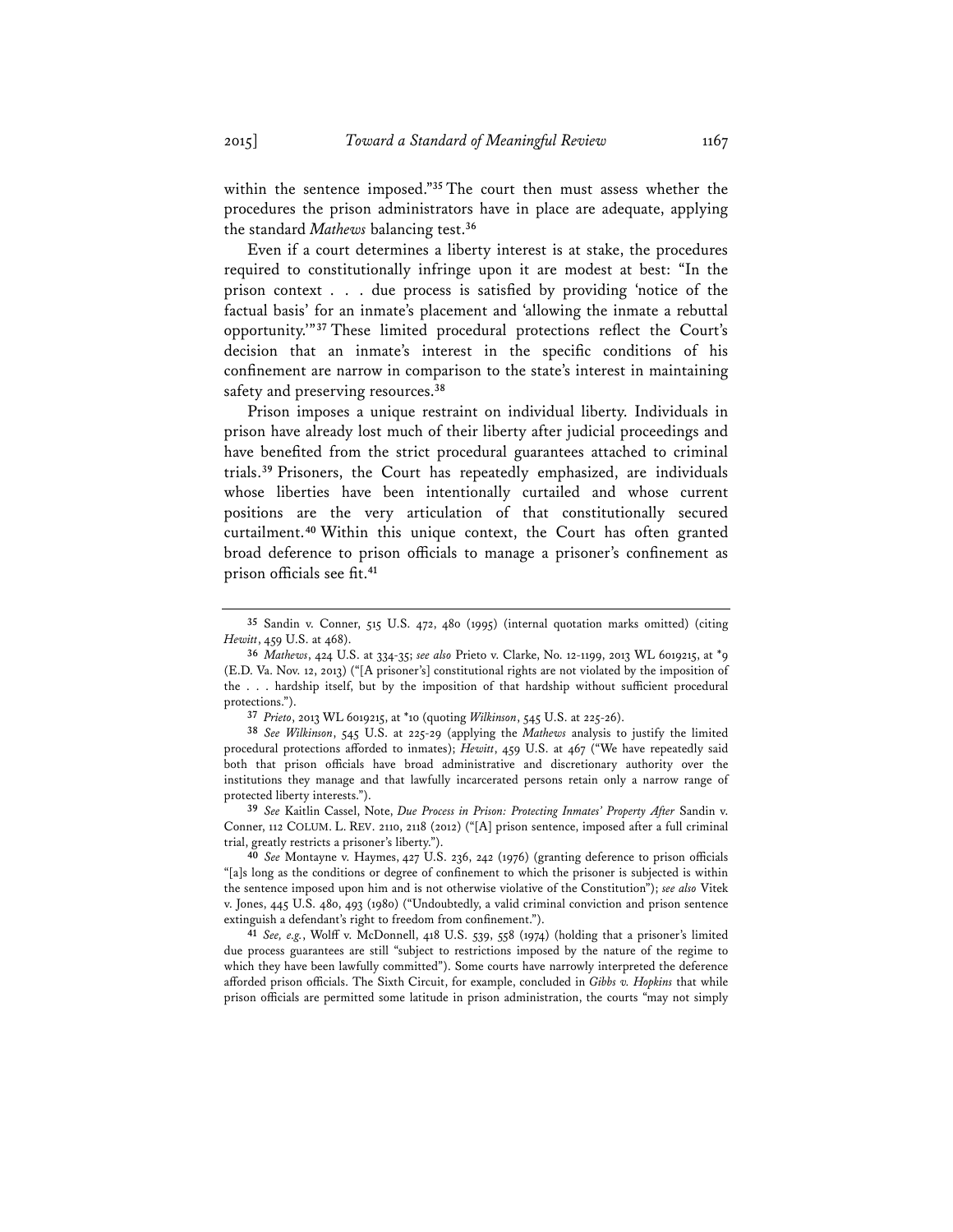#### B. *Recent Developments in Due Process Jurisprudence in the Prison Context*

The two-pronged approach the Court uses to assess due process protections has undergone substantial modification over the past two decades. This Section examines those changes for each prong of the analysis.

## 1. Prong One: Finding a Liberty Interest

## a. *Before* Sandin*: The Rise of the State Positive Law Approach*

The threshold inquiry that a court must answer when deciding a due process question is whether the state action in question implicates a protected liberty interest.**<sup>42</sup>** A liberty interest must meet a high bar for the Court to find it protected under the Due Process Clause itself.**<sup>43</sup>** In the prison context in particular, the Due Process Clause protects most liberty interests asserted by prisoners when the state has created a right or guarantee for prisoners.**<sup>44</sup>** The original approach to finding a state-created liberty interest, adopted by the Court in a flurry of decisions in the 1970s and 1980s,**<sup>45</sup>** required courts to assess state statutory or regulatory language

defer to [prison officials'] judgment on the basis of administrative discretion" and that "the Due Process Clause requires at the very least some minimal inquiry by the courts sworn to enforce its guarantees." 10 F.3d 373, 379 (6th Cir. 1993).

**<sup>42</sup>** *See Hewitt*, 459 U.S. at 466 (noting that "only a limited range of interests" enjoy protection under the Due Process Clause); Scott F. Weisman, Note, Sandin v. Conner*: Lowering the Boom on the Procedural Rights of Prisoners*, 46 AM. U. L. REV. 897, 901-02 (1997) (explaining the development of the two-pronged approach).

**<sup>43</sup>** *See supra* notes 29-30 and accompanying text; *see also* Donna H. Lee, *The Law of Typicality: Examining the Procedural Due Process Implications of* Sandin v. Conner, 72 FORDHAM L. REV. 785, 786 (2004) ("The scope of the constitutional prohibition against any state taking of life, liberty, or property, without due process of law, depends on the meaning of life, liberty and property, and courts have traditionally used state law to inform and expand the definition of these concepts."

<sup>&</sup>lt;sup>44</sup> *Cf. supra* note 34 and accompanying text. *But see* Gagnon v. Scarpelli, 411 U.S. 778, 782 (1973) (holding that "a probationer . . . is entitled to a . . . revocation hearing"); Morrissey v. Brewer, 408 U.S. 471, 482 (1972) (holding that a parolee is entitled to "some orderly process" before revocation of parole because "the liberty of a parolee . . . includes many of the core values of unqualified liberty and its termination inflicts a grievous loss on the parolee" (internal quotation marks omitted)).

**<sup>45</sup>** According to James Robertson, this trend, which he terms the "entitlement analysis" approach, gained force after *Meachum v. Fano* and throughout the late 1970s, culminating in the Supreme Court's endorsement of the approach in 1983 in *Hewitt v. Helms*. Robertson, *supra* note 9, at 62-68. Robertson argues that the lower courts "had begun to erode the long-standing barrier between administrative segregation decisions and due process of law," but that *Hewitt* limited this expansion of prisoners' access to procedural due process. *Id.* at 64-70. In *Sandin v. Conner*,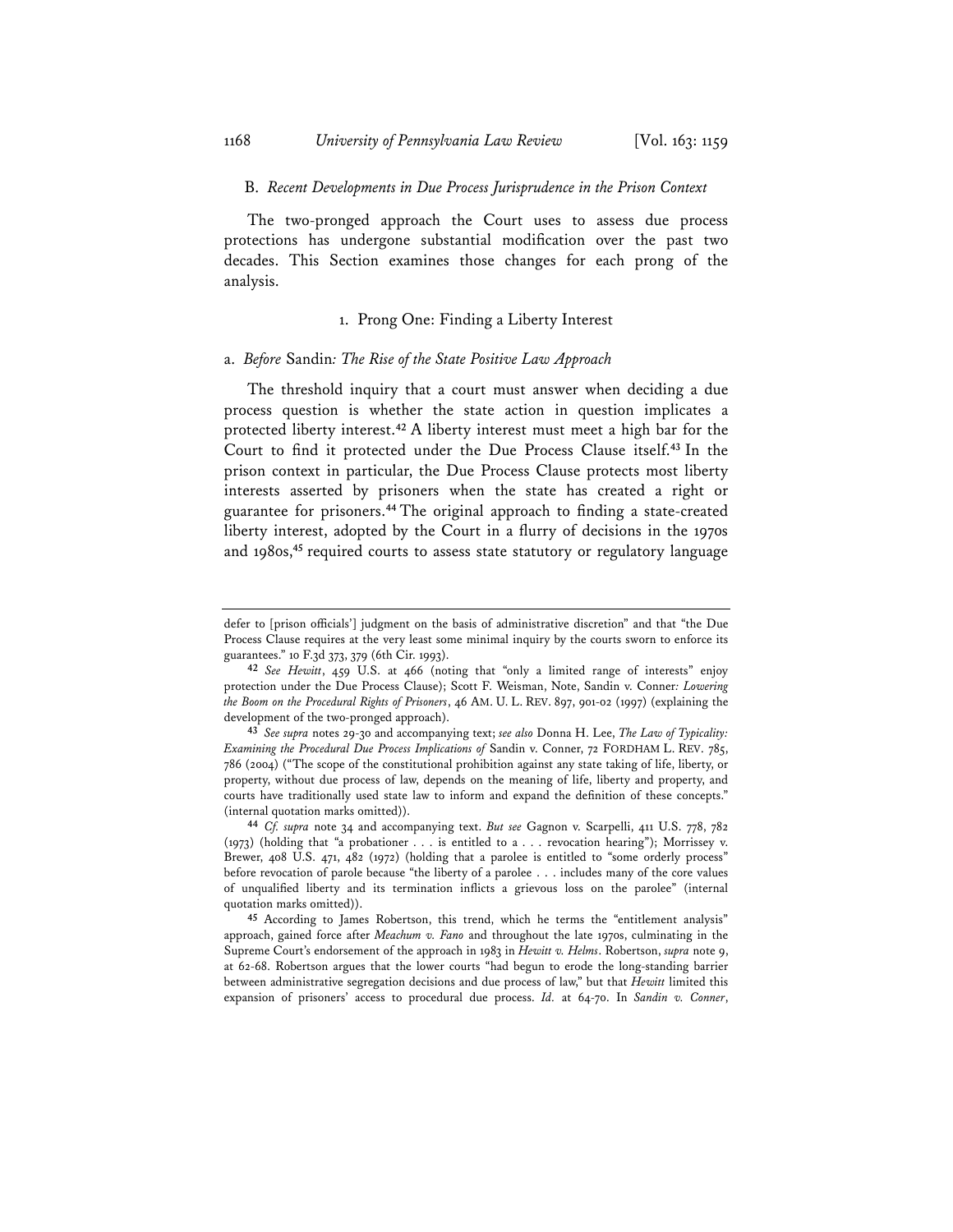to determine whether such an interest existed.**<sup>46</sup>** The Court reasoned that a state creates a liberty interest when the language of a regulation or statute is sufficiently mandatory as to encourage reliance upon its guarantees.**<sup>47</sup>**

In *Hewitt v. Helms*, the Court rejected the existence of a prisoner's liberty interest in "being confined to a general population cell, rather than the more austere and restrictive administrative segregation quarters" as a right implied in the Due Process Clause.**<sup>48</sup>** Instead, the Court looked to the statutory measures regarding administrative segregation,**<sup>49</sup>** ultimately concluding that the prisoner did "acquire a protected liberty interest in remaining in the general prison population."**<sup>50</sup>**

The Court's positivist approach, as the reasoning in *Hewitt* demonstrates, turned on whether the state statutory language was sufficiently compulsory to create a liberty entitlement.**<sup>51</sup>** Thus, the existence of a state-created liberty interest depended upon the precise statutory language at issue. Courts had to analyze the language of state regulations and statutes to discern whether the measure was permissive or discretionary (rendering an entitlement claim invalid), or sufficiently mandatory (supporting a liberty interest claim) as a touchstone of its due process analysis.**<sup>52</sup>** Under this approach, the Court found that an inmate had a state-created liberty interest in remaining in the general prison population**<sup>53</sup>** and in earned good-time credits**<sup>54</sup>** but did not find a liberty interest in a prisoner's initial grant of parole**<sup>55</sup>** or the

**<sup>51</sup>** *See* Lee, *supra* note 43, at 796-98 (describing the Court's use of state law to analyze prisoners' due process rights and arguing the approach came to "full fruition" in *Hewitt*).

**<sup>53</sup>** *Hewitt*, 459 U.S. at 470-71.

**<sup>54</sup>** Wolff v. McDonnell, 418 U.S. 539, 556-57 (1974); *see also Hewitt*, 459 U.S. at 469 ("[I]n *Wolff*, where we rejected any notion of an interest in good-time credits inherent in the Constitution, we also found that Nebraska had created a right to such credits.").

**<sup>55</sup>** Greenholtz v. Inmates of the Neb. Penal & Corr. Complex, 442 U.S. 1, 7 (1979) ("There is no constitutional or inherent right of a convicted person to be conditionally released before the expiration of a valid sentence.").

discussed in subsection I.B.1.b, *infra*, the Court implied that this trend arose from a misreading of dictum in *Meachum*. 515 U.S. 472, 479 (1995).

**<sup>46</sup>** For a description of this process, see *Hewitt*, 459 U.S. at 469, which explains that "a State may create a liberty interest protected by the Due Process Clause through its enactment of certain statutory or regulatory measures."

**<sup>47</sup>** *Id.* at 472.

**<sup>48</sup>** *Id.* at 466-67.

**<sup>49</sup>** *See id.* at 469-70 (examining a Pennsylvania statute to determine whether it created a liberty entitlement).

**<sup>50</sup>** *Id.* at 470-71.

**<sup>52</sup>** *Cf. id.* at 799 (pointing out that "the *Hewitt* decision contained a blueprint for limiting state-created liberty interests" by directing state administrative agencies to "substitute permissive language such as 'may' or 'should' for the mandatory language flagged by the Court as giving rise to liberty interests").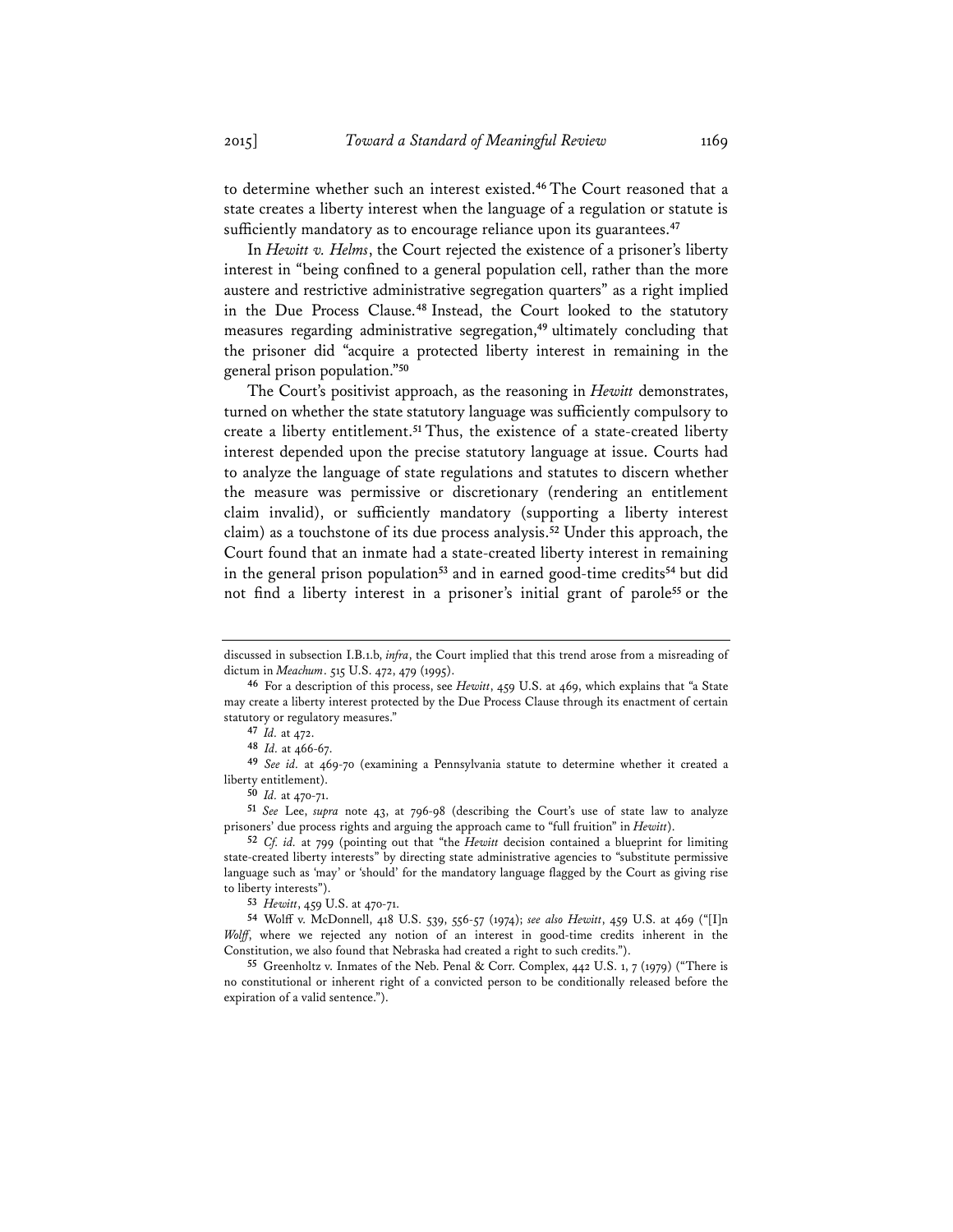transfer from one institution to another within the same state prison system.**<sup>56</sup>** The distinguishing feature of the latter two interests was the discretionary language within the relevant state regulatory measures.**<sup>57</sup>**

#### b. Sandin v. Conner *and the Move Away from Statutory Interpretation*

The Court revisited the threshold inquiry due process analysis in *Sandin v. Conner*. **<sup>58</sup>** *Sandin* involved a due process claim by DeMont Conner, a prisoner who had been placed in thirty-day disciplinary segregation for misconduct. **<sup>59</sup>** Conner alleged that he was deprived of procedural due process in the disciplinary hearing that resulted in his segregation placement.**<sup>60</sup>** Conner argued that he was entitled to procedural due process before facing any punitive actions by the state.**<sup>61</sup>**

The Court began its analysis by chronicling the state of the prisoner procedural due process doctrine.**<sup>62</sup>** Noting that the widespread adoption of the *Hewitt* approach had erroneously encouraged "the search for a negative implication from mandatory language in prisoner regulations" as the primary concern of the due process inquiry, the Court in *Sandin* signaled a change of course.**<sup>63</sup>** Indeed, the Court concluded that the *Hewitt* approach had "produced at least two undesirable effects."**<sup>64</sup>**

The first effect, as the Court explained, was that the approach "create[d] disincentives for States to codify prison management procedures in the interest of uniform treatment."**<sup>65</sup>** The second effect, according to the *Sandin* Court, was that "the *Hewitt* approach . . . led to the involvement of federal courts in the day-to-day management of prisons, often squandering judicial resources with little offsetting benefit to anyone."**<sup>66</sup>**

**<sup>56</sup>** Meachum v. Fano, 427 U.S. 215, 225 (1976).

**<sup>57</sup>** *See* Lee, *supra* note 43, at 799 (explaining that the Court's state-created liberty interestbased analysis incentivized states' use of discretionary language to avoid creating constitutionally protected liberty interests).

**<sup>58</sup>** 515 U.S. 472, 482 (1995) (explaining the need for an alternative approach given the "undesirable effects" of *Hewitt*).

**<sup>59</sup>** *Id.* at 474-76.

**<sup>60</sup>** *Id.* at 475-77.

**<sup>61</sup>** *Id.* at 484.

**<sup>62</sup>** *See id.* at 477-83 (discussing the due process framework for a prisoner's procedural challenges, beginning with the standards set forth in *Wolff* and concluding with the problematic results of *Hewitt*).

**<sup>63</sup>** *Id.* at 483.

**<sup>64</sup>** *Id.*

**<sup>65</sup>** *Id.* at 482 ("States may avoid creation of 'liberty' interests by having scarcely any regulations, or by conferring standardless discretion on correctional personnel.").

**<sup>66</sup>** *Id.* This sentiment reflects growing frustration with the amount of time spent on prison litigation and the perception that prison litigation was flooding the federal court system. For a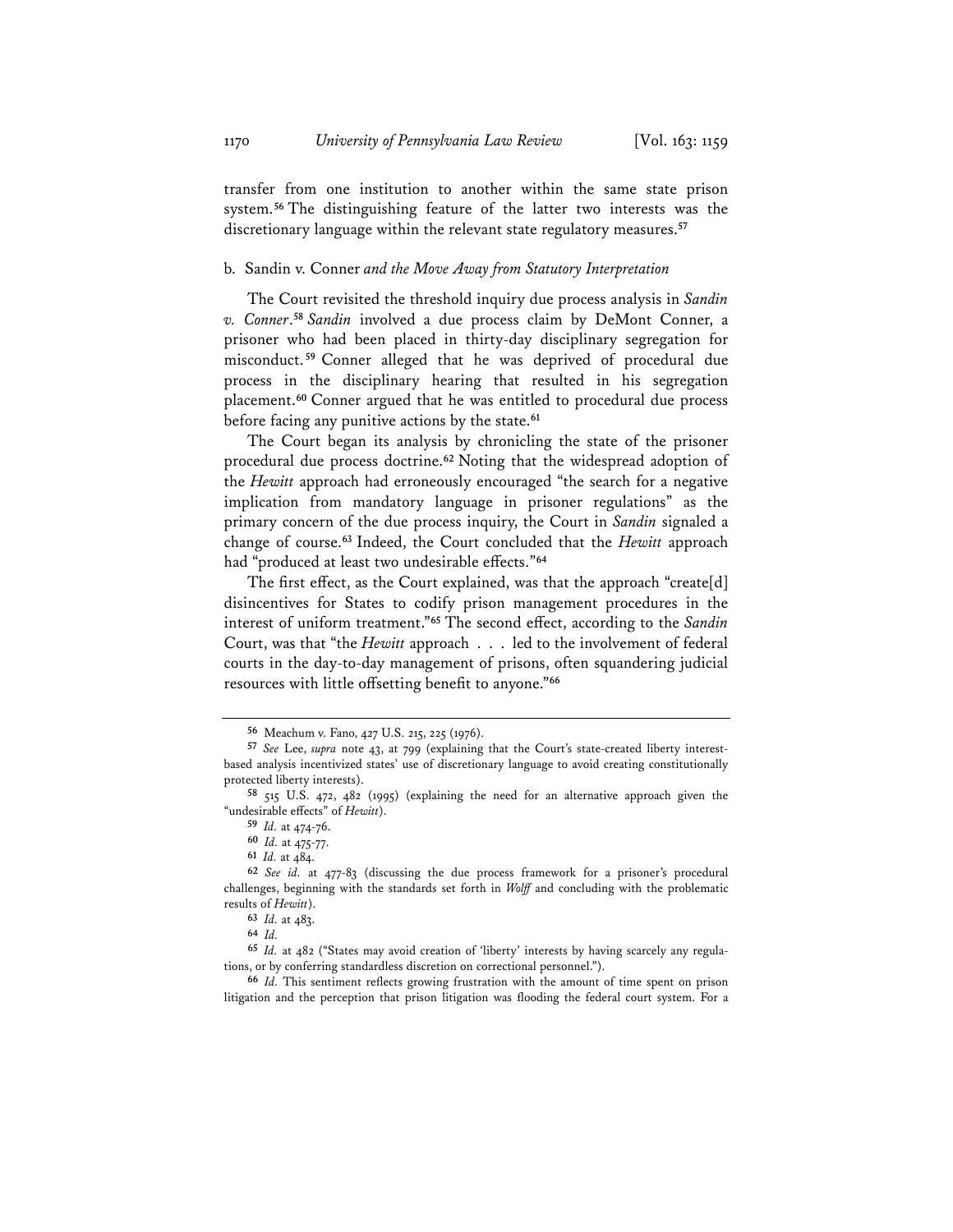Although the Court in *Sandin* declined to overrule *Hewitt* to the extent that it sanctioned state positive-law analysis,**<sup>67</sup>** it began a paradigmatic shift in the standard for prisoner procedural due process. The Court rejected the notion that mandatory language in prison regulations is the touchstone for whether an inmate has a liberty interest at stake.**<sup>68</sup>** Further, the Court held that discipline by prison officials "falls within the expected perimeters of the sentence imposed by a court of law" and that Conner's interest in avoiding disciplinary segregation was therefore unprotected by the Due Process Clause.**<sup>69</sup>**

As a result, the *Sandin* Court redefined the standard for the liberty interest inquiry in the prison context. Rather than look to statutory language, the Court directed courts to instead examine whether the state action "imposes atypical and significant hardship on the inmate in relation to the ordinary incidents of prison life" so as to create a liberty interest in its avoidance.**<sup>70</sup>** The Court reached its conclusion by comparing disciplinary segregation conditions with other segregated confinements (such as administrative segregation), noting that general population prisoners commonly experienced some period of segregated confinement during their incarceration and explaining that Conner's placement did not impact the duration of his incarceration.**<sup>71</sup>** In its holding, the Court signaled a return to an examination of the "nature of the deprivation" at issue, rather than the regulatory language.**<sup>72</sup>**

*Sandin*, while an attempt to clarify—and limit—the due process protections available to prisoners, created its own problems.**<sup>73</sup>** The Court announced a standard requiring a comparative analysis, but failed to define

thorough examination of inmate litigation and the "sea change" that occurred in 1996 with the passage of the Prison Litigation Reform Act (PLRA), see Margo Schlanger, *Inmate Litigation*, 116 HARV. L. REV. 1555, 1633-44 (2003).

**<sup>67</sup>** *See Sandin*, 515 U.S. at 483 n.5 ("Such abandonment of *Hewitt*'s methodology does not technically require us to overrule any holding of this Court.").

**<sup>68</sup>** *See id.* at 483.

**<sup>69</sup>** *Id.* at 485-86 ("We hold that Conner's discipline in segregated confinement did not present the type of atypical, significant deprivation in which a State might conceivably create a liberty interest.").

**<sup>70</sup>** *Id.* at 484.

**<sup>71</sup>** *Id.* at 483-87. The Court discussed the possible impact of disciplinary segregation on Conner's parole eligibility, but concluded that any impact was "too attenuated" to invoke the procedural guarantees described in *Wolff*. *Id.* at 487.

**<sup>72</sup>** *See id.* at 480-81 (recounting the shift in focus from the "nature of the deprivation" to analysis of the language of state regulations and announcing a return to the original approach).

**<sup>73</sup>** For a critique of *Sandin*, see Michelle C. Ciszak, Note, Sandin v. Conner*: Locking Out Prisoners' Due Process Claims*, 45 CATH. U. L. REV. 1101, 1139-41 (1996).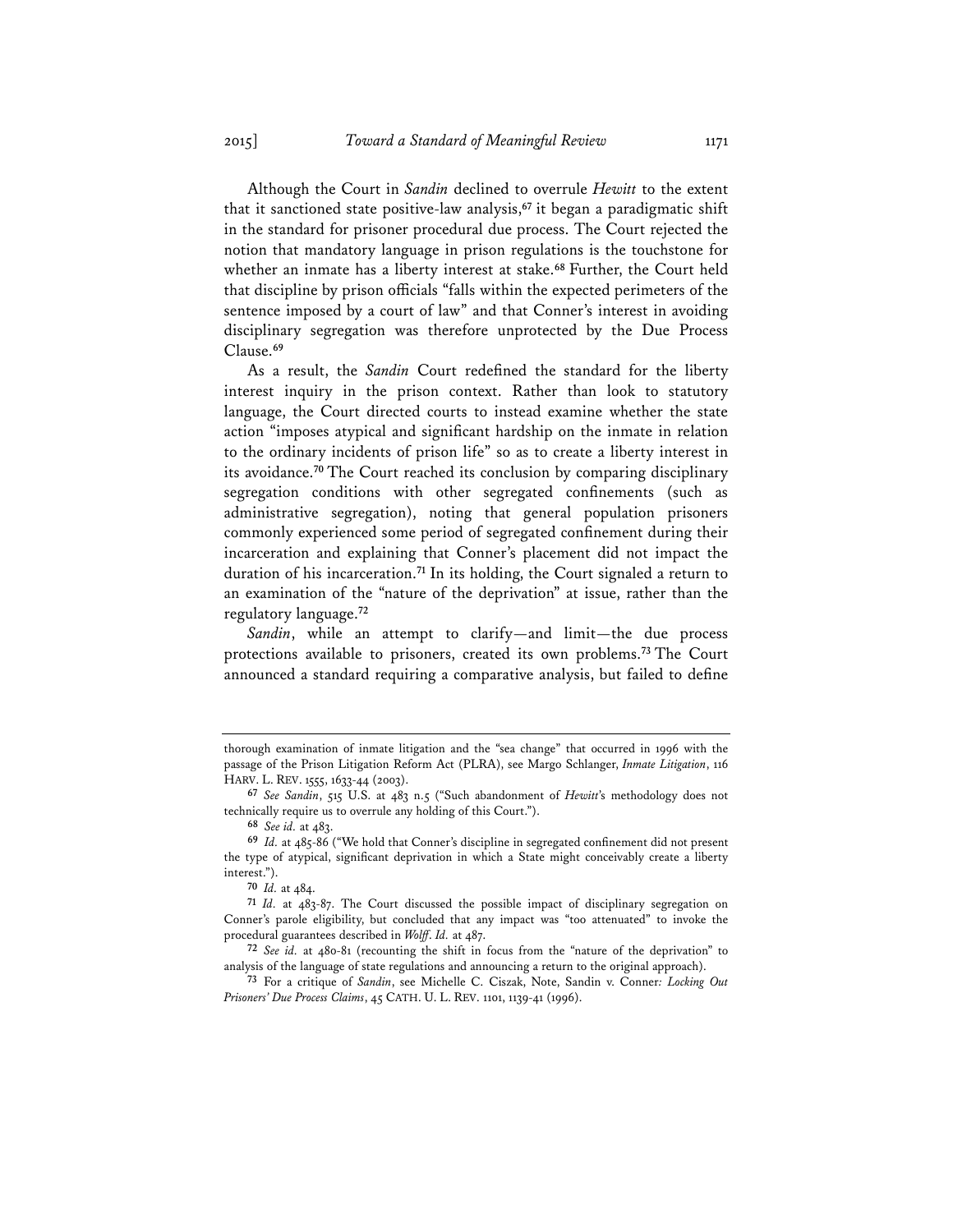what exactly the Court wanted lower courts to compare.**<sup>74</sup>** The Court failed to define the baseline for "atypical and significant hardship,"**<sup>75</sup>** leaving the task of determining the baseline comparison and defining typical and insignificant deprivations to the lower courts.**<sup>76</sup>**

## c. *Long-Term Confinement Post-*Sandin*: What is Atypical and Significant?*

Ten years later, the Court revisited the *Sandin* standard in *Wilkinson v. Austin*. **<sup>77</sup>** The Court held that an inmate had a liberty interest in avoiding assignment to the state's supermax prison, the Ohio State Penitentiary (OSP).**<sup>78</sup>** In its unanimous opinion, the Court noted that incarceration in OSP is for an indefinite period, "synonymous with extreme isolation," and deprives inmates "of almost any environmental or sensory stimuli and of almost all human contact."**<sup>79</sup>** An inmate placed at OSP is not only subjected to these conditions, but also rendered ineligible for parole for the duration of the inmate's incarceration at the supermax facility.**<sup>80</sup>**

**<sup>77</sup>** 545 U.S. 209 (2005). For an outline of the procedural posture of the case, see Andrew J. Theis, Note, *The Gang's All Here: How the Supreme Court's Unanimous Holding in* Wilkinson v. Austin *Utilizes Supermax Facilities to Combat Prison Gangs and Other Security Threats*, 29 HAMLINE L. REV. 145, 152-56 (2006).

**<sup>78</sup>** *Wilkinson*, 545 U.S. at 223-24.

**<sup>79</sup>** *Id.* at 214. The Court began its opinion with a detailed description of life at OSP:

Inmates must remain in their cells, which measure 7 by 14 feet, for 23 hours per day. A light remains on in the cell at all times, though it is sometimes dimmed, and an inmate who attempts to shield the light to sleep is subject to further discipline. During the one hour per day that an inmate may leave his cell, access is limited to one of two indoor recreation cells.

. . . OSP cells have solid metal doors with metal strips along their sides and bottoms which prevent conversation or communication with other inmates. All meals are taken alone in the inmate's cell instead of in a common eating area. Opportunities for visitation are rare and in all events are conducted through glass walls.

*Id.*

**<sup>80</sup>** *Id.* at 224 ("[P]lacement disqualifies an otherwise eligible inmate for parole consideration.").

**<sup>74</sup>** *See* Philip W. Sbaratta, Note, Sandin v. Conner*: The Supreme Court's Narrowing of Prisoners' Due Process and the Missed Opportunity to Discover True Liberty*, 81 CORNELL L. REV. 744, 766-67 (1996) (highlighting the vagueness of the Court's "atypicality" standard).

**<sup>75</sup>** *Sandin*, 515 U.S. at 484.

**<sup>76</sup>** This predictably led to disagreement over the appropriate baseline. *Compare* Beverati v. Smith, 120 F.3d 500, 504 (4th Cir. 1997) ("[A]lthough the conditions [of administrative segregation] were more burdensome than those imposed on the general prison population, they were not so atypical that exposure to them for six months imposed a significant hardship in relation to the ordinary incidents of prison life."), *with* Brooks v. DiFasi, 112 F.3d 46, 49 (2d Cir. 1997) (indicating that administrative segregation provides a benchmark against which to compare disciplinary segregation). *See generally* Hatch v. Dist. of Columbia, 184 F.3d 846, 851 (D.C. Cir. 1999) (highlighting the difficulty of applying the *Sandin* standard).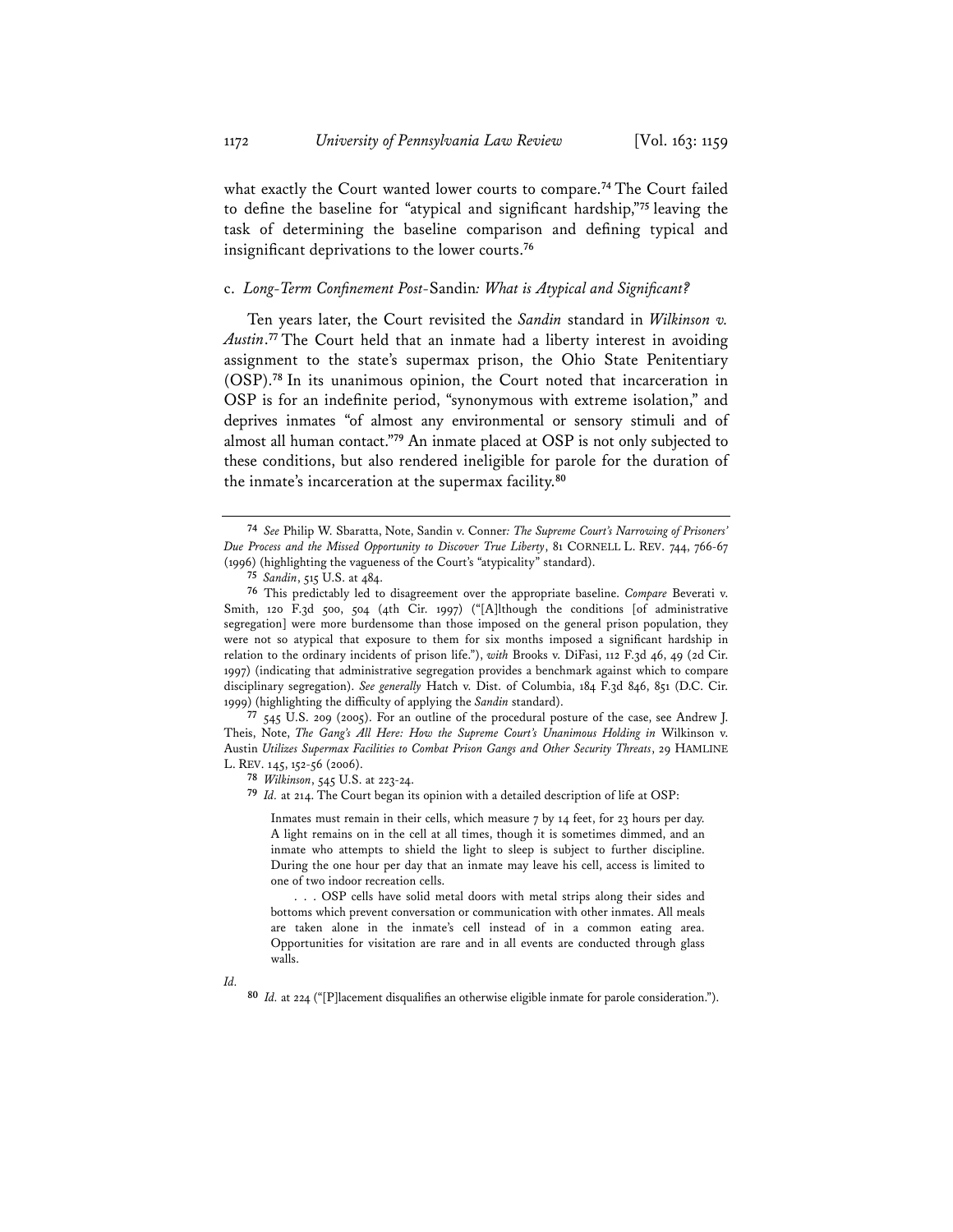Noting the standard announced in *Sandin*, the Court in *Wilkinson* concluded that assignment to OSP "imposes an atypical and significant hardship under any plausible baseline."**<sup>81</sup>** While many of the individual features of confinement that the Court highlighted at OSP are shared by other solitary confinement facilities, the Court found that they satisfied *Sandin*'s comparative standard when combined—particularly the indefinite duration of the placement (compared with the thirty-day segregation placement in *Sandin*) and the resulting disqualification for parole consideration.**<sup>82</sup>**

The conclusory language of the *Wilkinson* holding provided little guidance for lower courts. **<sup>83</sup>** The Court failed to clarify the standard announced in *Sandin* or provide specific guidance for conducting the "atypical and significant hardship" comparative analysis.**<sup>84</sup>**

Not surprisingly, the circuit courts disagree about the appropriate baseline from which to apply the *Sandin* standard: the Fourth and Ninth Circuits consider general prison conditions;**<sup>85</sup>** the Sixth Circuit focuses on "typical segregation conditions;" **<sup>86</sup>** the Seventh Circuit looks at prison conditions throughout the state;**<sup>87</sup>** the Second, Third, and D.C. Circuits look

**<sup>83</sup>** *See* Sutanto, *supra* note 33, at 1046 (detailing the circuit split that arose after *Sandin* and remarking that *Wilkinson* failed to resolve the dispute). *But see* Sharif A. Jacob, Note, *The Rebirth of*  Morrissey*: Towards a Coherent Theory of Due Process for Prisoners and Parolees*, 57 HASTINGS L.J. 1213, 1234 (2006) (arguing that the rejection of the state positive law approach "provides a coherent theory of due process that expands protections for prisoners").

**<sup>84</sup>** *See* Sutanto, *supra* note 33, at 1046.

**<sup>87</sup>** Wagner v. Hanks, 128 F.3d 1173, 1175 (7th Cir. 1997) ("We do not think that comparison can be limited to conditions in the same prison, unless it's the state's most secure one.").

**<sup>81</sup>** *Id.* at 223.

**<sup>82</sup>** *Id.* at 223-24 ("While any of these conditions standing alone might not be sufficient to create a liberty interest, taken together they impose an atypical and significant hardship within the correctional context."). The Court's emphasis on the combination of these two factors to satisfy the *Sandin* standard suggests an implicit move away from the doctrinal stance of the "parole cases." *See* Sutanto, *supra* note 33, at 1044 ("The reasoning of the parole cases (*Wolff*, *Morrissey*, and *Greenholtz*) suggests that the loss of parole eligibility is independently sufficient to invoke a liberty interest, separate from the atypical hardship imposed by the confinement rule articulated in *Sandin*. Instead, in *Austin*, the Court ruled that the loss of parole eligibility was merely an important factor to consider when determining whether a liberty interest existed." (footnote omitted)).

**<sup>85</sup>** Beverati v. Smith, 120 F.3d 500, 504 (4th Cir. 1997); Keenan v. Hall, 83 F.3d 1083, 1089 (9th Cir. 1996) ("The *Sandin* Court seems to suggest that a major difference between the conditions for the general prison population and the segregated population triggers a right to a hearing.").

**<sup>86</sup>** Austin v. Wilkinson, 372 F.3d 346, 353 (6th Cir. 2004) ("The district court . . . properly made factual findings as to the conditions in OSP compared to the conditions in other Ohio prisons, specifically in the segregated units of maximum-security prisons, the most severe non-OSP conditions in the Ohio system."), *rev'd in part on other grounds*, 545 U.S. 209, 230 (2005).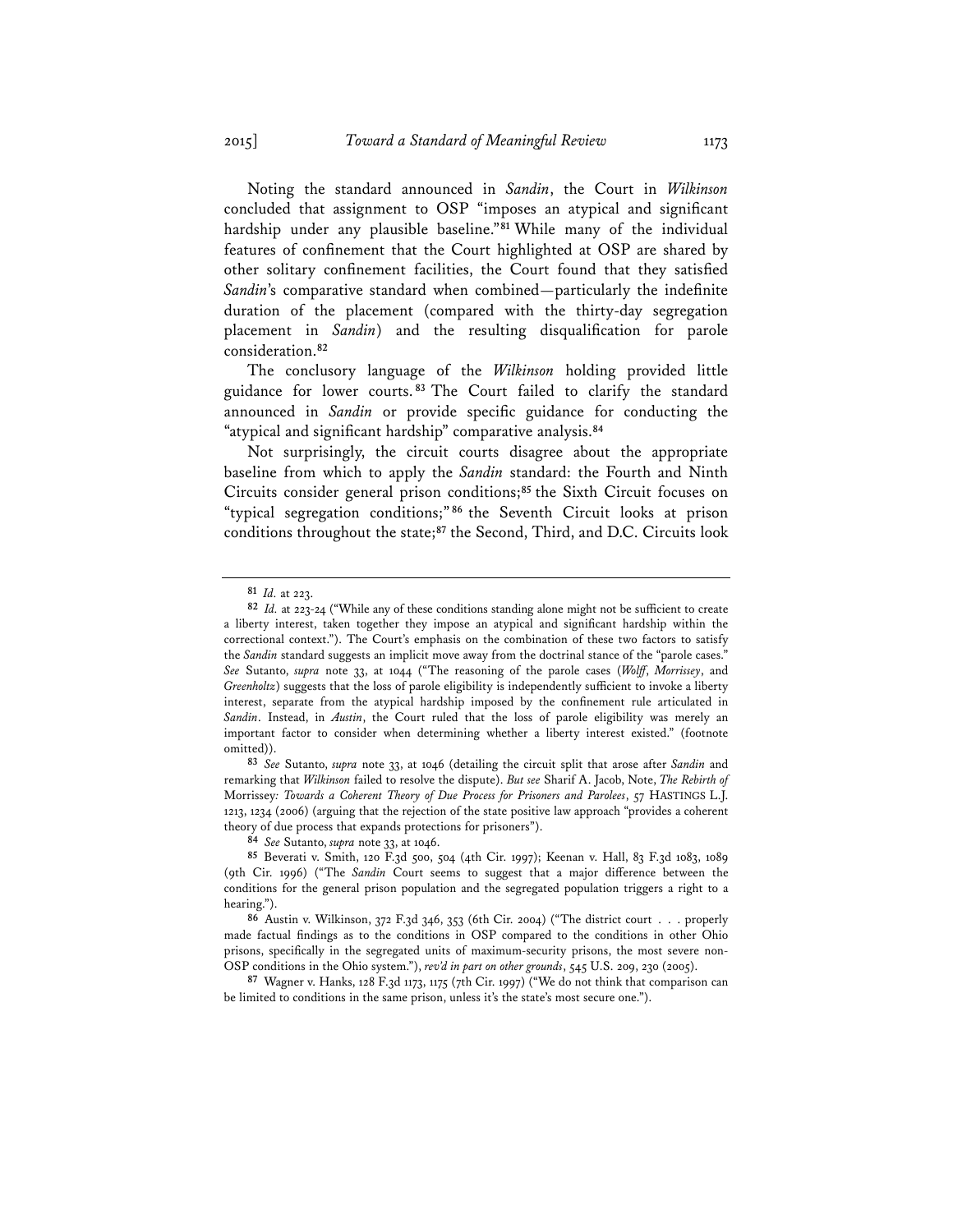to administrative segregation conditions;**<sup>88</sup>** and the Fifth Circuit assesses only whether segregation placement will lengthen the prisoner's sentence.**<sup>89</sup>**

*Sandin*'s and *Wilkinson*'s vaguenesses, however, permit creative readings of the standard. In a recent decision, for example, a district court granted summary judgment to an inmate plaintiff, Alfredo Prieto, who had been confined in segregation for five years without any process or review.**<sup>90</sup>** Unlike the plaintiffs in *Wilkinson*, however, Prieto was placed in segregation automatically because he was facing a death sentence.**<sup>91</sup>** The court applied the "atypical and significant" standard to conclude that Prieto had a liberty interest in avoiding placement in the segregation conditions of death row.**<sup>92</sup>** The court emphasized that "[t]here is no futility exception to the Due Process Clause"**<sup>93</sup>** and found that the state's automatic placement policy for capital offenders "fails to provide even the most basic procedural protections."**<sup>94</sup>**

Because the Court declined in *Sandin* and again in *Wilkinson* to articulate the appropriate baseline for typical and insignificant confinement conditions, the question of whether placement in segregated confinement implicates a liberty interest varies based on federal jurisdiction, which produces absurd differences across circuit lines.**<sup>95</sup>**

Furthermore, even though *Wilkinson* provided an outline of the general features of segregated confinement that could possibly serve as a guide for future prisoner due process claims regarding segregation placements, the

**<sup>88</sup>** *See* Hatch v. Dist. of Columbia, 184 F.3d 846, 856 (D.C. Cir. 1999) (using as a baseline "the most restrictive confinement conditions that prison officials, exercising their administrative authority to ensure institutional safety and good order, routinely impose on inmates serving similar sentences"); Griffin v. Vaughn, 112 F.3d 703, 708 (3d Cir. 1997) (indicating that normal segregation conditions should be the baseline for comparison when segregation is within the expected parameters of a prison sentence); Brooks v. DiFasi, 112 F.3d 46, 49 (2d Cir. 1997) (suggesting that the appropriate comparison for disciplinary segregation is administrative segregation).

**<sup>89</sup>** Orellana v. Kyle, 65 F.3d 29, 31-32 (5th Cir. 1995) (indicating that segregation did not implicate the Due Process Clause because it did not affect the length of an inmate's time in prison).

**<sup>90</sup>** Prieto v. Clarke, No. 12-1199, 2013 WL 6019215, at \*7, \*11 (E.D. Va. Nov. 12, 2013).

**<sup>91</sup>** *Id.* at \*1.

**<sup>92</sup>** *Id.* at \*9.

**<sup>93</sup>** *Id.* at \*11.

**<sup>94</sup>** *Id.* at \*10.

**<sup>95</sup>** Sutanto, *supra* note 33, at 1047 ("[T]he liberty to which a prisoner may be entitled depends on the federal judicial jurisdiction in which the prison is found." (emphasis omitted)). For an alternative balancing test that draws on state practices, a de minimis threshold, and state positive law, see Lee, *supra* note 43, at 835-37.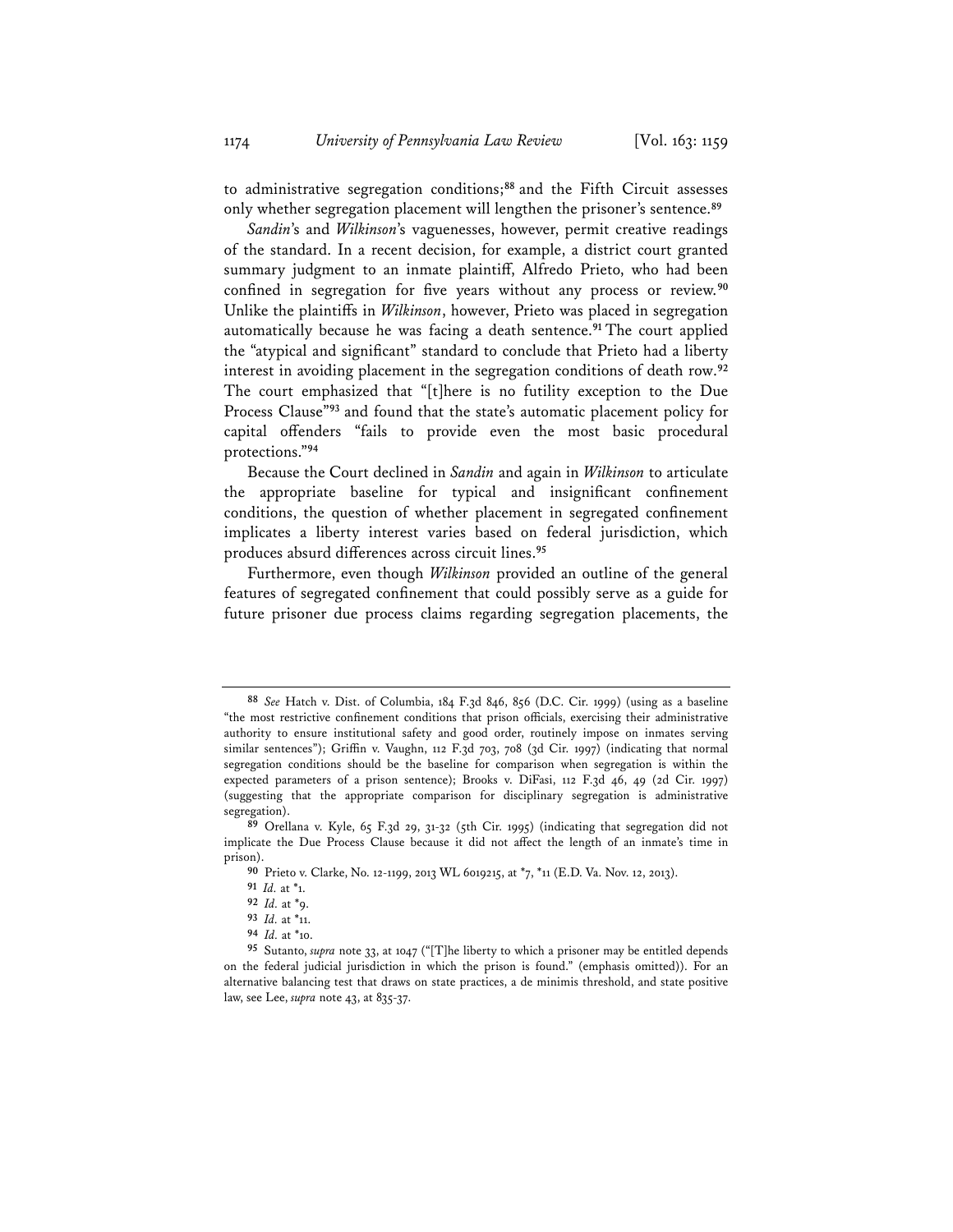murky bounds of typicality remain unclear.**<sup>96</sup>** The Court failed to provide any guidance—even for prisoners similarly situated to the inmate–plaintiffs in *Wilkinson*—as to how common a confinement practice must be before it becomes typical—and therefore unrestricted—under the *Sandin* standard.

## 2. Prong Two: Process Due

If a court determines that the deprivation alleged by the prisoner implicates a protectable liberty interest, the court must proceed to the second prong of the *Mathews* due process analysis: an inquiry into what procedure is constitutionally necessary before depriving a person of the liberty interest and whether the process in place, if any, is sufficient. As discussed above, the Supreme Court has limited the spectrum of protectable liberty interests for prisoners.**<sup>97</sup>** Furthermore, even in cases where the Court has found a liberty interest, the Court has all but precluded prisoners from succeeding on due process claims.**<sup>98</sup>** For example, the Court's deference to prison officials and limited requirement of process for prison decisions prevented the inmates in *Wilkinson* from succeeding on their claim, even though their segregation placement constituted a deprivation severe enough to meet the threshold liberty interest inquiry.**<sup>99</sup>** This subsection outlines the standard for procedural due process in the prison context and highlights the Court's decisions granting broad discretion to prison officials in handling administrative procedures.

## a. *The Court's Approach to Prison Procedure and the Difference Between Administrative and Punitive Segregation*

The Supreme Court has suggested that the procedural due process required by the Fourteenth Amendment for prisoners seeking relief from segregation placement varies depending upon the nature of the segregation categorization.**<sup>100</sup>** The Court has maintained that "[t]he fundamental requirement of due process is the opportunity to be heard at a meaningful time and in a meaningful manner."**<sup>101</sup>** This emphasis on flexibility with

**<sup>96</sup>** *See* Lindsey Webb, *The Procedural Due Process Rights of the Stigmatized Prisoner*, 15 U. PA. J. CONST. L. 1055, 1071-73 (2013) (discussing the problems with the atypical and significant hardship standard and the inconsistencies resulting from its varied application).

**<sup>97</sup>** *See supra* subsection I.B.1.

**<sup>98</sup>** *See supra* subsection I.B.2.

**<sup>99</sup>** *See* Wilkinson v. Austin, 545 U.S. 209, 228 (2005) ("[C]ourts must give substantial deference to prison management decisions before mandating . . . elaborate procedural safeguards . . . ."). **<sup>100</sup>** *See infra* notes 119-123 and accompanying text.

**<sup>101</sup>** Mathews v. Eldridge, 424 U.S. 319, 333 (1976) (quoting Armstrong v. Manzo, 380 U.S. 545, 552 (1965)) (internal quotation marks omitted).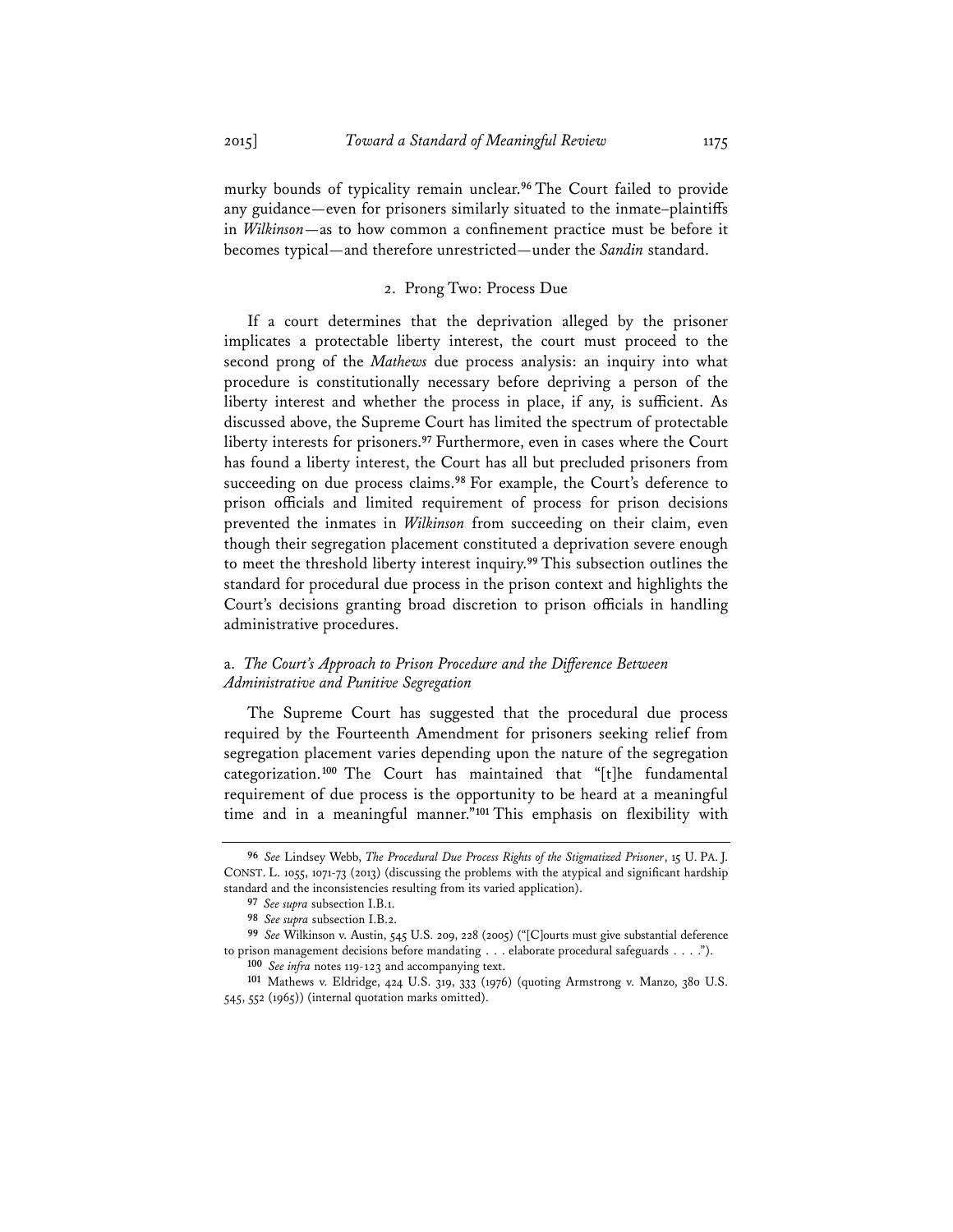respect to procedural standards highlights the Court's reluctance to require strict per se procedures for various deprivations, especially in the prison context.**<sup>102</sup>** Instead, the Court examines particular procedures using the balancing test that it announced in *Mathews v. Eldridge*. **<sup>103</sup>** Accordingly, in the prison context, due process is satisfied if the prison administration provides "notice of the factual basis for an inmate's placement and allow[s] the inmate a rebuttal opportunity."**<sup>104</sup>**

The *Mathews* framework requires consideration of three factors: (1) the (inmate's) private interest affected by the state action; (2) the risk of "erroneous deprivation" of that interest through the current procedures employed by the state; and (3) the state's interest in the action, including the function of the deprivation and the "fiscal and administrative burdens" that additional or different procedures would require.**<sup>105</sup>** In the prison context, the Court has consistently found that notice of the factual basis for a placement decision and an opportunity to rebut that basis are "among the most important procedural mechanisms for purposes of avoiding erroneous deprivations."**<sup>106</sup>** The Court has relied upon the third *Mathews* factor to justify this minimal procedural requirement, finding in *Wilkinson*, for example, that the state's strong interest in prison security and the "problem of scarce resources" were reason enough to find that due process had been met.**<sup>107</sup>**

The peak of procedural protections afforded to prisoners arose in the parole context. In *Morrissey v. Brewer*, the Court held that due process compels specific procedural requirements before parole revocation.**<sup>108</sup>** The

**<sup>107</sup>** *Wilkinson*, 545 U.S. at 227-28.

**<sup>108</sup>** *See* 408 U.S. 471, 481-82 (1972). To satisfy due process, the *Morrissey* Court required procedures including:

(a) written notice of the claimed violations of parole; (b) disclosure to the parolee of evidence against him; (c) opportunity to be heard in person and to present witnesses and documentary evidence; (d) the right to confront and cross-examine adverse

**<sup>102</sup>** *See Wilkinson*, 545 U.S. at 224 ("[W]e generally have declined to establish rigid rules and instead have embraced a framework to evaluate the sufficiency of particular procedures.").

**<sup>103</sup>** 424 U.S. 319, 335 (1976).

**<sup>104</sup>** Prieto v. Clarke, No. 12-1199, 2013 WL 6019215, at \*10 (E.D. Va. Nov. 12, 2013) (quoting *Wilkinson*, 545 U.S. at 225-26) (internal quotation marks omitted).

**<sup>105</sup>** *Mathews*, 424 U.S. at 335.

**<sup>106</sup>** *Wilkinson*, 545 U.S. at 226; *see also* Greenholtz v. Inmates of the Neb. Penal & Corr. Complex, 442 U.S. 1, 15 (1979) (accepting procedures at parole hearings that allow an inmate to review the facts regarding his case for accuracy and present additional information on his own behalf because they "adequately safeguard<sup>[]</sup> against serious risks of error and thus satisf<sup>[y]</sup> due process"); Fuentes v. Shevin, 407 U.S. 67, 80 (1972) (noting that the "central meaning of procedural due process" is that affected parties "are entitled to be heard" and that notice is necessary for a hearing).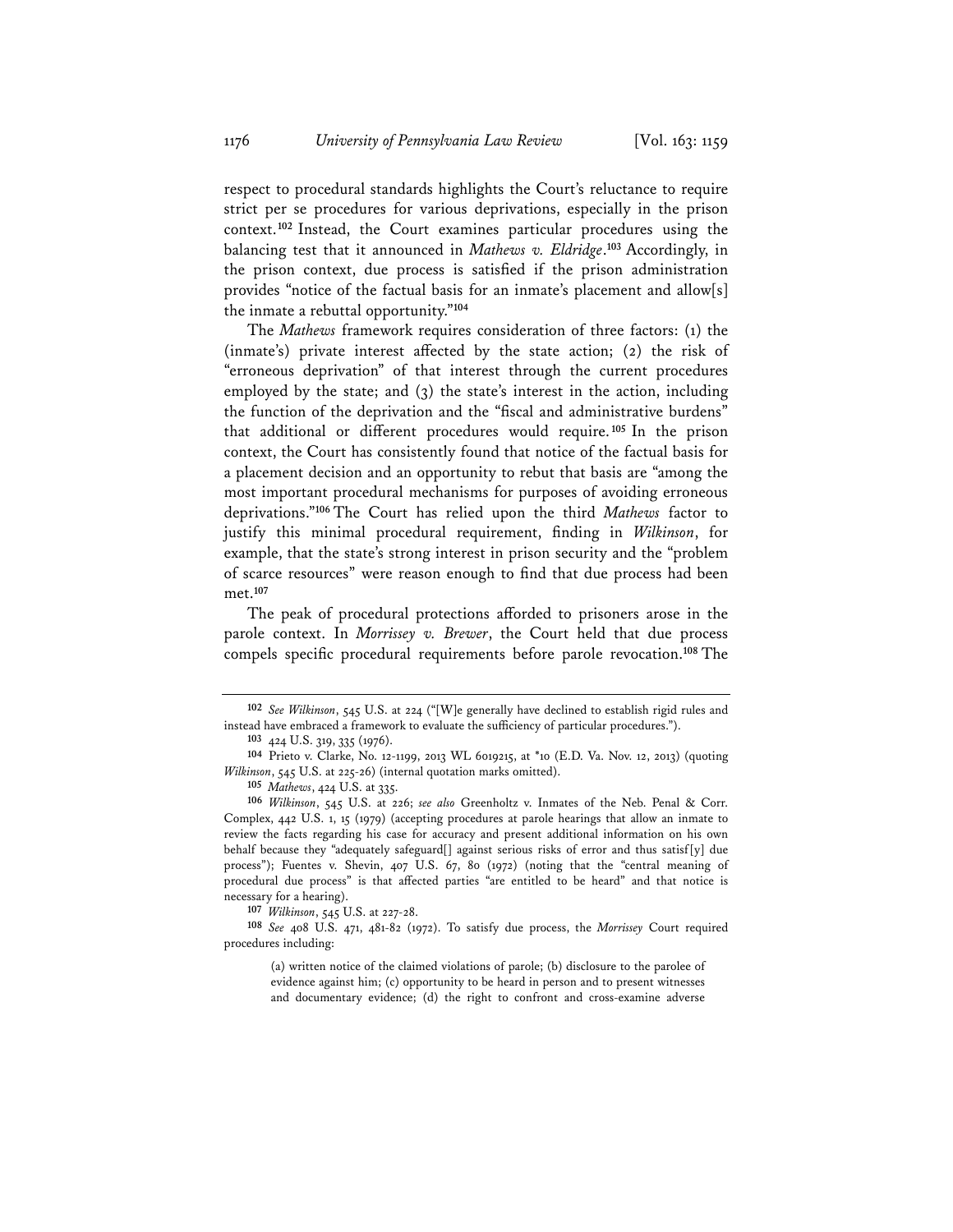Court contextualized its heightened procedural standard in terms of the "grievous loss" involved in parole revocation, noting the strong similarity between a parolee's liberty and that of a free citizen.**<sup>109</sup>**

Two years later, in *Wolff v. McDonnell*, the Court expanded upon the heightened procedural requirements announced in *Morrissey* when it addressed procedural requirements for the punitive revocation of good-time credits.**<sup>110</sup>** At issue in *Wolff* was a decision by prison authorities to revoke—as punishment—an inmate's good-time credits when good-time credits would otherwise yield a sentence reduction.**<sup>111</sup>** The Court held that to satisfy the Due Process Clause, prison officials must provide written notice to an inmate facing loss of good-time credits informing him of the charges.**<sup>112</sup>** The Court also held that prison officials must allow an inmate a period of time specifically, no less than twenty-four hours after receiving notice—to prepare a defense.**<sup>113</sup>** Echoing the requirement announced in *Morrissey*, the Court required the factfinders to produce a written statement explaining their decisions.**<sup>114</sup>** *Wolff* thus established heightened procedural requirements for prison officials undertaking disciplinary action.**<sup>115</sup>**

The Court retreated from its strong procedural stance in *Wolff* two years later, when it decided *Meachum v. Fano*. **<sup>116</sup>** *Meachum* examined the procedures required for the transfer of an inmate from one institution to another.**<sup>117</sup>** The Court declined to find a constitutional liberty interest at

#### *Id.* at 489.

**<sup>109</sup>** *Id.* at 481-82.

**<sup>110</sup>** 418 U.S. 539, 558 (1974); *see also* Julia M. Glencer, Comment, *An "Atypical and Significant" Barrier to Prisoners' Procedural Due Process Claims Based on State-Created Liberty Interests*, 100 DICK. L. REV. 861, 878 (1996) ("The *Wolff* Court revolutionized prisoners' rights litigation by clarifying that the *Morrissey* due process requirements did reach inner-prison disciplinary proceedings."); Jacob, *supra* note 83, at 1219 (calling *Wolff* "the first major case after *Morrissey* to examine the due process [rights] of prisoners"). **<sup>111</sup>** *Wolff*, 418 U.S. at 547 (noting that forfeiture of good-time credits "affects the term of

confinement," while confinement in a disciplinary cell is only an "alteration of the conditions of confinement").

**<sup>117</sup>** *Id.* at 216-17.

witnesses . . . ; (e) a "neutral and detached" hearing body such as a traditional parole board . . . ; and (f) a written statement by the factfinders as to the evidence relied on and reasons for revoking parole.

**<sup>112</sup>** *Id.* at 564.

**<sup>113</sup>** *Id.* The inmate's defense could include presenting witnesses and documentary evidence, as long as doing so is not "unduly hazardous." *Id.* at 566. **<sup>114</sup>** *Id.* at 564-65.

**<sup>115</sup>** *See* Lee, *supra* note 43, at 794 (discussing the Court's approach in *Wolff* and noting that it "narrowly prescribed specific procedures that it deemed necessary to protect prisoners' due process rights in disciplinary proceedings").

**<sup>116</sup>** 427 U.S. 215, 226 (1976).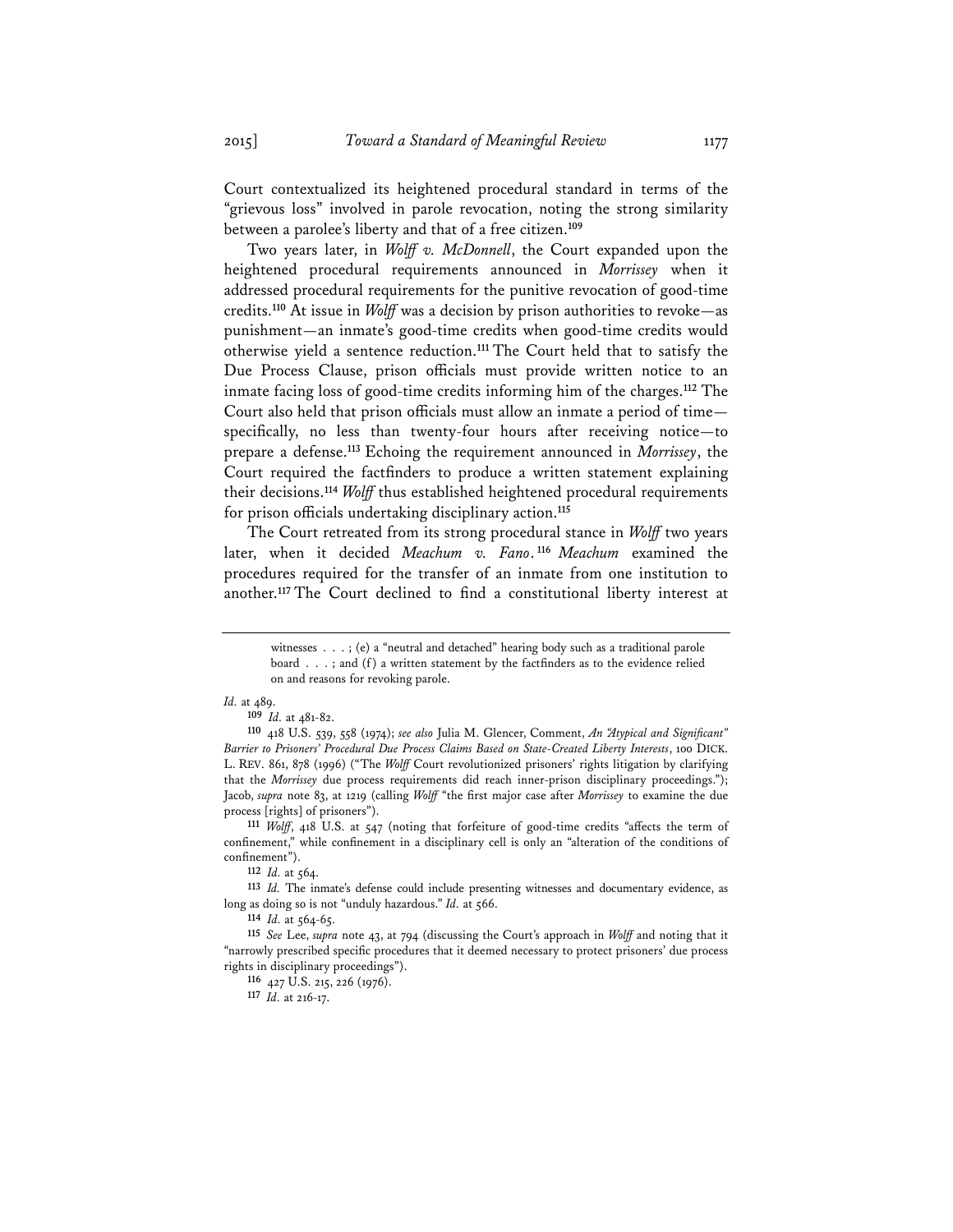stake and held that a prisoner is not entitled to any procedural measures before a transfer between prisons in the same state.**<sup>118</sup>** Moreover, the Court distinguished *Meachum* from *Wolff* and *Morrissey* by noting the administrative, rather than punitive, nature of the state action.**<sup>119</sup>** Accordingly, the Court implied that administrative decisions involving prisoners face lower procedural hurdles than punitive decisions.**<sup>120</sup>**

The Court expressly affirmed this distinction in *Wilkinson*. **<sup>121</sup>** The Court distinguished an administrative segregation decision from the punitive deprivations in *Morrissey* and *Wolff*, which called for "more formal, adversary-type procedures."**<sup>122</sup>** Concluding that an administrative decision to place an inmate in segregation "draws more on the experience of prison administrators" and "implicates the safety of other inmates and prison personnel," the Court was satisfied with the "informal, nonadversary" procedures already in place.**<sup>123</sup>**

Even though the *Wilkinson* Court found that inmates had a protectable liberty interest in avoiding placement in administrative segregation, the Court found that only minimal procedural protections are required.**<sup>124</sup>** Indeed, the *Wilkinson* Court affirmed the procedural requirements for administrative segregation placement articulated in *Hewitt*—namely, that officials provide "some sort of periodic review"**<sup>125</sup>** of an inmate's placement, along with notice and a rebuttal opportunity for the initial placement decision.**<sup>126</sup>**

The *Wilkinson* Court endorsed the segregation procedures used by Ohio prison administrators, concluding in part that additional safeguards would be difficult and costly to implement.**<sup>127</sup>** The outcome in *Wilkinson* suggests

**<sup>118</sup>** *Id.* at 225-26.

**<sup>119</sup>** *See id.* at 225-27 ("Transfers between institutions . . . are made for a variety of reasons and often involve no more than informed predictions as to what would best serve institutional security or the safety and welfare of the inmate.").

**<sup>120</sup>** *See id.* at 228-29 (expressing skepticism of judicial involvement in "the day-to-day functioning of state prisons").

**<sup>121</sup>** *See* Wilkinson v. Austin, 545 U.S. 209, 228 (2005) ("Ohio is not . . . attempting to remove an inmate from free society for a specific parole violation . . . or to revoke good-time credits for specific, serious misbehavior . . . , where more formal, adversary-type procedures might be useful." (citations omitted)).

**<sup>122</sup>** *Id.*

**<sup>123</sup>** *Id.* at 228-29.

**<sup>124</sup>** *Id.* at 225 ("Prisoners held in lawful confinement have their liberty curtailed by definition, so the procedural protections to which they are entitled are more limited than in cases where the right at stake is the right to be free from confinement at all.").

**<sup>125</sup>** Hewitt v. Helms, 459 U.S. 460, 477 n.9 (1983).

**<sup>126</sup>** *Wilkinson*, 545 U.S. at 229 (affirming the procedural requirements set forth in *Hewitt*).

**<sup>127</sup>** *See id.* at 228 (concluding that establishing more formal procedures would be difficult and add "obvious costs").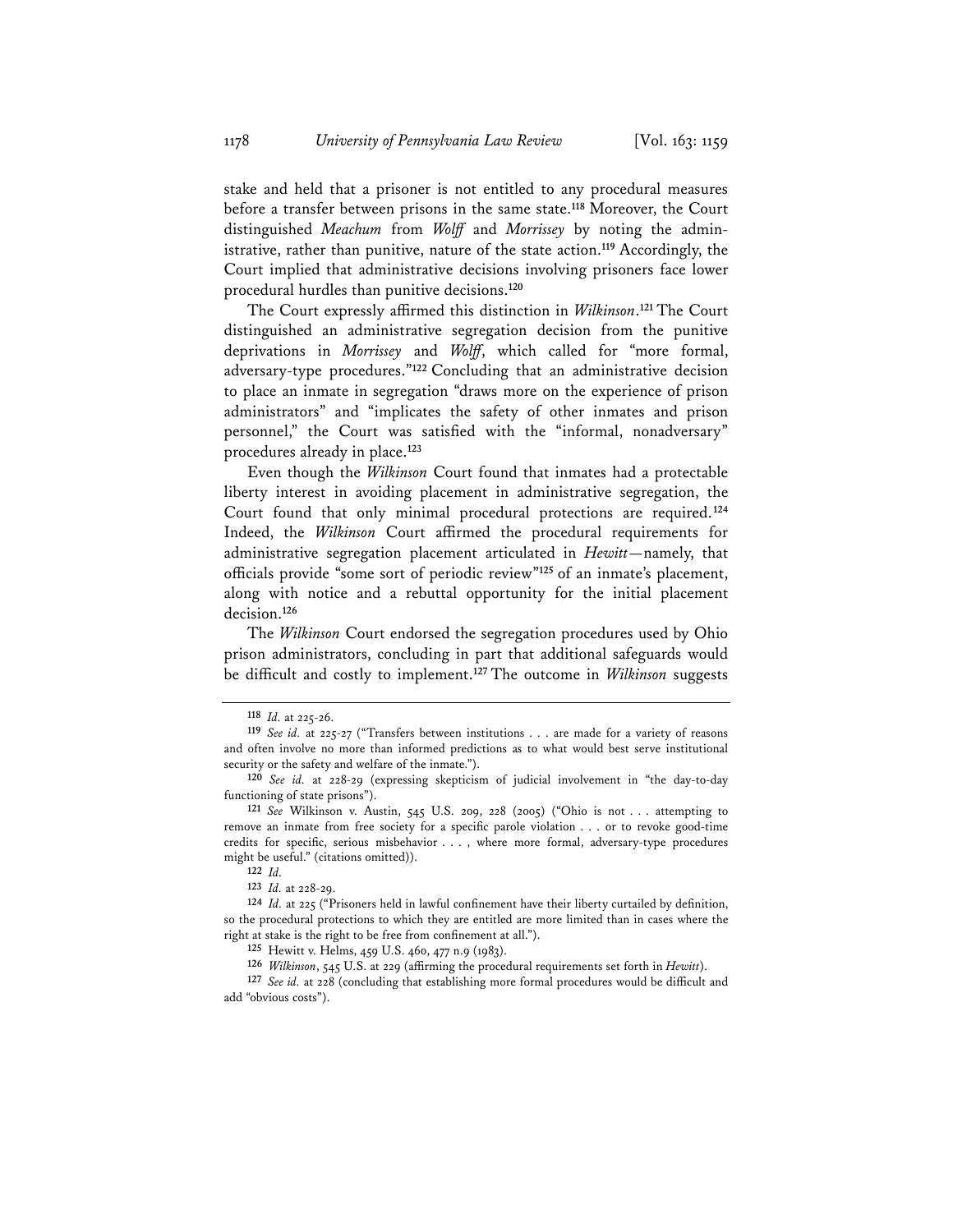that the actual liberty interest has minimal significance: the procedural process due is so flexible—so minimal—that a prisoner's claim will rarely satisfy the second prong of the due process inquiry when alternative

## b. *Periodic Review and Adequate Notice: What Does It Actually Mean?*

procedures would require additional cost.

In light of the Court's standards-based explanation of procedural due process for administrative segregation decisions, lower courts and scholars have been left to interpret the meaning of the periodic review and adequate notice guarantees announced in *Wilkinson* and *Hewitt*. **<sup>128</sup>** They rely on the Supreme Court's repeated refrain that "[t]he fundamental requirement of due process is the opportunity to be heard at a meaningful time and in a meaningful manner."**<sup>129</sup>** Courts have thus rejected annual reviews, concluding that they are "likely too infrequent to satisfy the [periodic review] requirements of *Hewitt*."**<sup>130</sup>**

Scholars argue that due process requires meaningful procedural review of administrative segregation placement.**<sup>131</sup>** The Court's clarification in *Hewitt* that "administrative segregation may not be used as a pretext for indefinite confinement of an inmate" supports this claim.**<sup>132</sup>** Lower courts have therefore rejected procedures that facially satisfy the Court's mandate in *Wilkinson* when they are perfunctory in application.**<sup>133</sup>** The process for

**<sup>128</sup>** *Wilkinson*, 545 U.S. at 224-25; *Hewitt*, 459 U.S. at 477 n.9.

**<sup>129</sup>** Mathews v. Eldridge, 424 U.S. 319, 333 (1976) (internal quotation marks omitted).

**<sup>130</sup>** Alston v. Cahill, No. 07-473, 2012 WL 3288923, at \*9 (D. Conn. Aug. 10, 2012); *see also* Toussaint v. McCarthy, 801 F.2d 1080, 1101 (9th Cir. 1986) (noting that annual reviews are inadequate), *overruled on other grounds by* Sandin v. Conner, 515 U.S. 472 (1995).

**<sup>131</sup>** *See* Williams v. Hobbs, 662 F.3d 994, 1009 (8th Cir. 2011) (upholding the district court's ruling that a particular review process for administrative segregation placement was unconstitutional because it was not meaningful).

**<sup>132</sup>** *Hewitt*, 459 U.S. at 477 n.9.

**<sup>133</sup>** *See* Angela A. Allen-Bell, *Perception Profiling & Prolonged Solitary Confinement Viewed Through the Lens of the Angola 3 Case: When Prison Officials Become Judges, Judges Become Visually Challenged, and Justice Becomes Legally Blind*, 39 HASTINGS CONST. L.Q. 763, 795-99 (2012) (criticizing as inadequate current review procedures of administrative confinement decisions and arguing that the periodic but cursory evaluations used by most prisons constitute schemes that "do[] not comport with due process"); Gibbons & Katzenbach, *supra* note 8, at 465-66 (highlighting the need for meaningful reviews and reporting that prisoners and families lack confidence in current procedures); Lobel, *supra* note 18, at 125 (criticizing the typical review process as a "sham"); Robert M. Ferrier, Note, "*An Atypical and Significant Hardship": The Supermax Confinement of Death Row Prisoners Based Purely on Status—A Plea for Procedural Due Process*, 46 ARIZ. L. REV. 291, 314 (2004) (arguing that Arizona's practice of placing death row inmates in supermax confinement conditions is arbitrary and procedurally inadequate); *see also Williams*, 662 F.3d at 1009 (holding that a district court did not clearly err in finding existing review procedures were insufficient); Sourbeer v. Robinson, 791 F.2d 1094, 1101 (3d Cir. 1986) (noting that the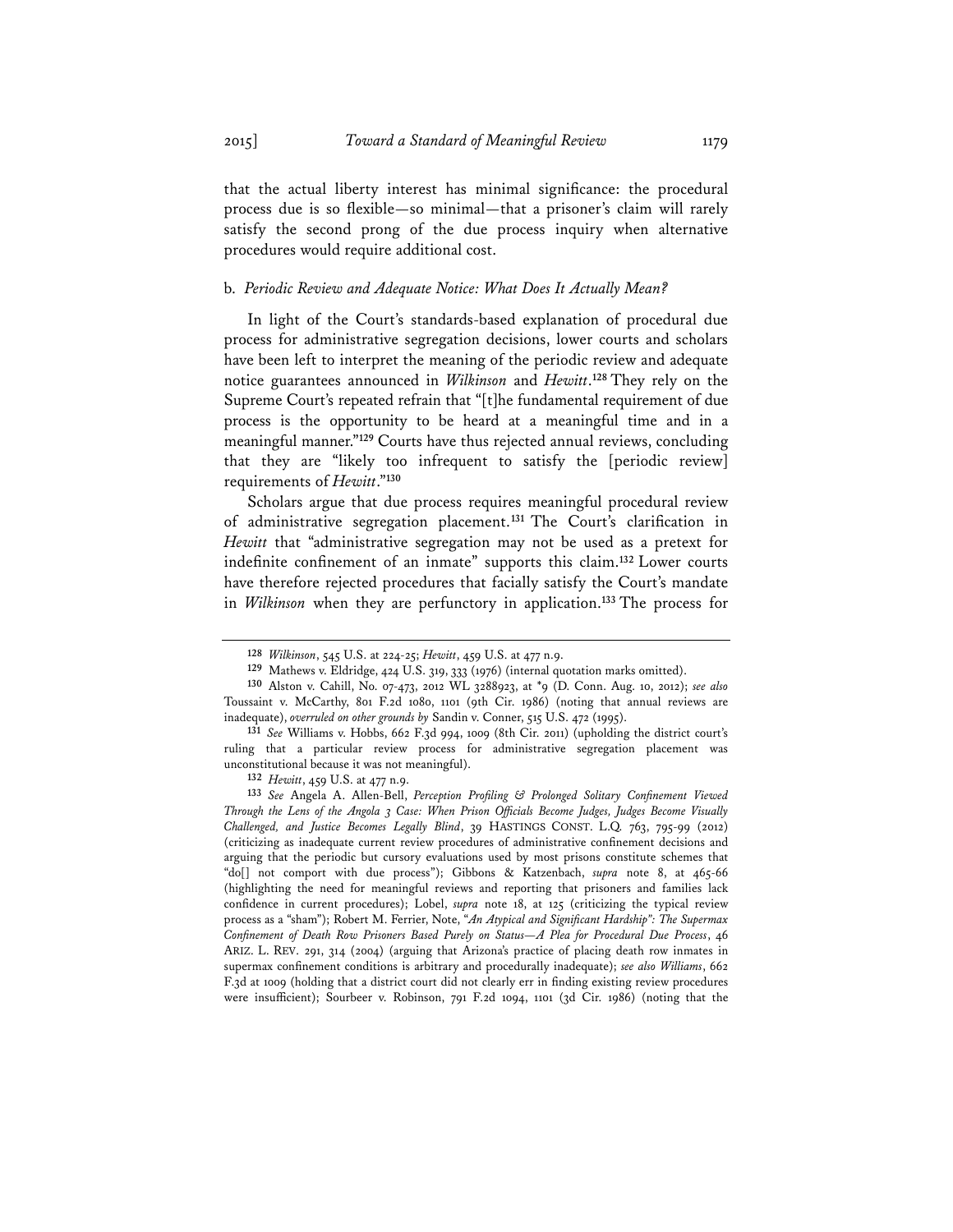analyzing the meaningfulness of periodic review, however, remains unclear. Despite formal review of administrative segregation placement, many prisoners remain in administrative solitary confinement for prolonged periods of time.**<sup>134</sup>** Indeed, "the decision is predetermined, the review is a sham, and there is nothing the prisoner can do to get out of solitary confinement."**<sup>135</sup>**

Similarly, the minimal requirement that an inmate have notice of his administrative segregation placement is not a mere formality. As the Supreme Court explained in *Wilkinson*, segregated prisoners are entitled to a statement of the reasons for their placement and retention as "a guide for future behavior." **<sup>136</sup>** In the solitary confinement setting, therefore, meaningful notice of placement or retention in segregation requires more than a general statement of the prisoner's perceived threat level.**<sup>137</sup>** Instead, as Lobel suggests, the statement must provide information about how the prisoner can realistically leave segregated confinement and return to the general prison population.**<sup>138</sup>**

*Wilkinson* jeopardized procedural due process protections for prisoners placed or kept in segregated confinement for an administrative purpose. Prisoners facing the severe conditions of segregated placement**<sup>139</sup>** are not entitled to formal hearings like those the Court required for revocation of good-time credits in *Wolff*. Prisoners are, however, entitled to notice of their placement, timely and meaningful review, an opportunity to rebut the basis for that placement, and information about how they can lower their security threat level to leave segregated confinement.**<sup>140</sup>** Despite requiring at least

**<sup>135</sup>** *Id.* at 125-26.

**<sup>137</sup>** *See* Lobel, *supra* note 18, at 127.

**<sup>138</sup>** *Id.* This requirement is addressed in the *Ashker* complaint, *see* Plaintiffs' Second Amended Complaint, *supra* note 16, at 44-45, and discussed in Section II.B, *infra*. **<sup>139</sup>** *See supra* subsection I.B.1.c.

monthly review procedures were "facially adequate" to protect the inmates' liberty interests, but that they did not satisfy due process because they were only perfunctory).

**<sup>134</sup>** According to solitary confinement expert Jules Lobel, "the trend in prolonged supermax confinement is for the federal or state government to simply designate certain prisoners for essentially lifetime or very long solitary confinement. In such cases, the due process requirement of periodic review becomes meaningless." Lobel, *supra* note 18, at 125.

**<sup>136</sup>** Wilkinson v. Austin, 545 U.S. 209, 226 (2005); *see also* Greenholtz v. Inmates of the Neb. Penal & Corr. Complex, 442 U.S. 1, 15 (1979) (finding that notice of the reasons for parole revocation serves as a "guide to the inmate for his future behavior"); Benitez v. Wolff, 985 F.2d 662, 664-65 (2d Cir. 1993) (explaining that an inmate did not have adequate time to review the notice of charges against him, despite receiving the notice more than twenty-four hours in advance, because he was moved shortly after receiving the notice and was not allowed to take the notice with him).

**<sup>140</sup>** *See* Hewitt v. Helms, 459 U.S. 460, 477 (1983) (highlighting the features of a satisfactory process); *see also Wilkinson*, 545 U.S. at 225-26 (same).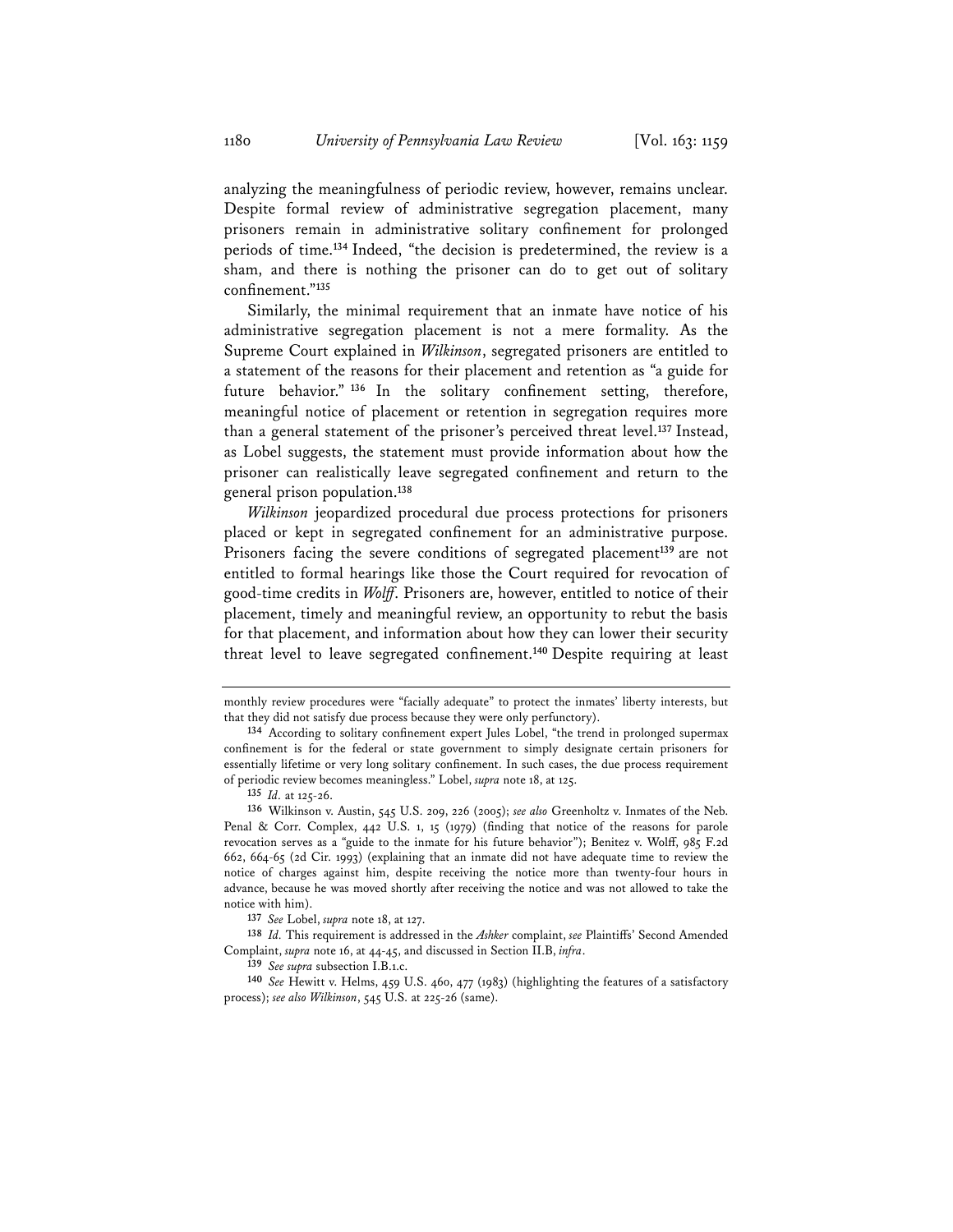some procedural safeguards, the broad deference the Court has repeatedly afforded to administrative segregation decisions has rendered the procedures perfunctory and meaningless. They are a protection in name only.**<sup>141</sup>**

## II. *ASHKER* AND THE DAWN OF A NEW ERA OF PRISONER PROCEDURAL DUE PROCESS

In light of the limitations the Supreme Court has imposed on a prisoner's assertion of a protectable liberty interest**<sup>142</sup>** and the minimal procedural protections afforded prisoners with a valid liberty interest,**<sup>143</sup>** prisoner–litigants in solitary confinement are adopting new litigation strategies to work creatively within the narrow framework. This Part first outlines two recent lower court decisions in which prisoners alleged due process violations in segregated confinement conditions. It then examines a pending class action suit, *Ashker v. Brown*, **<sup>144</sup>** and the implications of the *Ashker* strategy for prisoner procedural due process protection. This Part concludes by considering the actual utility of the Supreme Court's current approach to prisoner procedural due process claims in light of the reaction in the lower courts.

#### A. *Challenges to Segregation Post-*Wilkinson*: Two Recent Cases*

The following two cases highlight two recent approaches by prisoner– litigants in administrative segregation. They involve prisoners placed in segregation for prolonged periods of time and subjected to the severe deprivations that accompany solitary confinement. In both cases, the plaintiff–prisoners challenged the procedures relating to their placement in harsh confinement conditions and relied on creative interpretations of the Supreme Court's case law to make their arguments. In their opinions, both courts highlight the *Hewitt* Court's caution that "administrative segregation may not be used as a pretext for indefinite confinement of an inmate,"

**<sup>141</sup>** *See* Lobel, *supra* note 18, at 128 (discussing *Austin v. Wilkinson*, 189 F. Supp. 2d 719 (N.D. Ohio 2002), a class action filed after the *Wilkinson* decision, in which prisoners alleged that OSP was not following the procedures required by the Supreme Court).

**<sup>142</sup>** *See supra* subsection I.B.1.c.

<sup>144</sup> *See* Plaintiffs' Second Amended Complaint, *supra* note 16, at 3 (seeking declaratory judgment and injunctive relief compelling defendants to provide prisoners with meaningful review).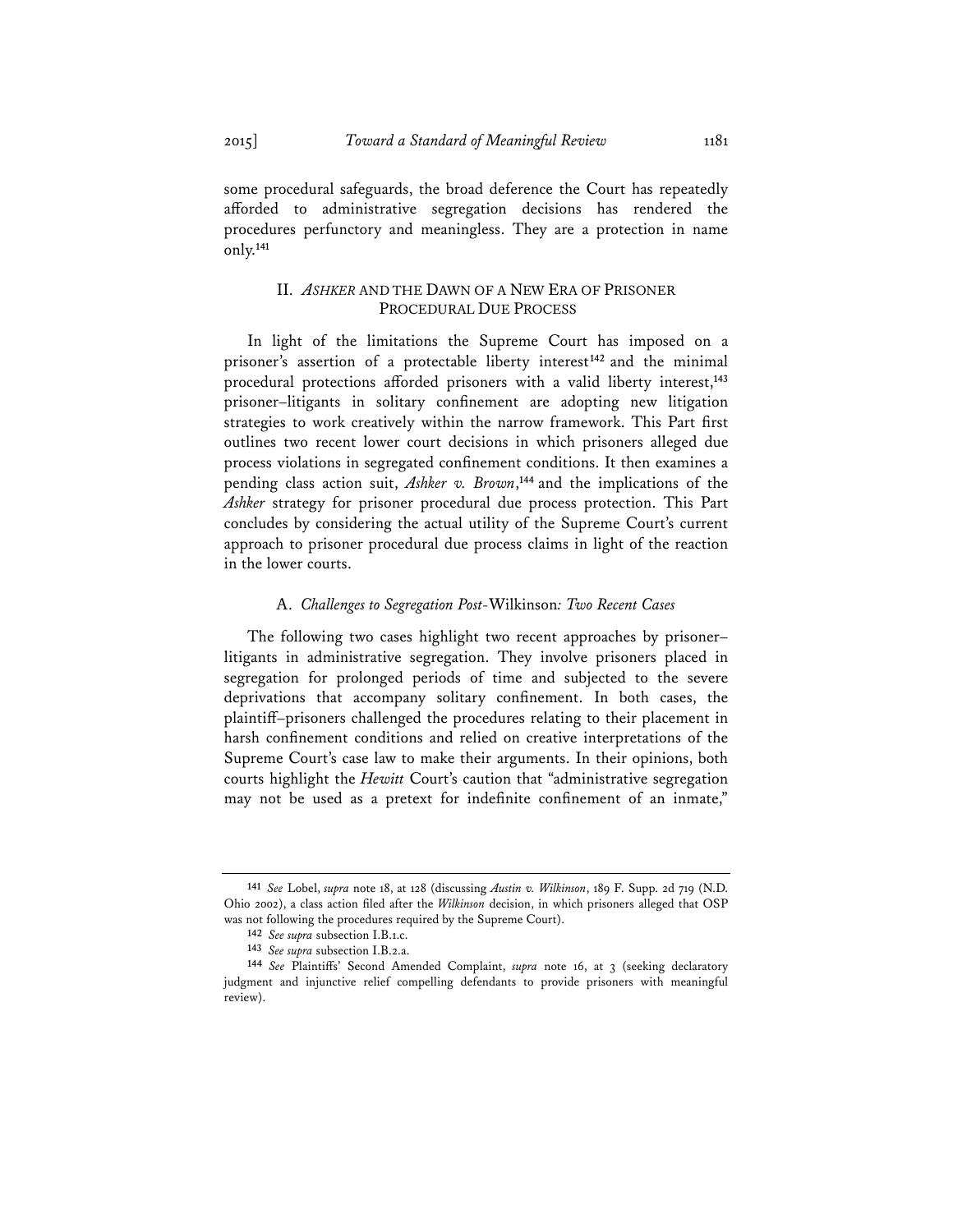suggesting a revival of the *Hewitt* procedural framework left intact by the *Wilkinson* Court.**<sup>145</sup>**

## 1. *Proctor v. LeClaire*, *Selby v. Caruso*, and the Problem with the Periodic Review Standard

#### a. Proctor v. LeClaire

*Proctor v. LeClaire***<sup>146</sup>** involved a procedural due process claim regarding the nature of the periodic review of an inmate's administrative segregation placement.**<sup>147</sup>** Patrick Proctor, the plaintiff, had been in administrative segregation since 2003 and in disciplinary segregation for nine years before that. **<sup>148</sup>** Proctor brought suit in 2009, alleging that his continued confinement in the severe conditions of administrative segregation violated his due process rights because he only received "sham, perfunctory and meaningless [p]eriodic [r]eviews."**<sup>149</sup>**

Proctor acknowledged that he had been receiving reviews of his placement every sixty days, as required by New York law.**<sup>150</sup>** He argued, however, that these reviews were not conducted meaningfully, despite his efforts to challenge his confinement.**<sup>151</sup>** Proctor alleged that the reviews were not only perfunctory, but also "based on evidence that should have been expunged from his record."**<sup>152</sup>** In addition, Proctor argued that the reasons given by prison officials for his continued placement in administrative segregation were "false or misleading."**<sup>153</sup>**

**<sup>145</sup>** *See* Selby v. Caruso, 734 F.3d 554, 560 (6th Cir. 2013) (citing the "indefinite confinement" language from *Hewitt*, 459 U.S. at 477 n.9); Proctor v. LeClaire, 715 F.3d 402, 405 (2d Cir. 2013) (same); *see also* Wilkinson v. Austin, 545 U.S. 209, 229 (2005) ("Although *Sandin* abrogated . . . *Hewitt*'s methodology for establishing the liberty interest, [*Hewitt*] remain[s] instructive for [its] discussion of the appropriate level of procedural safeguards."). Prisoner–litigants' reliance on the statement in *Hewitt* is perhaps unexpected because, despite finding that the inmate had a protectable liberty interest, the *Hewitt* Court ultimately concluded that the "informal, nonadversary" review of the placement decision was sufficient. *Hewitt*, 459 U.S. at 476.

**<sup>146</sup>** 715 F.3d 402 (2d Cir. 2013).

**<sup>147</sup>** *See id.* at 404-05. The resolution of the case is still pending. Although the district court originally dismissed the action on issue and claim preclusion grounds, the Second Circuit vacated the judgment on April 25, 2013, *see id.* at 417, and the substantive legal issues currently remain unresolved.

**<sup>148</sup>** *Id.* at 405-06.

**<sup>149</sup>** Civil Rights Complaint at 18, Proctor v. LeClaire, No. 09-1114 (N.D.N.Y. Oct. 5, 2009).

**<sup>150</sup>** *See Proctor*, 715 F.3d at 405, 408.

**<sup>151</sup>** *See* Civil Rights Complaint, *supra* note 149, at 18, exh. A (describing and reflecting Proctor's efforts to obtain meaningful review).

**<sup>152</sup>** *Proctor*, 715 F.3d at 414.

**<sup>153</sup>** *Id.*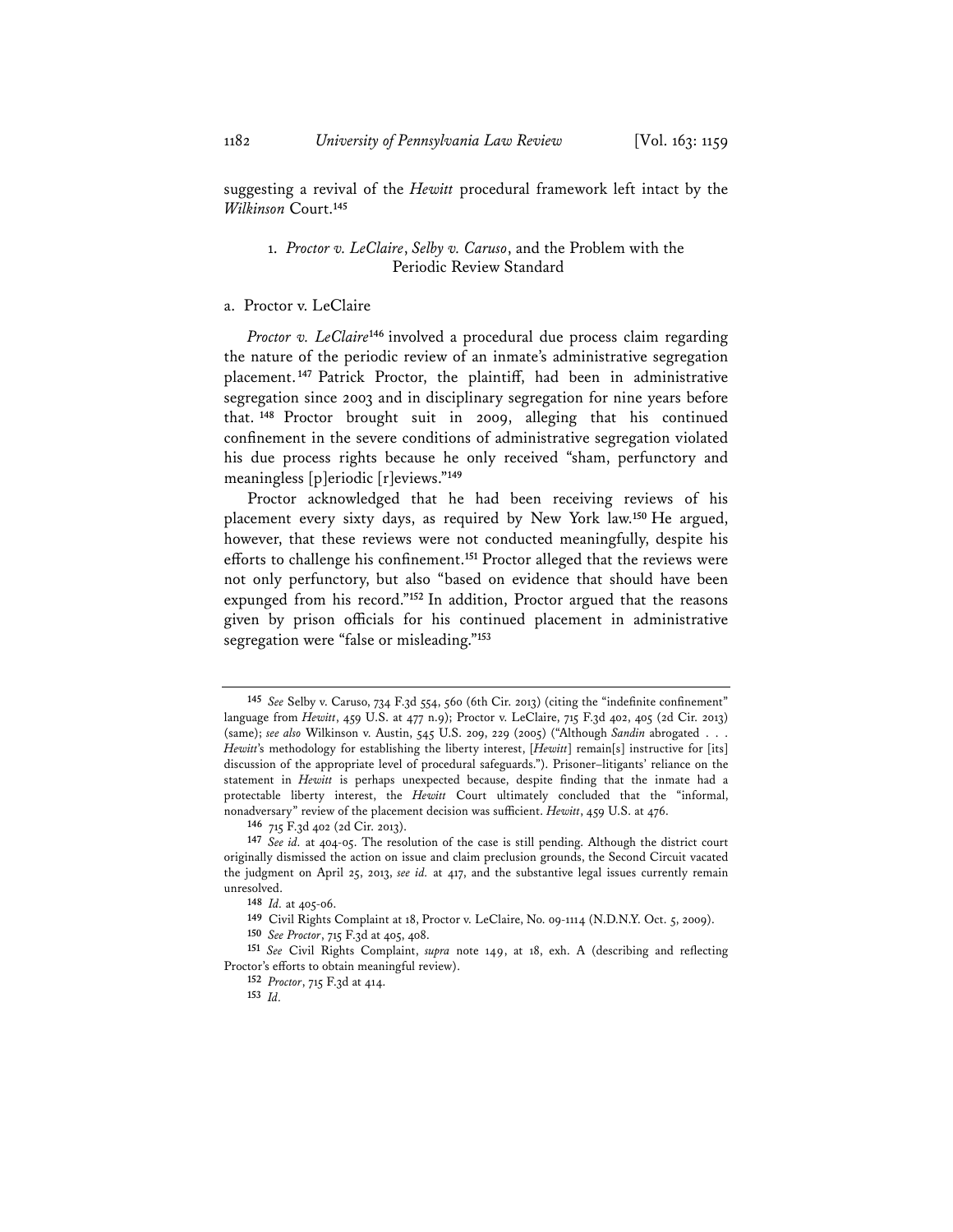b. Selby v. Caruso

*Selby v. Caruso* similarly involved a procedural due process challenge regarding the nature of review afforded to an inmate placed in administrative segregation for a prolonged period.**<sup>154</sup>** Charles Selby sued Michigan Department of Corrections officials in 2009 for violating his procedural due process rights.**<sup>155</sup>** He alleged that during his nearly thirteen years in administrative segregation, he did not receive any meaningful review of his placement.**<sup>156</sup>** He was placed in administrative segregation based on a determination that he posed a "serious escape risk."**<sup>157</sup>** Like Proctor, Selby received regular "[r]eports about [his] confinement in administrative segregation."**<sup>158</sup>** Selby alleged, however, that the reports were a "sham," because the outcome of the review was "preordained" given a hold placed on him by a prison administrator.**<sup>159</sup>** He claimed he never received information about the nature of the hold, and prison administrators denied that the hold had any impact on their reviews.**<sup>160</sup>**

In reversing the district court's grant of summary judgment and remanding for trial,**<sup>161</sup>** the Sixth Circuit concluded that "[g]enuine issues of material fact exist on this record concerning whether Selby received meaningful periodic reviews and whether the prison officials' decision to continue Selby's confinement in administrative segregation for nearly thirteen years was supported by 'some evidence.'"**<sup>162</sup>** The court noted that if Selby's allegations about the hold were correct, the reviews, although periodic, would be "perfunctory and meaningless."**<sup>163</sup>** The court suggested, relying on *Hewitt*, that the meaningful review requirement meant something more than just periodic review.**<sup>164</sup>**

**<sup>161</sup>** This procedural posture pertains specifically to Selby's due process claim. *See id.* at 559-61.

**<sup>154</sup>** 734 F.3d 554, 556-57 (6th Cir. 2013).

**<sup>155</sup>** *Id.* at 556.

**<sup>156</sup>** *Id.* at 556-57. Selby was released into the general prison population in 2011, approximately eighteen months after he filed suit. *Id.* at 557.

**<sup>157</sup>** *Id.* at 556.

**<sup>158</sup>** *Id.* at 557. In contrast with the reviews provided to the plaintiff in *Proctor*, Selby's reviews occurred monthly. *Id.*

**<sup>159</sup>** *Id.* **<sup>160</sup>** *Id.*

**<sup>162</sup>** *Id.* at 559.

**<sup>163</sup>** *Id.* at 560.

**<sup>164</sup>** *Id.* at 559 ("We know from longstanding Supreme Court jurisprudence that prison officials must engage in some sort of periodic review . . . and that the officials' decision to continue such confinement must be supported by 'some evidence.'").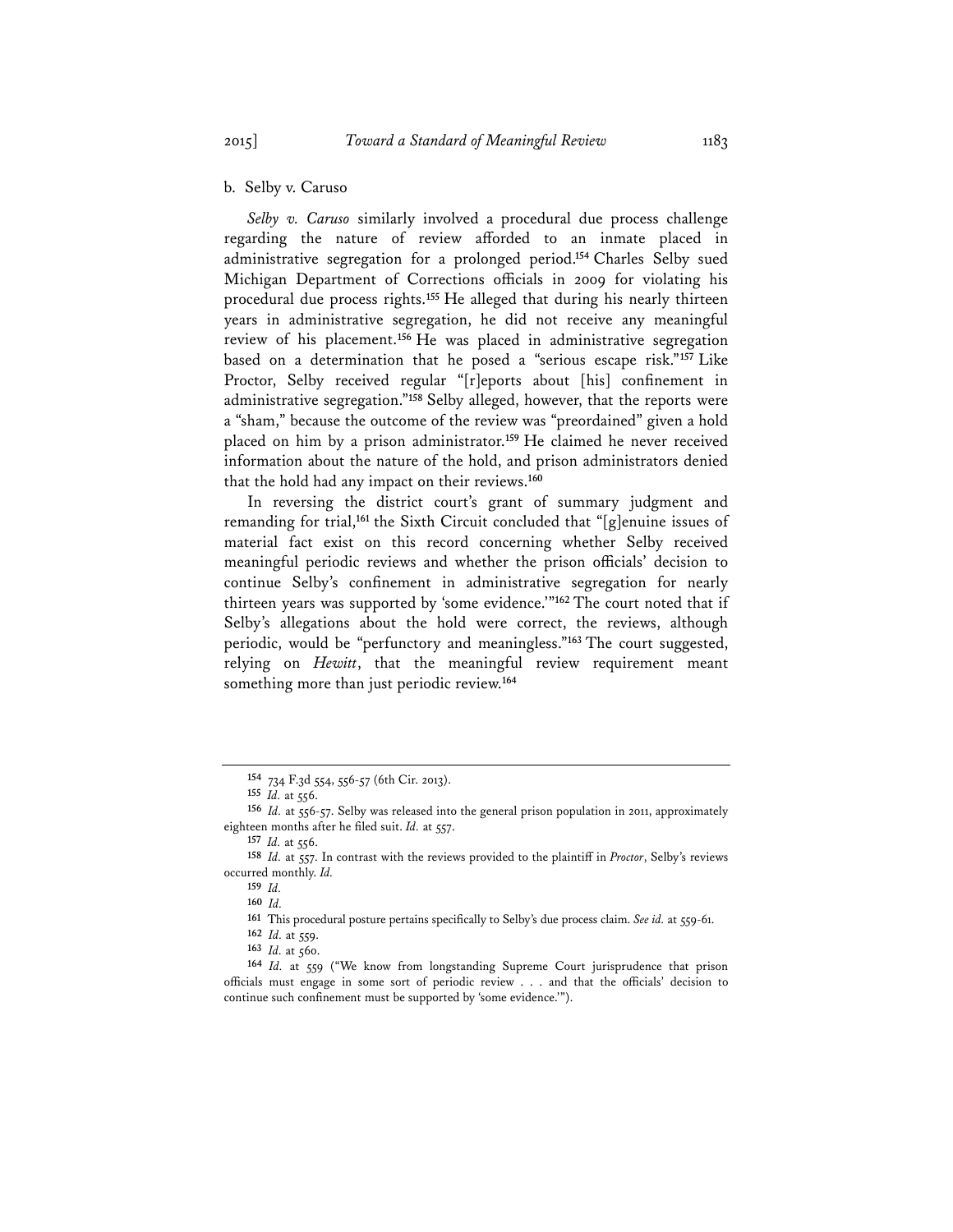## 2. *Proctor*, *Selby*, and the State of Meaningful Review

Both *Proctor* and *Selby* highlight the problem with courts' current treatment of procedural due process protections in the context of segregation. Even though states are required to provide meaningful review of segregation decisions, the Supreme Court has not specified what sort of review satisfies the standard.**<sup>165</sup>** As a result of the Court's deference to prison officials and reliance on the "flexibility" of the constitutional requirement, meaningful review has become meaningless. State prison officials, such as the officials overseeing the New York segregated housing unit in *Proctor* and the Michigan administrative segregation unit in *Selby*, argue that the facilities satisfy this procedural requirement so long as reviews are "periodic." This seems to mean more often than annually, but the specific frequency is left up to the institutions themselves.

As Proctor's argument demonstrates, however, there seems to be room within this procedural requirement for litigators to make out a due process challenge. By focusing on the review itself, litigators can push courts to interpret and define the meaningful review requirement beyond simply specifying its frequency. The Sixth Circuit's observation in *Selby* that perfunctory reviews—regardless of their frequency—are insufficient, lends weight to this position.

Courts ought to scrutinize the nature of the review processes that keep inmates like Proctor and Selby confined for such long periods of time. Equipped with the directive of the *Hewitt* Court—namely, that administrative segregation must not be a pretext for indefinite solitary confinement—litigants experiencing prolonged administrative solitary confinement have additional authority backing their meaningful review claims. Through cases challenging the quality of prison officials' review of prolonged administrative segregation, courts should define the nature of the procedural guarantee and cease granting deference to prison officials.

#### B. *New Approach:* Ashker v. Brown

## 1. Background

The pending California case, *Ashker v. Brown*, demonstrates a new litigation approach available to prisoners in prolonged administrative solitary confinement who seek procedural due process relief.**<sup>166</sup>** The case involves a class of inmates currently housed in Pelican Bay State Prison's

**<sup>165</sup>** *See supra* subsection I.B.2.b.

**<sup>166</sup>** *See* Plaintiffs' Second Amended Complaint, *supra* note 16.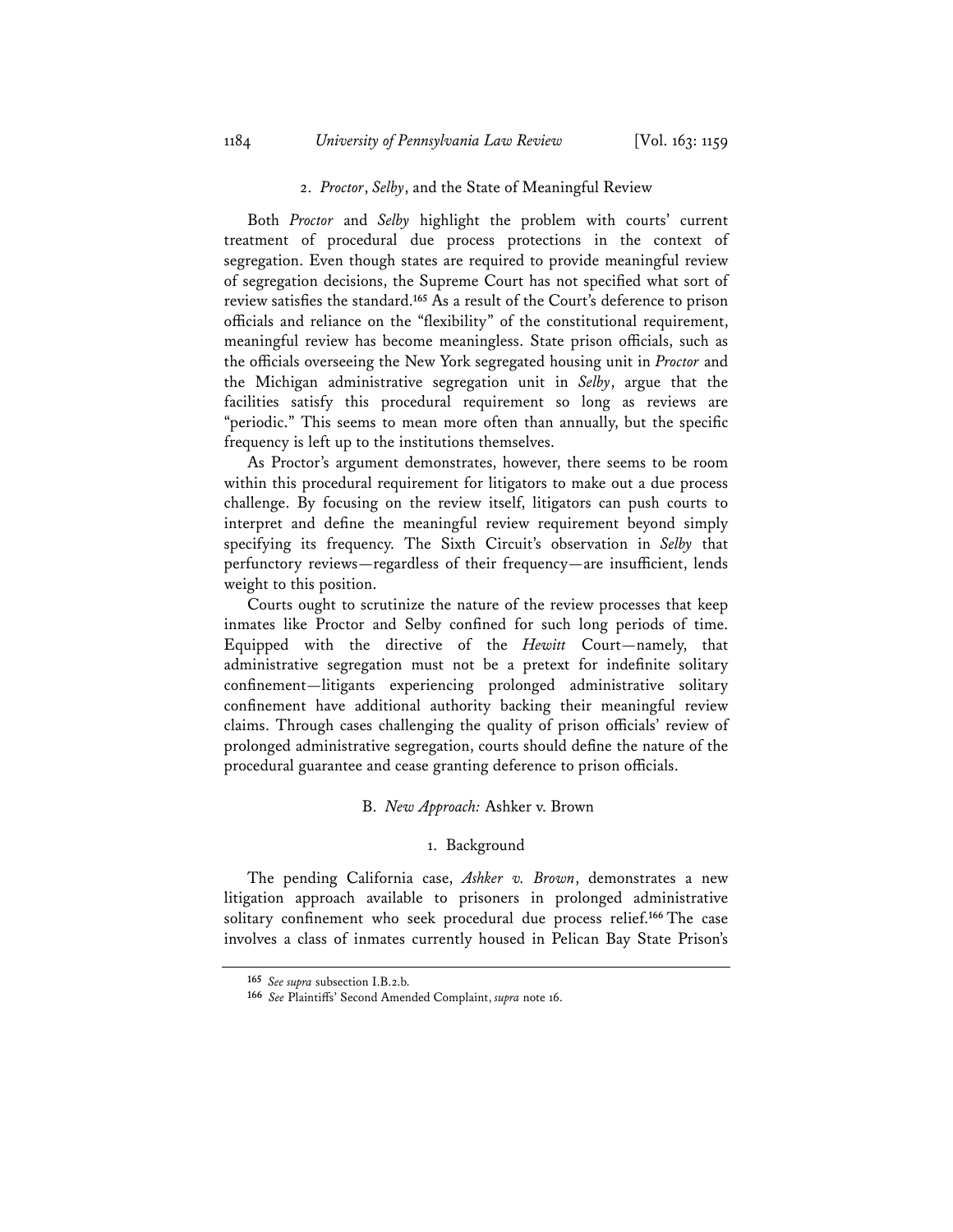Security Housing Unit (SHU), a supermax prison located in a remote area of California.**<sup>167</sup>** The inmates have been held in the SHU for prolonged periods, ranging from eleven to twenty-two years.**<sup>168</sup>** Some of the plaintiffs were transferred from other segregation units and have therefore spent even longer periods of time in isolated confinement, with one plaintiff having been held in isolation for a total of twenty-eight years.**<sup>169</sup>** Pelican Bay's SHU is considered one of the most restrictive facilities in the country.**<sup>170</sup>**

Alleged gang members form the largest group of Pelican Bay SHU inmates and constitute the class members in the case.**<sup>171</sup>** The California Department of Corrections and Rehabilitation (CDCR) classifies their segregation placements as administrative.**<sup>172</sup>** Despite the CDCR's conclusions, the perceived threat of the plaintiffs is unfounded: the plaintiffs' incarceration records lack a history of violent behavior (presumably an indicator of future violence),**<sup>173</sup>** and their alleged gang associations "have hardly any predictive value for a prisoner's likelihood to be violent."**<sup>174</sup>** Furthermore, the CDCR's definition of gang affiliation is so broad that "anyone who plans with anyone else on breaking a prison rule can be deemed a gang member."**<sup>175</sup>**

Inmates are assigned to the SHU after being identified as gang affiliates by the CDCR through a process called "prison gang validation."**<sup>176</sup>** Rather

**<sup>172</sup>** *See* Jesse Wegman, Op-Ed., *Climbing Out of the Hole*, N.Y. TIMES, July 21, 2013, § 4, at 10 ("The inmates are isolated because prison officials have determined that they pose a threat to the safety of the guards and other prisoners, . . . despite the fact that such [gang] associations have hardly any predictive value for a prisoner's likelihood to be violent.").

**<sup>173</sup>** *See* Plaintiffs' Second Amended Complaint, *supra* note 16, at 24 ("[M]any plaintiffs have demonstrated their ability to follow prison rules by avoiding any significant prison misconduct.").

**<sup>176</sup>** *See* Plaintiffs' Second Amended Complaint, *supra* note 16, at 19; *see also* CAL. DEP'T OF CORR. & REHAB., OPERATIONS MANUAL § 52070.20 (2009), *available at* http://www.cdcr.ca.gov/

**<sup>167</sup>** *Id.* at 8-9.

**<sup>169</sup>** *Id.* **170** *Id.* at 8.

**<sup>171</sup>** *See* Shaiq, *supra* note 6, at 337 (noting alleged gang members "compris[e] two out of every three SHU prisoners" and are the largest group of SHU inmates); *see also* Plaintiffs' Second Amended Complaint, *supra* note 16, at 2-6.

**<sup>174</sup>** Wegman, *supra* note 172.

**<sup>175</sup>** Shaiq, *supra* note 6, at 338. Shaiq explains that the California Code of Regulations considers a gang to be "'any ongoing formal or informal organization, association or group of three or more persons which has a common name or identifying sign or symbol whose members and/or associates' engage 'on behalf of that organization, association or group, in two or more acts which include, planning, organizing, threatening, financing, soliciting, or committing unlawful acts or acts of misconduct.'" *Id.* at 337-38 (quoting CAL. CODE REGS. tit. 15, § 3000 (2013)). Shaiq points out that tattoos, photographs, lists, and visits from documented gang members are all sufficient evidence of an inmate's membership in a gang. *Id.* at 338.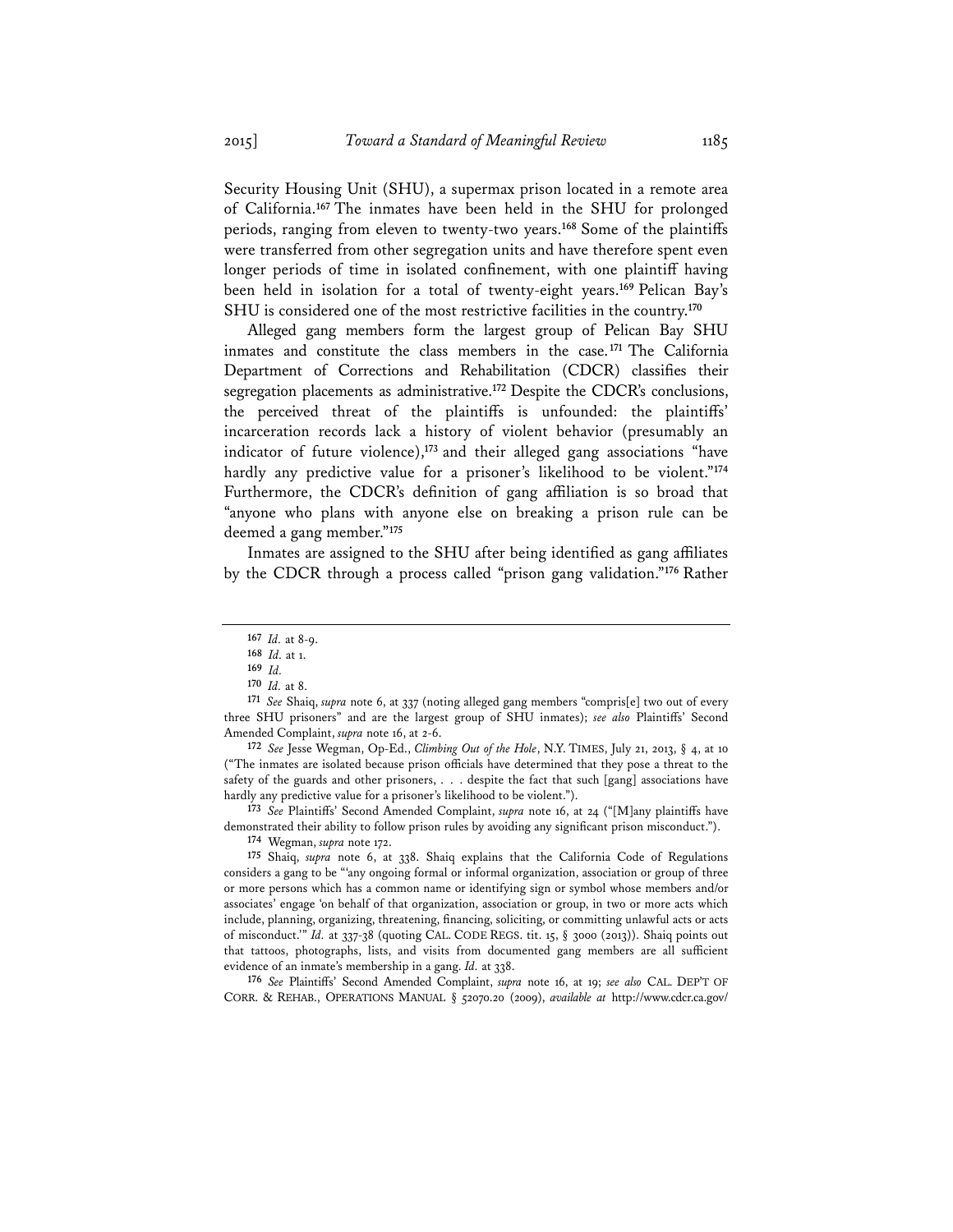than looking to the prisoner's actual behavior, the validation analysis merely requires some evidence that the individual has associated with a gang.**<sup>177</sup>** In fact, both inmates validated as gang members and inmates validated as gang "associates" (defined by the CDCR as someone who interacts with members or associates of a gang "periodically"), are similarly "subject to indefinite SHU placement."**<sup>178</sup>** Once validated, these prisoners serve an indefinite term in the SHU, with review of their active gang status occurring every six years.**<sup>179</sup>**

A classification committee reviews the prisoner's segregation status every 180 days.**<sup>180</sup>** Although the articulated purpose for this state-mandated review is to consider the inmate's suitability for release into the general population,**<sup>181</sup>** in practice, the review merely consists of an examination of the paperwork in the inmate's file and a request for the inmate to "debrief"—in other words, snitch on other prisoners.**<sup>182</sup>** No review of the inmate's gang association or conduct occurs at these reviews of the inmate's validation.**<sup>183</sup>**

At the end of an inmate's six-year term in the SHU, the classification committee reviews the inmate's gang affiliation to determine whether the inmate's status is still active.**<sup>184</sup>** The plaintiffs, however, allege that "the sixyear review results in SHU retention even though the prison can produce no evidence (or even allegations) of gang activity."**<sup>185</sup>** According to the complaint, the committee has based a decision to deny inactive status on as little as finding artwork containing Aztec symbols in an inmate's cell.**<sup>186</sup>** In another instance, officials sought to consider evidence that an inmate had been seen talking with a validated member of a *different* gang.**<sup>187</sup>** Two of the

Regulations/Adult\_Operations/docs/DOM/dom%202014/2014%20DOM.pdf (explaining the definition of and purpose of "[v]alidation of [g]ang [a]ffiliates").

**<sup>177</sup>** *See* Plaintiffs' Second Amended Complaint, *supra* note 16, at 19.

**<sup>178</sup>** *Id.*

**<sup>179</sup>** *See id.* ("CDCR places prisoners who have been validated as gang affiliates into the above conditions in SHU for an indefinite term, served in repeatedly renewed six-year increments.").

**<sup>180</sup>** *Id.* at 20. **<sup>181</sup>** *Id.* (citing CAL. CODE REGS. tit. 15, § 3341.5(c)(2)(A)(1) (2012)).

**<sup>182</sup>** *Id.*

**<sup>183</sup>** *Id.*

**<sup>184</sup>** *Id.*

**<sup>185</sup>** *See id.* at 21 (noting also that the "CDCR routinely and regularly denies inactive status to prisoners even where there is no evidence . . . of any gang activity").

**<sup>186</sup>** *Id.* at 25.

**<sup>187</sup>** *Id.* at 22. For a description of other evidence allegedly used by the committee to deny inactive status, see *id.* at 22-25.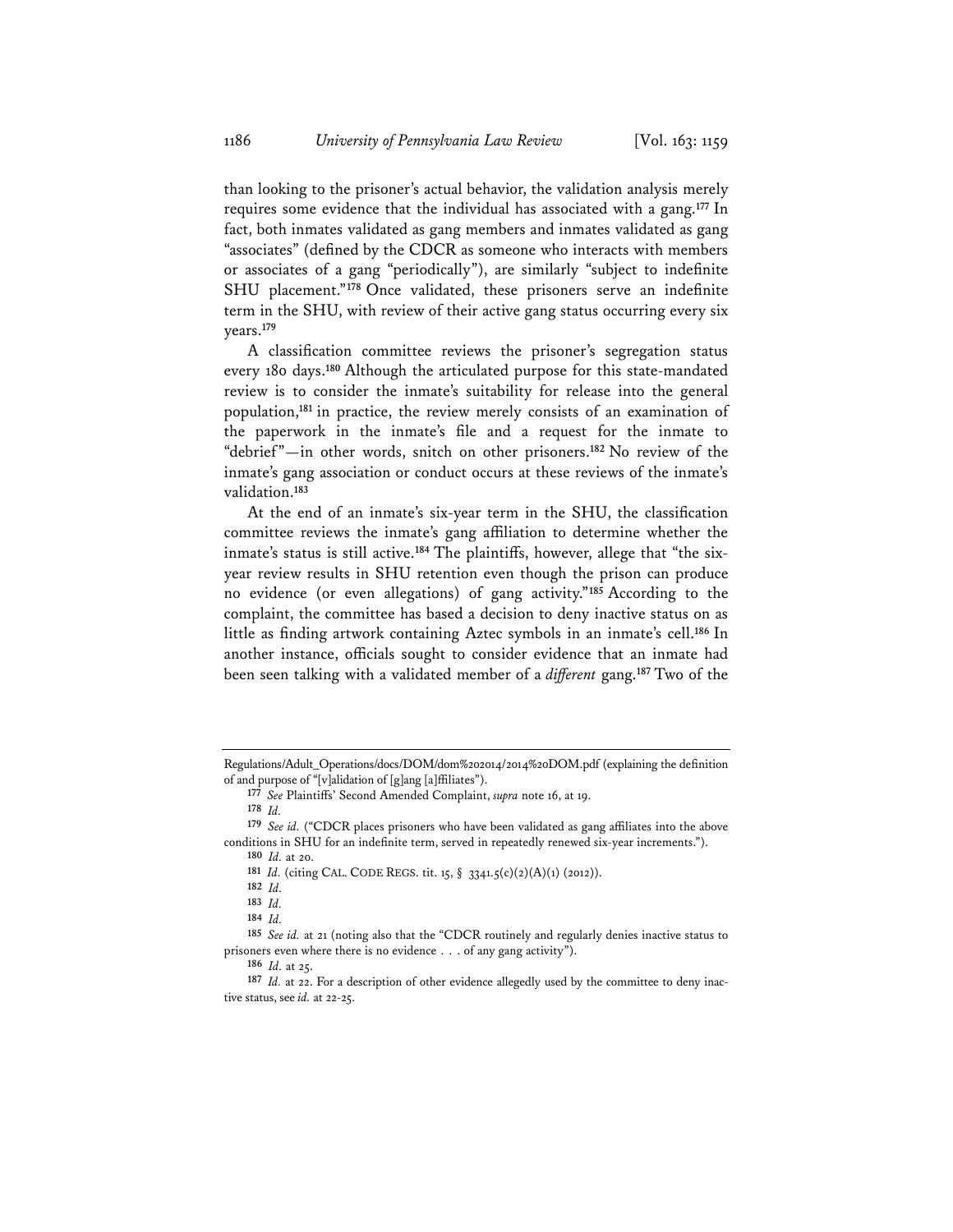plaintiffs allege that the CDCR will continue to deny them inactive status unless and until they debrief.**<sup>188</sup>**

In light of these policies, the plaintiffs believe that their only way out of the SHU is either to debrief or die.**<sup>189</sup>** As the *Wilkinson* Court acknowledged in its description of the dangers of the prison system, however, "[t]estifying against, or otherwise informing on, gang activities can invite one's own death sentence."**<sup>190</sup>** As a result, confinement in the SHU is not only assigned for an indefinite period, but also results in an unconscionably long stay.**<sup>191</sup>**

## 2. Legal Argument

The plaintiffs allege the procedures in place to assign them to the SHU and the review process that keeps them there violate their due process rights.**<sup>192</sup>** The plaintiffs will likely meet the first prong of the due process analysis—establishing a constitutionally protectable liberty interest—which requires demonstrating atypical and significant hardship compared with the regular incidences of prison life. **<sup>193</sup>** As the plaintiffs allege in their complaint, the harsh solitary confinement conditions that inmates at Pelican Bay SHU experience are atypical and significant, especially when compared with the conditions of solitary confinement in other states and countries.**<sup>194</sup>**

Although the *Wilkinson* Court did not find that placement in solitary confinement itself constitutes an atypical and significant hardship, the Court found a liberty interest given the distinguishing features of the

**<sup>188</sup>** *Id.* at 21. **<sup>189</sup>** *Id.* at 26.

**<sup>190</sup>** Wilkinson v. Austin, 545 U.S. 209, 227 (2005).

**<sup>191</sup>** *See* Plaintiffs' Second Amended Complaint, *supra* note 16, at 8-9 (detailing the various lengths of time the plaintiffs have spent in the Pelican Bay SHU and noting that the Pelican Bay planners assumed prisoners would spend at most eighteen months there).

**<sup>192</sup>** *Id.* at 43-45.

**<sup>193</sup>** *See* Sandin v. Conner, 515 U.S. 472, 483 (1995) (announcing "atypical and significant hardship" as the standard against which alleged liberty interests must be measured when they do not derive from the Due Process Clause itself).

**<sup>194</sup>** *See* Plaintiffs' Second Amended Complaint, *supra* note 16, at 2 ("The solitary confinement regime at Pelican Bay . . . renders California an outlier in this country and in the civilized world . . . ."). Jules Lobel, the lead attorney for the *Ashker* plaintiffs and former attorney for the plaintiffs in *Wilkinson*, argues that international law requires a meaningful periodic review of longterm solitary confinement. Lobel, *supra* note 18, at 129-30. In other contexts, the Supreme Court has recognized international law as persuasive authority. *See* Roper v. Simmons, 543 U.S. 551, 578 (2005) ("[T]he overwhelming weight of international opinion against the juvenile death penalty . . . provide[s] respected and significant confirmation for our own conclusions." (citation omitted)).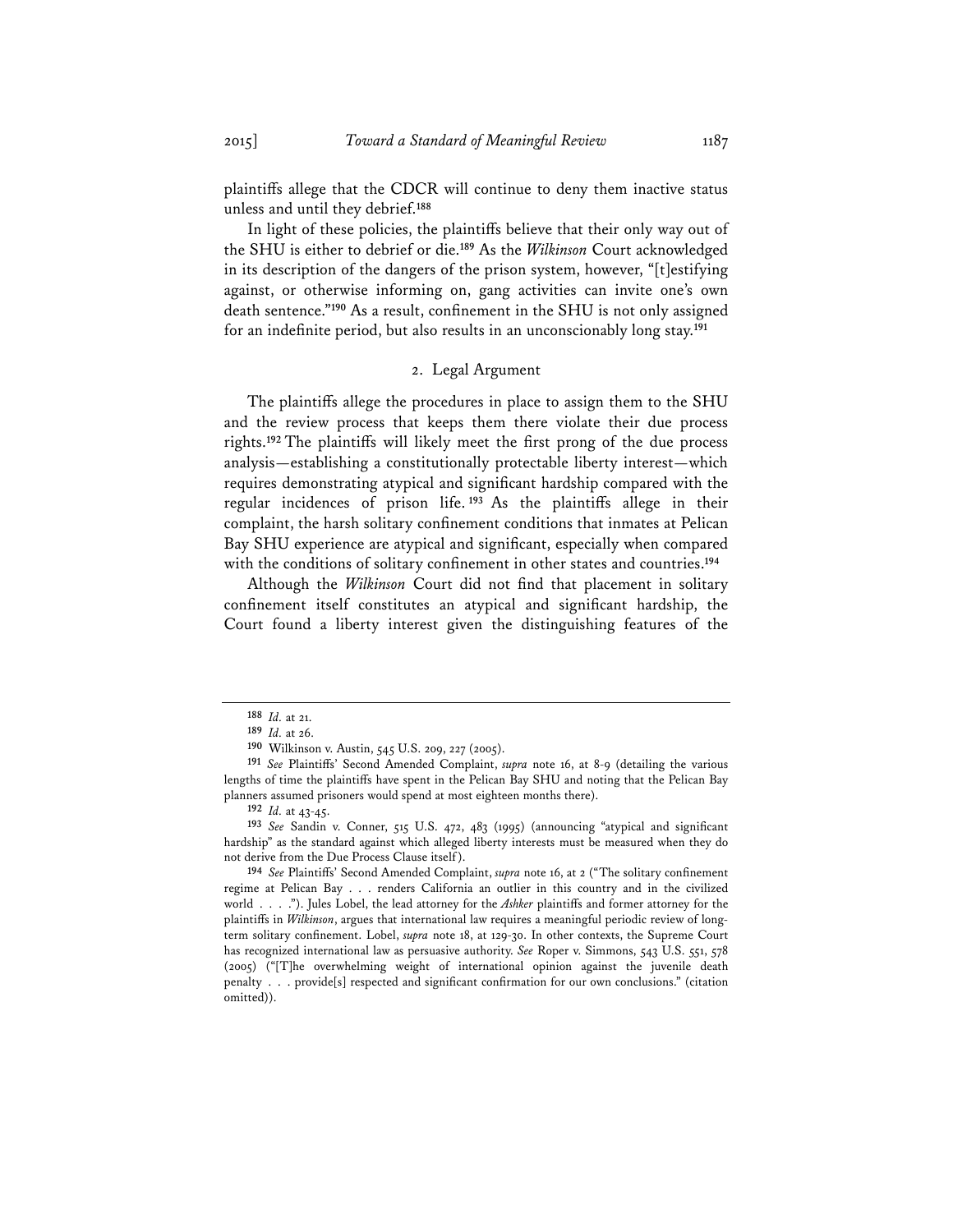1188 *University of Pennsylvania Law Review* [Vol. 163: 1159

isolation experience at OSP.**<sup>195</sup>** Despite its remark that the severe isolation conditions at OSP "likely would apply to most solitary confinement facilities," the Court found a liberty interest under the *Sandin* standard because OSP placement was indefinite, was reviewed only annually, and disqualified otherwise eligible inmates from parole consideration.**<sup>196</sup>**

The plaintiffs in *Ashker* point to the indeterminate, indefinite duration of their confinement at the Pelican Bay SHU and the lack of actual periodic review of their gang status as evidence implicating a liberty interest similar to that at issue in *Wilkinson*. **<sup>197</sup>** In addition, the plaintiffs, seemingly relying on the Court's remarks in *Wilkinson*, allege that an "unwritten policy prevents any prisoner held in the SHU from being granted parole."**<sup>198</sup>** The plaintiffs explain that five of the class members are parole-eligible but have been informed that they will not be granted parole while housed at the SHU.**<sup>199</sup>** The presence of both of the factors that the *Wilkinson* Court used to find a liberty interest suggests that the plaintiffs should similarly succeed in satisfying the first prong of the due process test.

Notably, the plaintiffs also allege that SHU assignment prolongs their sentence of incarceration by denying them the ability to earn good-time credit or qualify for parole eligibility during their time in the SHU.**<sup>200</sup>** The plaintiffs therefore appear to argue, in the alternative, that the Court's separate parole case law applies. Under this theory, any extension of sentence length or negative impact on parole eligibility directly implicates the Due Process Clause.**<sup>201</sup>**

The *Ashker* plaintiffs make two arguments to address the second prong of the due process analysis. First, plaintiffs argue that the review process currently in place is, as was argued in *Selby* and *Proctor*, perfunctory and

**<sup>195</sup>** *See* Wilkinson v. Austin, 545 U.S. 209, 224 (2005) (describing the distinguishing features of OSP placement and confinement that satisfied the atypical and significant standard).

**<sup>196</sup>** *Id.*; *see also supra* notes 78-82 and accompanying text (discussing the potentially novel position the *Wilkinson* court took regarding parole eligibility and the procedural due process framework).

**<sup>197</sup>** *See* Plaintiffs' Second Amended Complaint, *supra* note 16, at 43. The Ninth Circuit, in *Serrano v. Francis*, declined to find that placement in administrative segregation implicates a liberty interest, but used segregation conditions as a reference for the *Sandin* analysis. 345 F.3d 1071, 1078-79 (9th Cir. 2003). The plaintiffs emphasize that for the prisoners who cannot or do not debrief, "defendants' policies result in effectively permanent solitary confinement." Plaintiffs' Second Amended Complaint, *supra* note 16, at 3 (internal quotation marks omitted).

**<sup>198</sup>** Plaintiffs' Second Amended Complaint, *supra* note 16, at 18.

**<sup>199</sup>** *Id.* **<sup>200</sup>** *Id.* **<sup>201</sup>** *See supra* subsection I.B.2.a.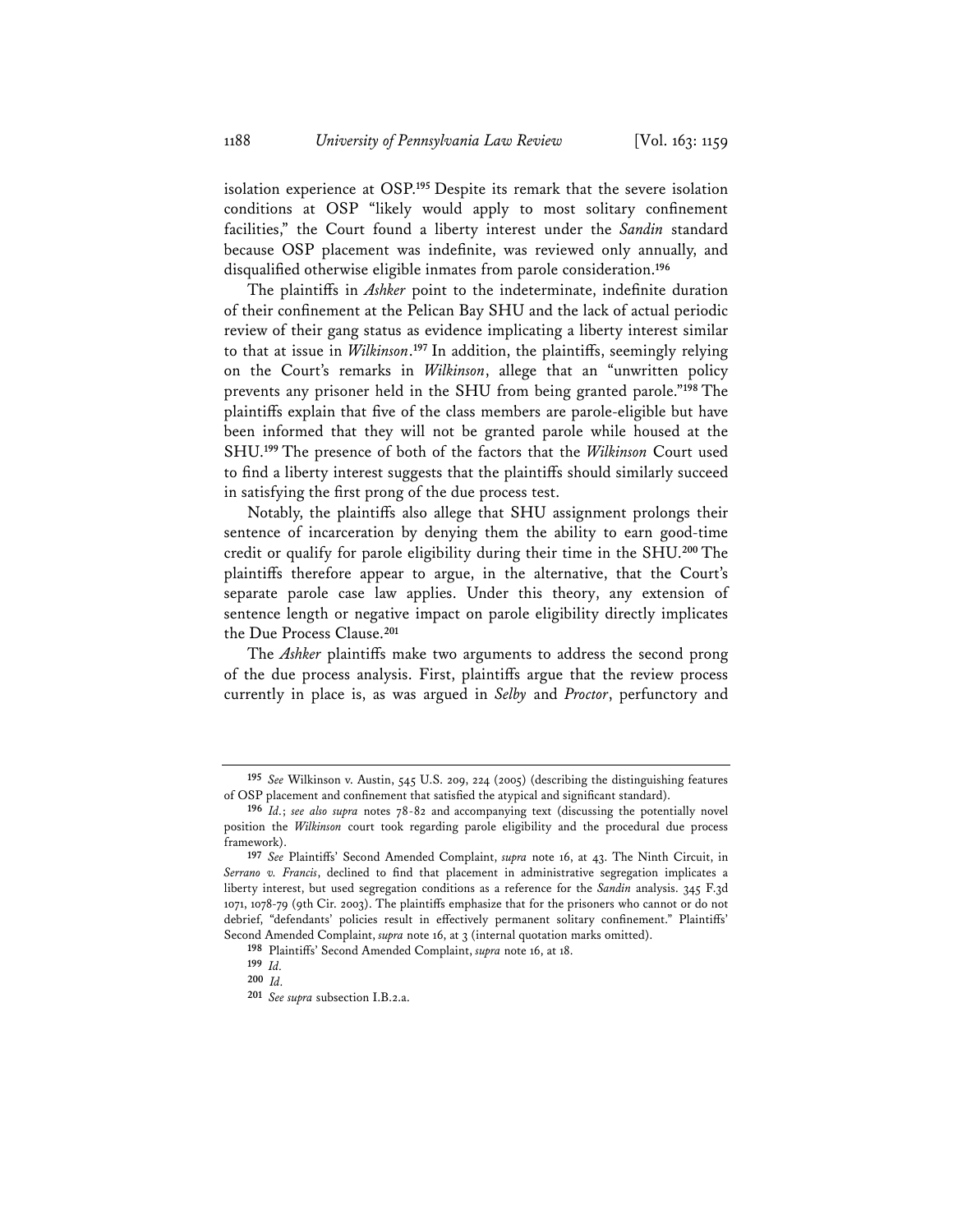meaningless. **<sup>202</sup>** Alternatively, plaintiffs argue that the implications of placement on their parole eligibility and good-time credits renders such placement punitive and entitles them to the heightened procedures announced in *Wolff*. **203**

In their first argument, the plaintiffs emphasize the lack of meaningful review of their placement—even under the minimal procedures required in *Hewitt*. **<sup>204</sup>** In fact, the plaintiffs argue that the current review process fails to satisfy even the frequency requirement of periodic review.**<sup>205</sup>** The plaintiffs note that the only actual review of their gang status—the very classification justifying their placement in the SHU—occurs every six years.**<sup>206</sup>** Given the allegations, the court seems obliged to examine the actual review procedures the CDCR employs.

In addition, the plaintiffs explain the lack of real opportunities to leave the SHU, arguing that the CDCR's pressure to debrief—an unrealistic requirement**<sup>207</sup>**—and failure to detail the basis for their placement decisions violate the adequate notice requirement of meaningful review. **<sup>208</sup>** The plaintiffs point to decisions denying them gang-inactive status to demonstrate that the review is "misleading and meaningless."**<sup>209</sup>**

The plaintiffs' second argument regarding their process due is that the punitive nature of their SHU placement entitles them to the heightened protections announced in *Wolff*. The plaintiffs point out that their confinement is extended by placement in the SHU, because they are unable

**<sup>208</sup>** Plaintiffs' Second Amended Complaint, *supra* note 16, at 26, 43-44.

**<sup>209</sup>** Plaintiffs' Opposition to Defendants' Motion to Dismiss, *supra* note 202, at 15. The lawsuit appears to have had some impact on the CDCR's approach to SHU placement and review already. *See, e.g.*, Sharon Bernstein, *Amid Criticism, California to Modify Solitary Confinement Rules*, REUTERS, Feb. 12, 2014, *available at* http://www.reuters.com/article/2014/02/13/us-usa-californiaprisons-idUSBREA1C02220140213 (discussing a proposal to overhaul SHU assignment that would eliminate SHU placement based on gang association alone).

**<sup>202</sup>** Plaintiffs' Opposition to Defendants' Motion to Dismiss Second Amended Complaint at 12, Ashker v. Brown, No. 09-5796 (N.D. Cal. Jan. 17, 2013), ECF No. 178 [hereinafter Plaintiffs' Opposition to Defendants' Motion to Dismiss]; Plaintiffs' Second Amended Complaint, *supra* note 16, at 44-45.

**<sup>203</sup>** Plaintiffs' Opposition to Defendants' Motion to Dismiss, *supra* note 202, at 12; Plaintiffs' Second Amended Complaint, *supra* note 16, at 44-45.

**<sup>204</sup>** Plaintiffs' Second Amended Complaint, *supra* note 16, at 20-26.

**<sup>205</sup>** *Id.* at 20-21, 43.

**<sup>206</sup>** *Id.* at 20-21. **<sup>207</sup>** *See supra* note 190 and accompanying text. As the *Ashker* plaintiffs argue, CDCR's single opportunity to leave the SHU is purely theoretical. Debriefing is not an option for most of the SHU inmates who do not want to risk their lives. *See* Plaintiffs' Second Amended Complaint, supra note 16, at 40. CDCR's policy simply provides SHU inmates with a catch-22: remain in the harsh conditions of solitary confinement at Pelican Bay or debrief and risk their lives in the general prison population.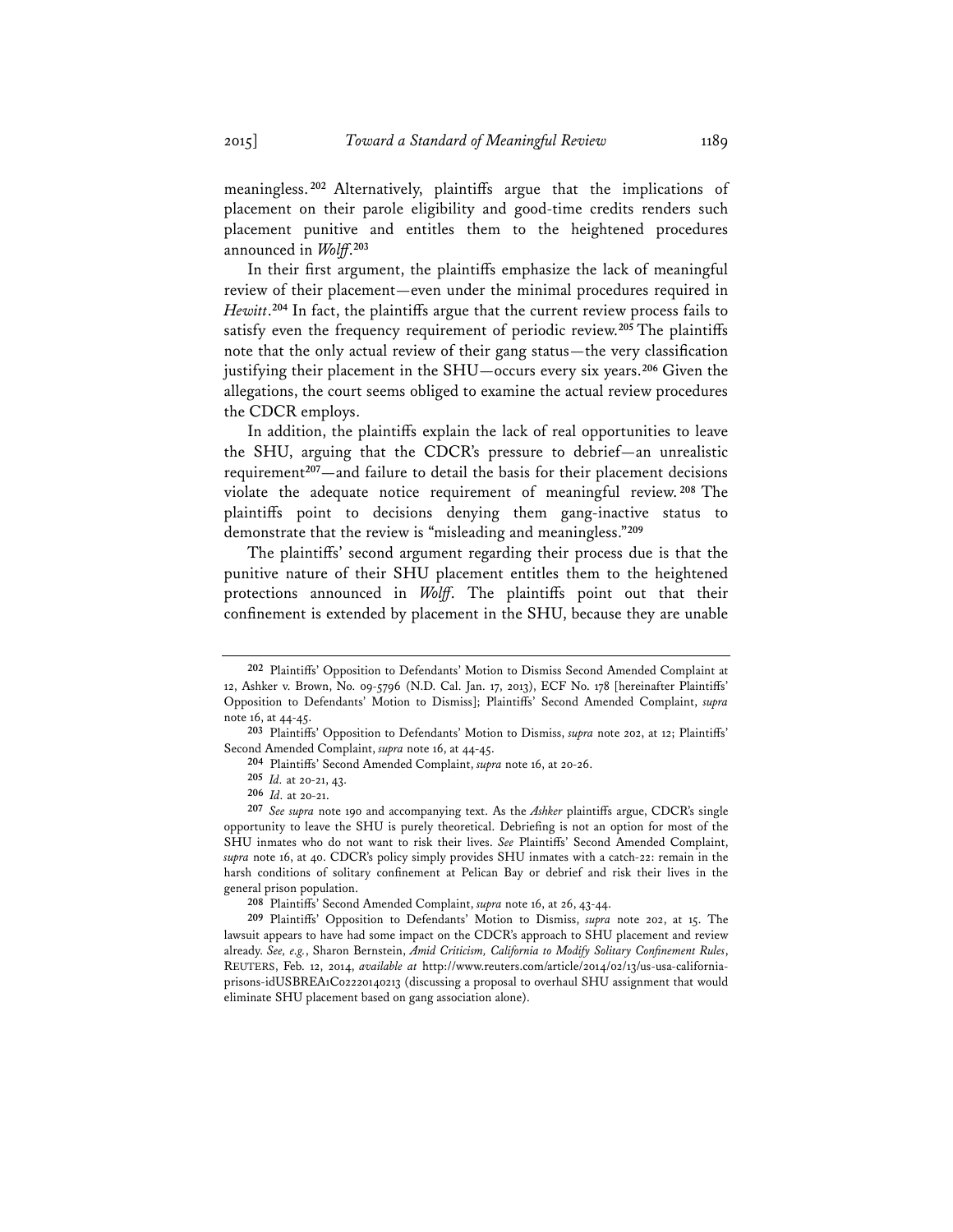to earn good-time credits or qualify for parole—despite otherwise being parole-eligible.**<sup>210</sup>** Plaintiffs argue that in light of the punitive effects of their segregation placements, they ought to receive the procedural guarantees that attach to punitive sanctions in the prison context.**<sup>211</sup>** The plaintiffs compare the deprivations they face with those at issue in *Wolff*—specifically, the loss of good-time credit—and assert their right to the formal adversarytype hearings the *Wolff* Court required.**<sup>212</sup>** Further, the plaintiffs argue that the loss of good-time credits, the "extraordinary length of time Plaintiffs have been confined" at the Pelican Bay SHU, and the harsh conditions involved in placement there combine to make "clear that P[elican] B[ay]- SHU assignment is a punitive rather than administrative measure."**<sup>213</sup>**

## 3. Implications

By adopting the meaningless review strategy used in both *Selby* and *Proctor*, the *Ashker* plaintiffs reaffirm the role that interpretation of "meaningful review" can have in the development of solitary confinement case law. Even within the minimal procedures afforded to prisoners in the administrative segregation context, the plaintiffs' argument could gain traction. The court is faced with a set of facts that evokes the *Hewitt* instruction that segregation must not be a "pretext for indefinite confinement."**<sup>214</sup>** As a result, the plaintiffs' focus on the inadequacy of the review process can invoke the court's scrutiny of the actual procedures afforded to prisoners. Similarly, by highlighting that their only option for relief from SHU placement is to debrief, the plaintiffs invite the court to provide a more substantive formulation of the meaningful review requirement—beyond a mere frequency standard. This task would require the court to examine the actual practicability of the procedures in place.

The plaintiffs' alternative argument—that the disqualifying effects of SHU placement render it punitive—highlights the problems with the current distinction between administrative and disciplinary segregation. Indeed, the punitive nature of the plaintiffs' placement suggests that the current doctrinal approach to prisoner procedural due process challenges to solitary confinement placement improperly distinguishes between administrative and disciplinary segregation classifications.

**<sup>210</sup>** Plaintiffs' Second Amended Complaint, *supra* note 16, at 18.

**<sup>211</sup>** Plaintiffs' Opposition to Defendants' Motion to Dismiss, *supra* note 202, at 12-13.

**<sup>212</sup>** *Id.* at 12. **<sup>213</sup>** *Id.* at 13.

**<sup>214</sup>** Hewitt v. Helms, 459 U.S. 460, 477 n.9 (1983).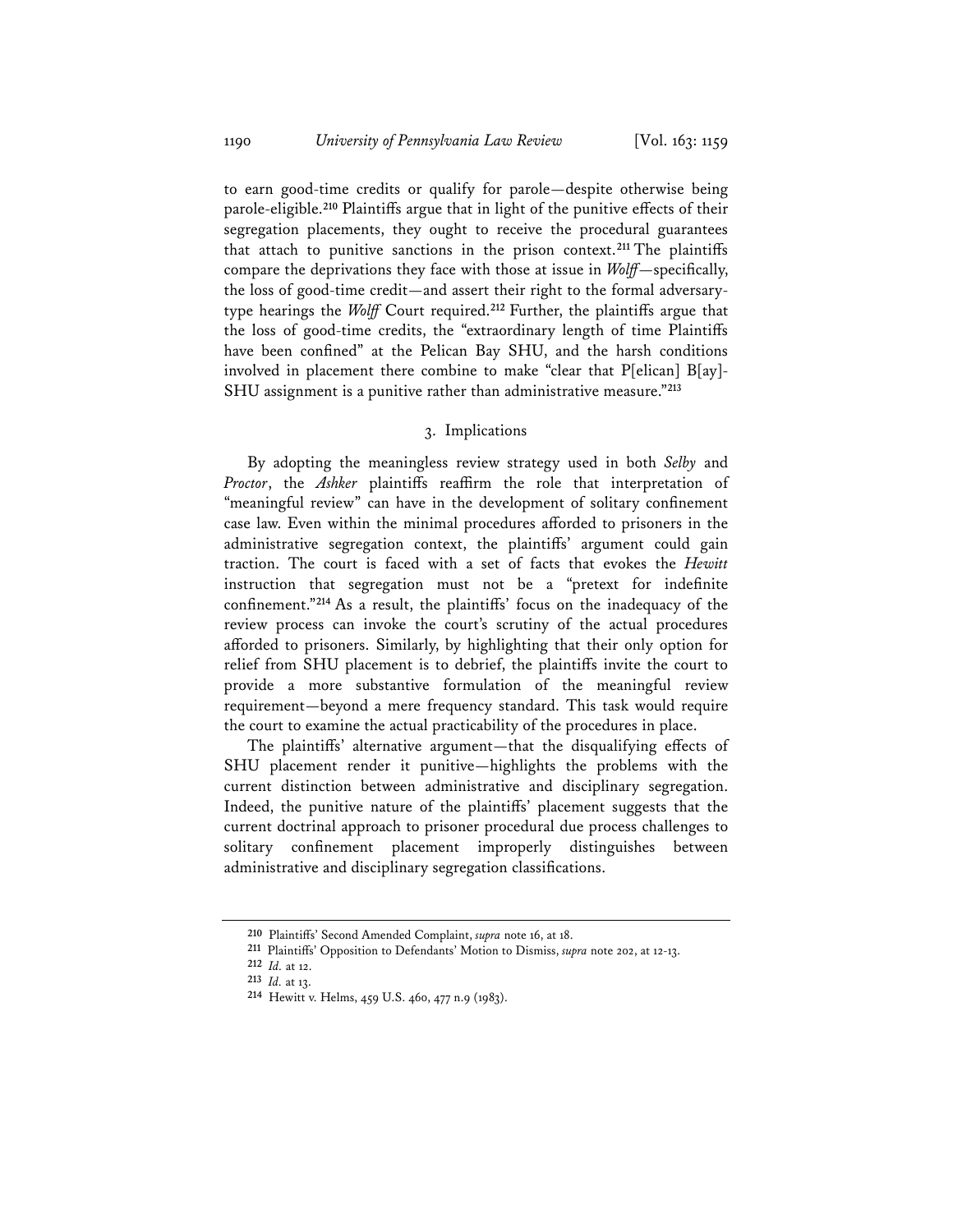The plaintiffs' argument challenges the current approach, which permits courts to rely on a prison's internal classifications for segregated confinement without scrutinizing the basis for the categorizations or the opportunities for return into the general prison population. As *Ashker* implies, prison administrators may be aware of the disciplinary– administrative distinction and take advantage of the lesser protections afforded to administratively segregated prisoners.**<sup>215</sup>** This suggests that the problems that plagued the state positive–law era can similarly infect solitary confinement due process jurisprudence today.

Rather than rely on the state's classification of segregation, courts ought to look to the nature of the conditions and the impact that the placement has on the prisoner's experience and sentence. The plaintiffs' experiences in administrative segregation illustrate the harsh tactics that prisons officials use in even a nondisciplinary context. The lack of proportionality between the alleged threat an inmate poses and the tactics that prison officials employ to counter the purported threat casts doubt on the assumptions that courts have made in distinguishing between administrative and disciplinary segregation procedures. Indeed, the punitive implications of plaintiffs' segregation suggest that the deference that courts have traditionally granted to prison officials is not well-suited to administrative segregation.

#### III. DEVELOPING A MEANINGFUL ALTERNATIVE

The *Ashker* complaint highlights the limitations of the current due process framework for prisoners serving effectively indefinite periods in solitary confinement for "administrative" reasons and serves as an example of the legal creativity that the prisoners must use to advocate for heightened procedural fairness. Given this doctrinal limitation and the creativity it has encouraged, this Part proposes an alternative procedural framework for long-term solitary confinement placement and review.

#### A. *The Standard Must Acknowledge the Harm at Stake*

The science is clear: solitary confinement causes permanent psychological and physiological damage.**<sup>216</sup>** Harms from prolonged solitary confinement

**<sup>215</sup>** Focusing on the context of criminal procedure, Carol Steiker argues, that when "decision rules"—that is, rules properly known by the courts, such as standing doctrine—become known to the state agents they regulate, the state agents may alter their conduct. Carol S. Steiker, *Counter-Revolution in Constitutional Criminal Procedure? Two Audiences, Two Answers*, 94 MICH. L. REV. 2466, 2543 (1996).

**<sup>216</sup>** *See* SHARON SHALEV, A SOURCEBOOK ON SOLITARY CONFINEMENT 15-16 (2008), *available at* http://www.solitaryconfinement.org/uploads/sourcebook\_web.pdf (listing various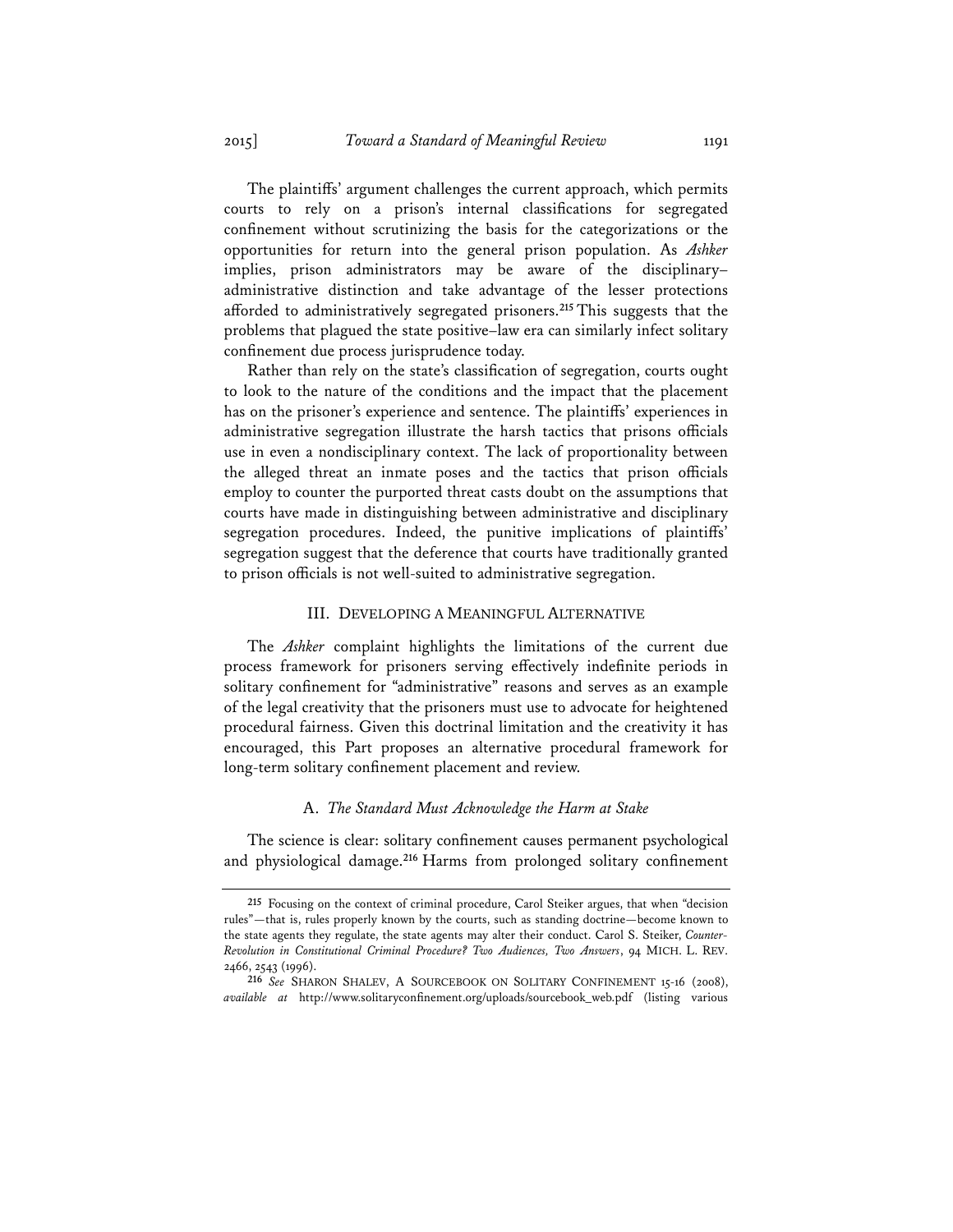include "florid delirium" or "a confusional psychosis with intense agitation, fearfulness, and disorganization" and serious psychological damage even in inmates who enter prison with higher-than-normal psychological resiliency.**<sup>217</sup>** Predictably, the psychological harm is even greater when inmates enter solitary confinement with existing mental illness or emotional fragility, as is the case with many inmates in segregation in general and in Pelican Bay's SHU in particular.**<sup>218</sup>**

Courts should consider the permanent harm that solitary confinement causes when determining whether a liberty interest exists in the administrative segregation context and when identifying the appropriate level of procedural due process. Even if an inmate is placed in solitary confinement for an administrative reason—itself a problematic distinction**<sup>219</sup>**—courts cannot ignore the permanent harm the placement causes to the inmate.

Even under the Court's current formulation of the liberty interest standard, the permanent harm inherent in solitary confinement must be a primary consideration. Indeed, there is space within the "atypical and significant hardship" standard (although it arguably strays from the libertyinterest-as-hardship approach) for courts to recognize the permanent harm caused by solitary confinement as a significant hardship under *Sandin*. **220** The science is conclusive, and courts must not ignore it when considering

physiological and psychological effects of solitary confinement, including heart palpitations, insomnia, perceptual distortions, paranoia, and psychosis); Allen-Bell, *supra* note 133, at 769 ("There is no shortage of information establishing the adverse medical affects of prolonged solitary confinement."); Stuart Grassian, *Psychiatric Effects of Solitary Confinement*, 22 WASH. U. J.L. & POL'Y 325, 353 (2006) (discussing the long-term effects of solitary and small group confinement, including "persistent symptoms of post traumatic stress . . . [and] lasting personality changes—especially including a continuing pattern of intolerance of social interaction, leaving the individual socially impoverished and withdrawn, subtly angry and fearful when forced into social interaction"); Craig Haney, *Mental Health Issues in Long-Term Solitary and "Supermax" Confinement*, 49 CRIME & DELINQ. 124, 132-37 (2003) (evaluating the specific harms from confinement in the Pelican Bay SHU and noting that "there is not a single published study of solitary or supermax-like confinement in which nonvoluntary confinement lasting for longer than 10 days, where participants were unable to terminate their isolation at will, that failed to result in negative psychological effects").

**<sup>217</sup>** *See* Grassian, *supra* note 216, at 354.

**<sup>218</sup>** *See id.* at 349 (explaining the findings from an examination of forty-nine inmates at Pelican Bay in the early 1990s and observing a "high incidence of preexisting central nervous system dysfunction" among inmates in the Pelican Bay SHU); *Craig Haney: Solitary Confinement Is a "Tried-and-True" Torture Device*, FRONTLINE (Apr. 22, 2014, 9:42 PM), http://www.pbs.org/ wgbh/pages/frontline/criminal-justice/locked-up-in-america/craig-haney-solitary-confinement-is-atried-and-true-torture-device/, *archived at* http://perma.cc/PG7A-CZC8 (reporting that Haney was "taken aback by the number of prisoners who appeared to be mentally ill" at Pelican Bay, even though "Pelican Bay was not supposed to be a place that was designed to house the mentally ill").

**<sup>219</sup>** *See supra* subsection I.B.2.a.

**<sup>220</sup>** For a discussion of the standard, see *supra* subsection I.B.1.b.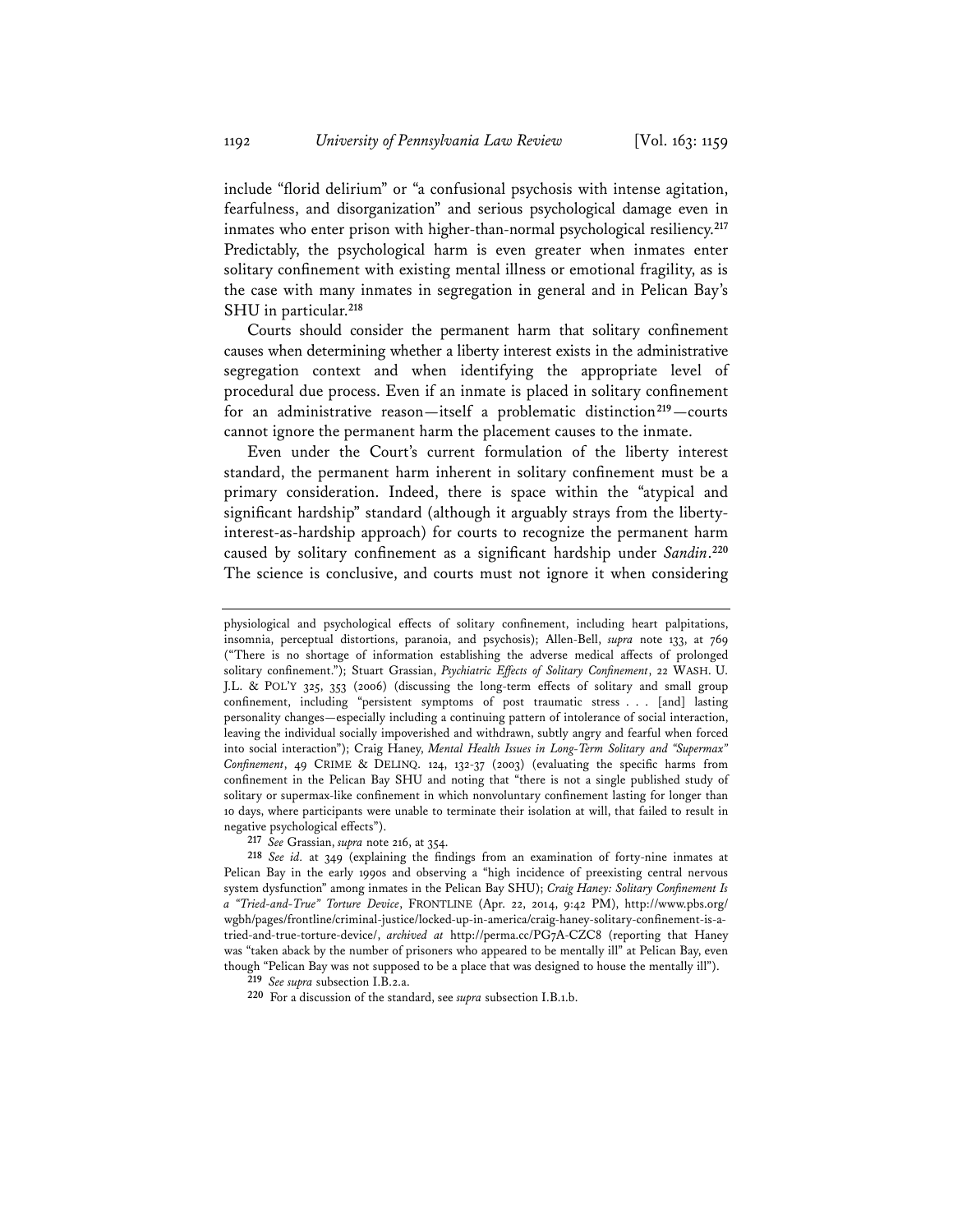whether a constitutionally protectable liberty interest exists in avoiding administrative segregation placement.**<sup>221</sup>** But the atypical and significant hardship analysis should not apply to solitary confinement placement and review. Given the extent of the injury wrought upon the inmate, the liberty interest analysis must focus only on the significance of the harm and not the typicality of the practice. Like prison practices that extend an inmate's sentence, the determination of a constitutionally protected liberty interest in avoiding solitary confinement should remain distinct from the *Sandin* approach. By focusing on the nature and extent of the deprivation at stake and not on its typicality or significance among prisoners, courts would be better able to consider the crux of the interest at stake in solitary confinement placement: the permanent harm it causes.

Even if the *Sandin* standard is not abandoned, however, the extent of the injury caused by solitary confinement must remain a principal consideration. Because the practice is inherently harmful, it should not be dismissed as simply a common experience of imprisonment, as the Supreme Court did in *Sandin*.**<sup>222</sup>** The rising outcry against solitary confinement challenges the Court's view that some solitary confinement is a common and expected element of the carceral experience.**<sup>223</sup>** Activists and international commentators have decried America's widespread use of solitary confinement as torture.**<sup>224</sup>** But prison rights advocates are no longer alone; prison administrators have begun to condemn the practice as well. Mississippi closed its supermax unit in 2010; Illinois, Maine, Ohio, and Washington have begun to rethink long-term isolation incarceration.**<sup>225</sup>** The Executive Director of the Colorado Department of Corrections has committed to lowering the percentage of the state's prison population

**<sup>221</sup>** Advocates for the abolition of solitary confinement have adopted the term "SHU syndrome" to describe the various types of permanent damage caused by solitary confinement. *See, e.g.*, Haney, *supra* note 216, at 137 (explaining that some of the permanent effects of "SHU syndrome" include heightened anxiety, memory impairment, and paranoia).

**<sup>222</sup>** *See* Sandin v. Conner, 515 U.S. 472, 484-86 (noting that segregation is not unlike the common conditions of confinement for most inmates at the prison in question).

**<sup>223</sup>** *See id.* at 486 (explaining that placement in segregation did not constitute a "major disruption" in the prisoner's environment).

**<sup>224</sup>** *See, e.g.*, Shane Bauer, *No Way Out*, MOTHER JONES, Nov.–Dec. 2012, at 22, 23-24 (comparing solitary confinement in Iran with placement in the Pelican Bay SHU); Atul Gawande, *Hellhole*, NEW YORKER, Mar. 30, 2009, at 36, 44 (characterizing solitary confinement as torture); *cf.* Grassian, *supra* note 216, at 343-46 (revealing the similar conditions of sensory deprivation that incarcerated inmates and prisoners of war face while held in solitary confinement).

**<sup>225</sup>** *See* Erica Goode, *Rethinking Solitary Confinement*, N.Y. TIMES, Mar. 11, 2012, at A1 ("The transformation of the Mississippi prison has become a focal point for a growing number of states that are rethinking the use of long-term isolation and re-evaluating how many inmates really require it, how long they should be kept there and how best to move them out.").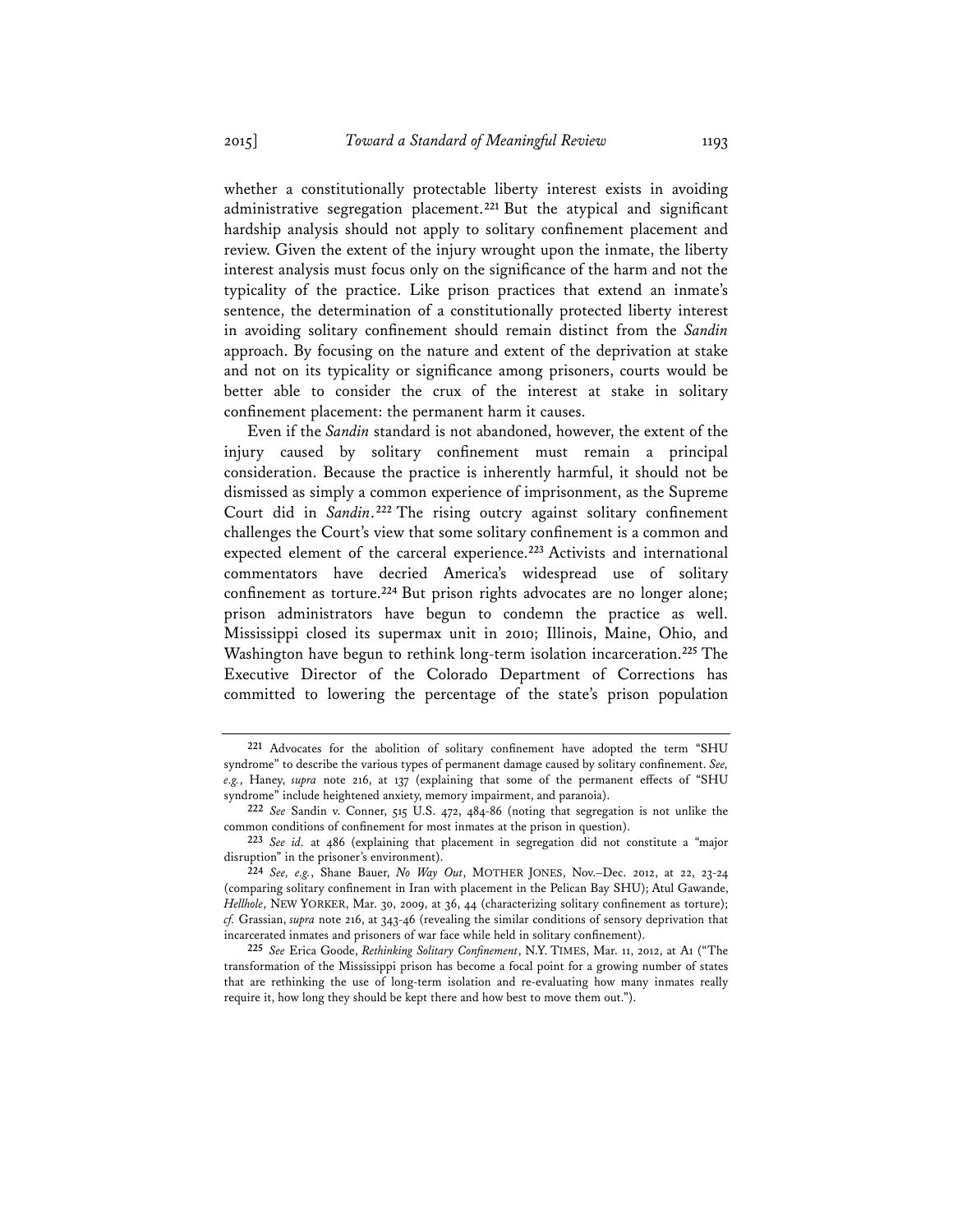housed in solitary confinement to three percent,**<sup>226</sup>** and he recently published an op-ed in the *New York Times* describing his own twenty-hour experience in a Colorado solitary confinement unit. **<sup>227</sup>** Similarly, a recent agreement between the New York Civil Liberties Union (NYCLU) and the State of New York bars solitary confinement for minors, pregnant women, and the developmentally disabled in the state's prison system.**<sup>228</sup>** Given these recent developments, even when courts apply the "atypical and significant" standard articulated in *Sandin*, they can no longer take the typicality of solitary confinement for granted.

If the *Sandin* liberty interest standard persists, however, courts and segregated inmates should no longer rely on the vague application of the standard to administrative segregation articulated by the *Wilkinson* Court.**<sup>229</sup>** Instead, states' reduction in solitary confinement, combined with data showing the permanent psychological damage inherent from the practice, renders solitary confinement firmly within the *Sandin* conception of a constitutionally protected liberty interest.

## B. *Courts Must Scrutinize the Procedures Employed by Prisons*

Given the inherent harm solitary confinement causes, the courts must no longer afford prison administrators the traditional deference in segregation decisions. Courts must scrutinize both the procedures for administrative segregation placement and review, as well as the actual threat that the inmate facing segregation placement poses. Deference to prison administrators' guarantees of process cannot suffice.

Courts must evaluate the procedures prison officials use to place an inmate in solitary confinement. Because many prison officials point to an inmate's dangerousness as justification for placement in administrative segregation, courts should scrutinize the method used to deem inmates dangerous. For placement based on gang affiliation, as is the case with the

**<sup>226</sup>** *See* Allison Sherry, *Prisons Chief in D.C. to Push for Solitary Reform*, DENVER POST, Feb. 26, 2014, at 4A (reporting on Colorado Department of Corrections Executive Director Rick Raemisch's administrative segregation reforms).

**<sup>227</sup>** Rick Raemisch, *My Night in Solitary*, N.Y. TIMES, Feb. 21, 2014, at A25 ("When I finally left my cell at 3 p.m., I felt even more urgency for reform. If we can't eliminate solitary confinement, at least we can strive to greatly reduce its use.").

**<sup>228</sup>** *See* Katie Rose Quandt, *Is This the Beginning of the End for Solitary Confinement?*, MOTHER JONES (Feb. 26, 2014, 8:10 PM), http://www.motherjones.com/mojo/2014/02/children-pregnantwomen-developmentally-disabled-solitary-confinement-reform-new-york, *archived at* http://perma.cc/ A253-JYRJ (discussing the agreement reached between New York State's Department of Community Corrections and the NYCLU on February 19, 2014).

**<sup>229</sup>** *See supra* subsection I.B.1.c.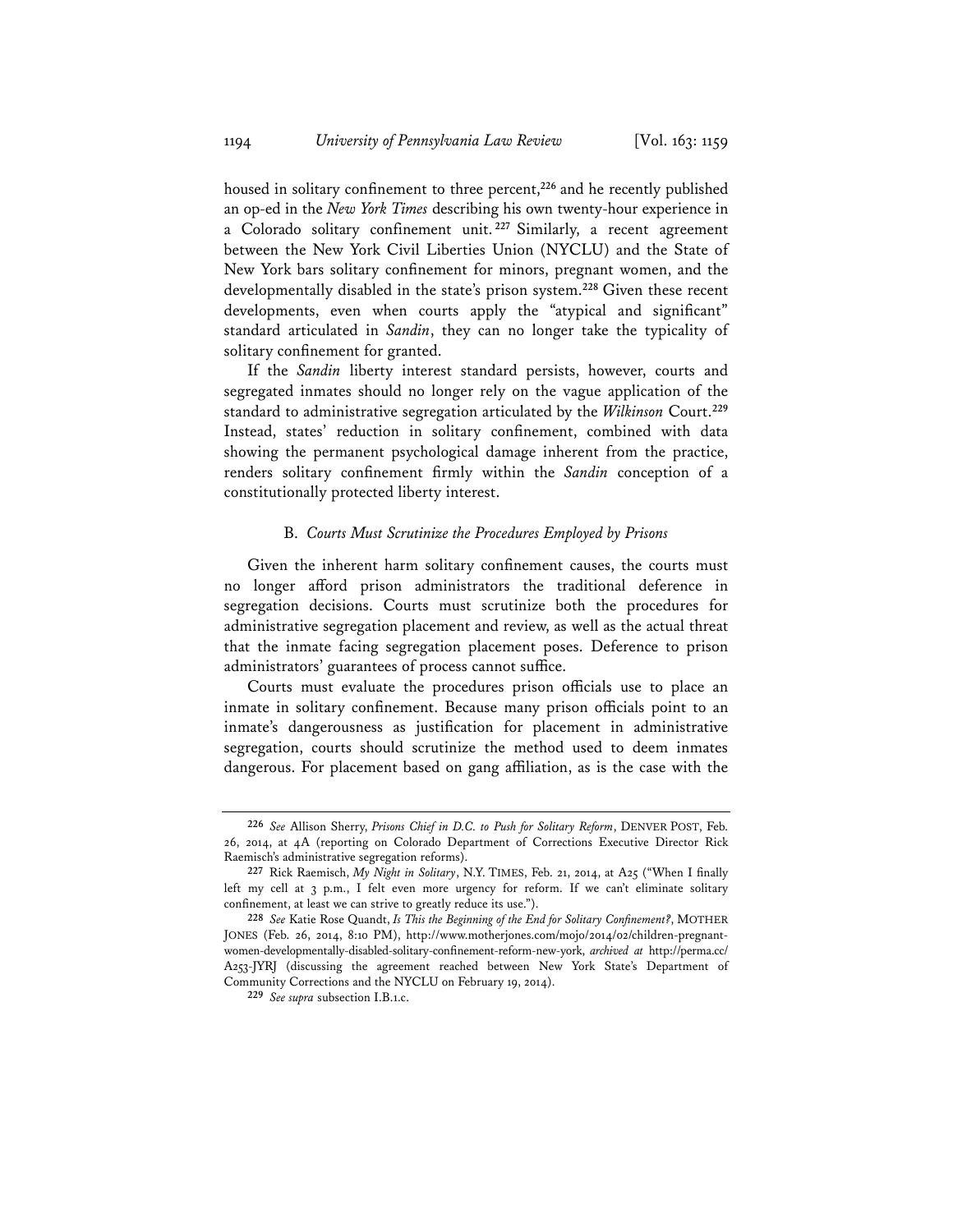*Ashker* plaintiffs,**<sup>230</sup>** courts should require prison officials to produce an explanation for their decision that an inmate is a gang member or associate and to provide additional information about how the particular inmate is a threat in the general prison population. A sufficient explanation would reference specific actions and characteristics of an individual inmate. For example, prison officials should not be able to remove an inmate to segregation based solely on the inmate's possession of drawings that suggest gang affiliation. Mere affiliation is not strongly correlated with future violence,**<sup>231</sup>** and prison officials should distinguish between gang *members* and gang *associates*. **232**

To take seriously the *Hewitt* Court's instruction that segregation must not be a "pretext for indefinite confinement,"**<sup>233</sup>** courts must also investigate the review process for an inmate's return to the general prison population. A court scrutinizing the Pelican Bay procedures, for example, should ask whether the six-year and 180-day review processes actually afford inmates a meaningful opportunity to return to the general prison population. As the *Ashker* plaintiffs argue, the current process does not: the 180-day review process, required by state law, is entirely pro forma, and the six-year review results in continued segregation placement unless an inmate decides to snitch.**<sup>234</sup>** Snitching, as even the Supreme Court is aware, is not a realistic opportunity to return to the general prison population.**<sup>235</sup>** Moreover, courts should scrutinize the evidence used to conclude that an inmate is a threat. For example, a drawing with Aztec symbols—evidence used to support one Pelican Bay plaintiff's classification as an active gang member**<sup>236</sup>**—cannot constitute sufficient grounds to retain an inmate in harsh and harmful conditions of segregation.

## C. *A Meaningful Balancing Test*

Courts using the *Mathews* balancing test in the segregation context must abandon the traditional deference given to prison administrators and place greater weight on the harm to individuals. The government's remedy of severe isolation to counter the alleged threat posed by an inmate is often

**<sup>230</sup>** *See supra* subsection II.B.1.

**<sup>231</sup>** *See supra* note 172 and accompanying text.

**<sup>232</sup>** *Cf. supra* notes 175-79 and accompanying text (describing the blunt methods with which prison officials categorize prisoners based on purported gang involvement).

**<sup>233</sup>** Hewitt v. Helms, 459 U.S. 460, 477 n.9 (1983).

**<sup>234</sup>** *See supra* subsection II.B.2.

**<sup>235</sup>** *See supra* note 190 and accompanying text.

**<sup>236</sup>** *See supra* note 186 and accompanying text.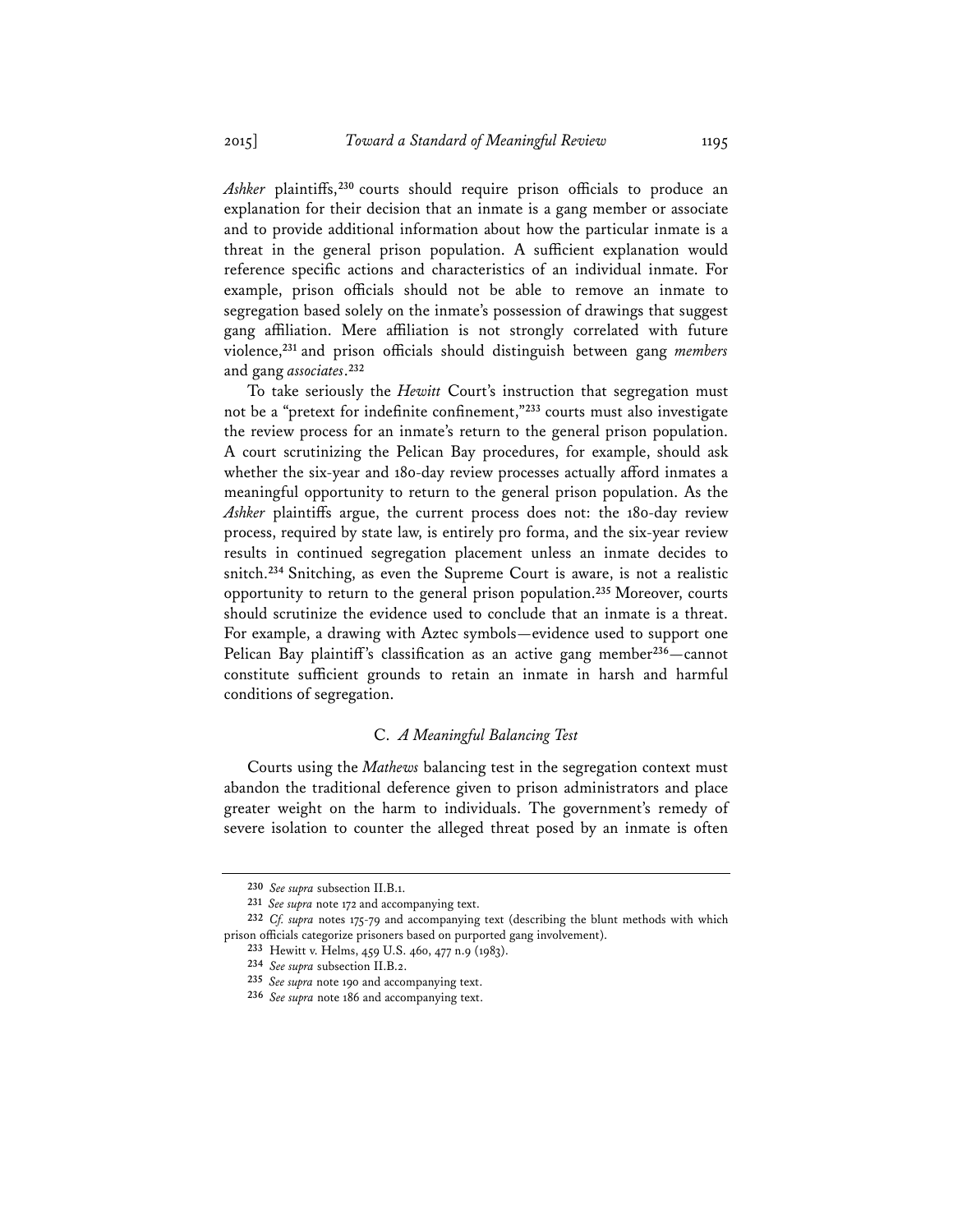disproportionate. Courts must no longer simply accept the notion that administrative segregation promotes prison safety and preserves prison resources. Instead, courts should consider whether alternative, lessrestrictive measures are available. As Rick Raemisch, the Executive Director of the Colorado Department of Corrections, has explained, "just because an offender needs to be in [a]dministrative [s]egregation for safety reasons, that doesn't mean they should sit in a windowless, tiny cell for twenty-three hours a day. There are other solutions. There are other options."**<sup>237</sup>** Indeed, the perceived danger of a prisoner is generally much less than the prison's remedy is harmful; the burden therefore should be on the prison to explain why alternative, less-restrictive measures are inappropriate on an individual basis.

In addition to examining less-restrictive alternatives to solitary confinement, courts must consider the permanent harm caused by long-term isolation as part of the interest-balancing analysis. As the Supreme Court has explained, due process is flexible and must adapt based on the nature of the deprivation.**<sup>238</sup>** For solitary confinement—a deprivation that is inherently harmful and permanently damaging—the court must require heightened protections. This includes not only a close examination into whether the prison's procedures provide an inmate with meaningful process in practice, but also a reformulation of the current doctrinal approach—particularly the current reliance on the categorization of an inmate's placement (administrative versus punitive or disciplinary) in solitary confinement as a determinant of the procedure constitutionally required.

Prison administrators should no longer use administrative segregation as a categorical runaround to avoid the additional procedural requirements for disciplinary placement. Indeed, courts must require heightened standards for any segregation placement in accordance with due process—even if they are unwilling to impose specific requirements. As the *Ashker* plaintiffs explain, the distinction between administrative and disciplinary segregation is improper in two ways. First, in terms of the isolation experience, both placements result in the same restrictions. Second, in terms of procedural due process, disciplinary placement is limited to a specific term but requires heightened process, while administrative placement is often functionally indefinite yet involves minimal process.**<sup>239</sup>** The initial placement decision

**<sup>237</sup>** *Reassessing Solitary Confinement II: The Human Rights, Fiscal, and Public Safety Consequences: Hearing Before the Subcomm. on the Constitution, Civil Rights, & Human Rights of the S. Comm. on the Judiciary*, 113th Cong. (forthcoming 2014) (statement of Rick Raemisch, Executive Director of the Colorado Department of Corrections).

**<sup>238</sup>** *See supra* note 32 and accompanying text.

**<sup>239</sup>** *See, e.g.*, *supra* subsection II.B.1.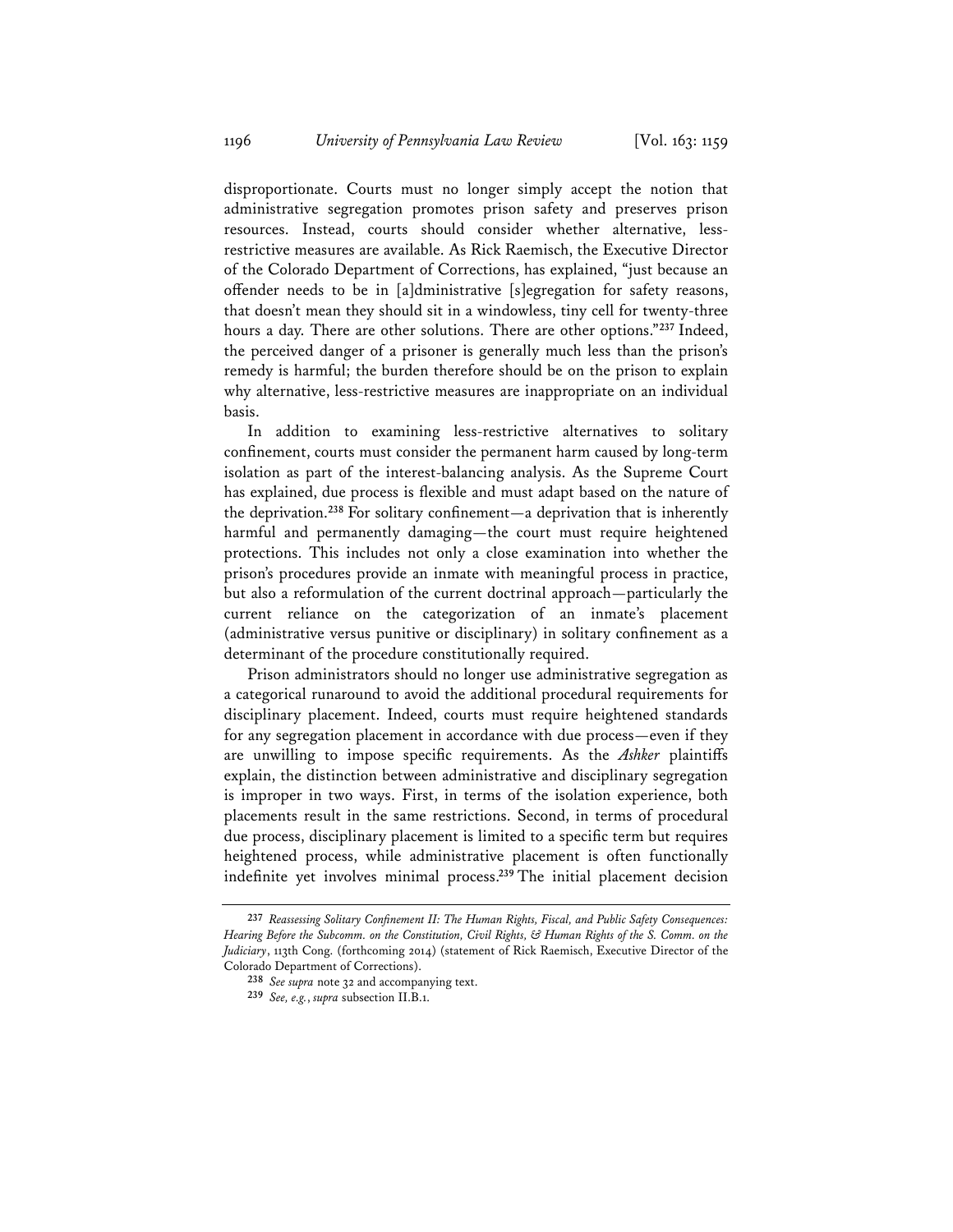should be accompanied by formal, adversary-style procedures and should include inmate-specific evidence proving that solitary confinement is necessary. The procedural protections in punitive segregation decisions can provide a helpful model. A meaningful, constitutional standard of procedure, though, must protect all prisoners facing the harm and severity of solitary confinement.

In the context of administratively segregated gang-affiliated inmates whose alleged threat is based on gang affiliation and not mental illness or behavioral harm, prison officials would have to prove certain conditions to the court. First, prison officials would have to show that they had a specific reason for the inmate's initial placement in solitary confinement. Next, prison officials would have to show that they have provided a realistic opportunity for the inmate to leave solitary confinement, conducted an in-depth individualized review assessing the inmate's continued threat level, and found that alternative measures would be inappropriate. By requiring prison officials to prove these elements in a formal, adversary-style hearing, courts will be able to prevent inmates from being placed in the inherently harmful, severely restrictive solitary confinement environment unless absolutely necessary.

## **CONCLUSION**

The current approach to solitary confinement is inappropriate. In light of the discrepancy between the seriousness of the deprivation at stake and the state interests of conserving prison resources and maintaining security, courts must examine solitary confinement decisions with a critical eye. A proper approach to constitutional due process challenges to solitary confinement placement and review would involve the following: (1) abandon the *Sandin* liberty-interest analysis for solitary confinement and find a constitutionally protectable liberty interest in any solitary confinement placement, especially for a prolonged duration; (2) consider all categorizations of solitary confinement under a single standard by focusing on the harshness of the conditions rather than the nature of the classification; (3) place the burden on the state to prove that placement is necessary by pointing to inmate-specific, behavioral information and showing that alternative, cost-effective remedies are not appropriate; (4) require specific, adversary-style procedures that afford a prisoner meaningful opportunities to return to the general prison population beyond mere requests to debrief; (5) conduct a modified *Mathews* balancing test by giving greater weight to the deprivation at stake and requiring additional procedural protections as an inmate's stay in solitary confinement lengthens;